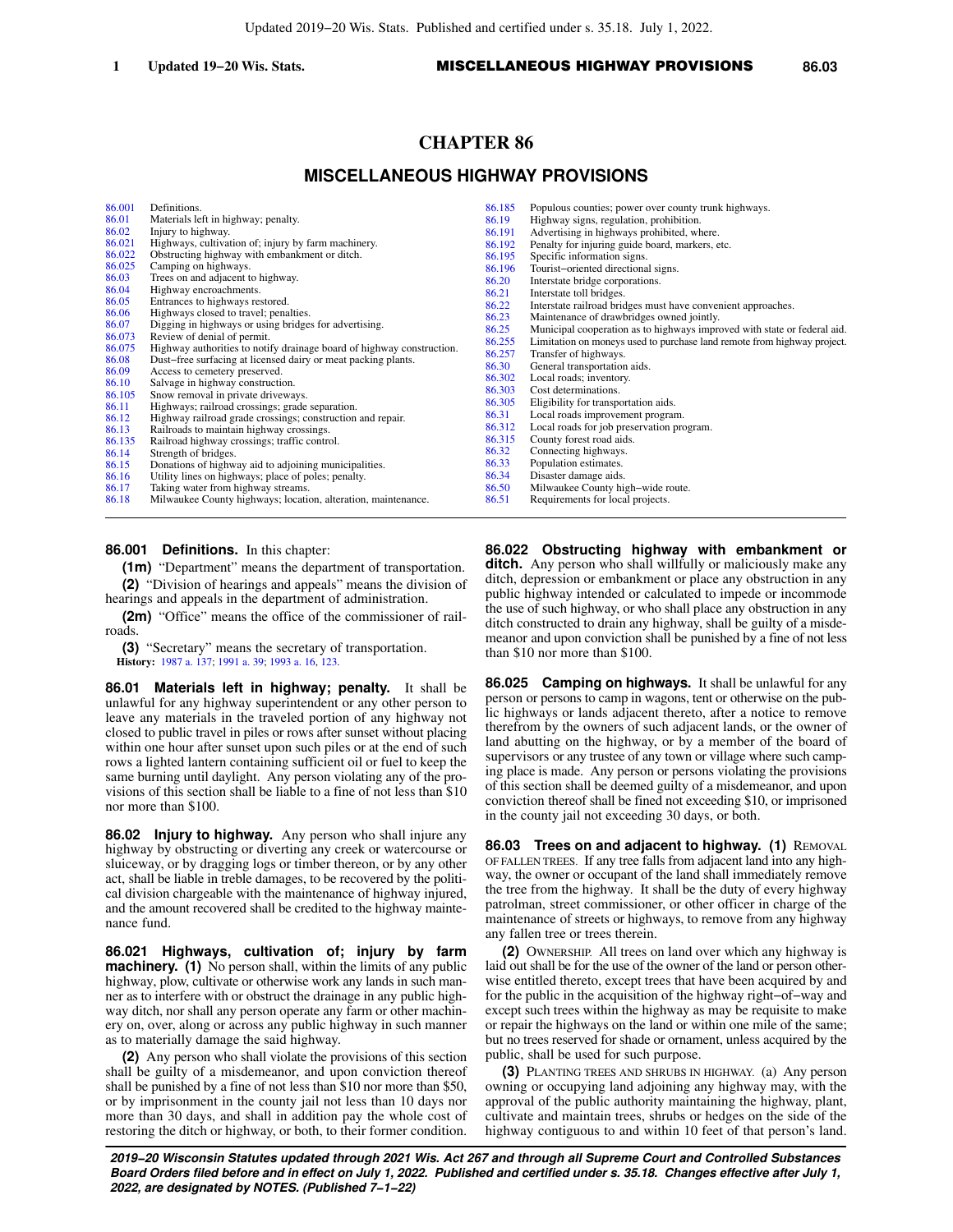## **86.03** MISCELLANEOUS HIGHWAY PROVISIONS **Updated 19−20 Wis. Stats. 2**

(b) Notwithstanding par. [\(a\),](https://docs.legis.wisconsin.gov/document/statutes/86.03(3)(a)) if the person who owns or occupies the land that adjoins a highway is a town, the town may, with the approval of the public authority that maintains the highway, authorize another person to plant trees, shrubs, or hedges on the land. If the public authority maintaining the highway is a county, the town may request approval under this paragraph from the county on behalf of the person to be authorized.

**(4)** CUTTING OR INJURING TREES ON HIGHWAY. No person shall cut down, break, girdle, bruise the bark, or in any other manner injure, or allow any animal under that person's control to injure, any public or private trees, shrubs, or hedges growing within the highway, except as the owner thereof or the public authority maintaining the highway may cut down, trim and remove trees, shrubs, and hedges for the purpose of and conducing to the benefit and improvement of the owner's land or the highway facility, subject to sub.  $(7)$ .

**(5)** MUTILATION OF TREES. It shall be unlawful for any person to injure, mutilate, cut down, or destroy any shade tree growing on or within any street or highway in any village in this state, unless express permission to do so has been granted by the village's board of trustees.

**(6)** FINES. Except as provided in sub. [\(7\),](https://docs.legis.wisconsin.gov/document/statutes/86.03(7)) any person violating any of the provisions of this section shall be deemed guilty of a misdemeanor and upon conviction thereof shall be punished by a fine not to exceed \$25 for each tree or shrub damaged, felled or destroyed.

**(7)** CUTTING OF VETERANS MEMORIAL TREES; PENALTY. No person may cut or trim any tree planted along any federal or state trunk highway as a memorial to the men and women who served in the armed forces of the United States in time of war, without the written permission of the department. Violations of this section shall be punishable by a fine of not less than \$10 nor more than \$200 or by imprisonment for not more than 30 days or both. Nothing in this section shall interfere with the rights of abutting property owners in those trees.

**History:** [1991 a. 316](https://docs.legis.wisconsin.gov/document/acts/1991/316); [1993 a. 490](https://docs.legis.wisconsin.gov/document/acts/1993/490); [2001 a. 107;](https://docs.legis.wisconsin.gov/document/acts/2001/107) [2005 a. 22,](https://docs.legis.wisconsin.gov/document/acts/2005/22) [253;](https://docs.legis.wisconsin.gov/document/acts/2005/253) [2015 a. 236.](https://docs.legis.wisconsin.gov/document/acts/2015/236)

**86.04 Highway encroachments. (1)** ORDER FOR REMOVAL. If any highway right−of−way shall be encroached upon, under or over by any fence, stand, building or any other structure or object, and including encroachments caused by acquisition by the public of new or increased widths of highway right−of−way, the department, in case of a state trunk highway, the county highway committee, in case of a county trunk highway, or the city council, village or town board, in case of a street or highway maintained by or under the authority of any city, village or town, may order the occupant or owner of the land through or by which the highway runs, and to which the encroachment shall be appurtenant, to remove the encroachment beyond the limits of the highway within 30 days. The order shall specify the extent and location of the encroachment with reasonable certainty, and shall be served upon the occupant or owner of the land through or by which the highway runs, and to which the encroachment shall be appurtenant.

**(2)** NONREMOVAL. If the occupant or owner upon whom the order is served shall not deny such encroachment, under sub. [\(3\),](https://docs.legis.wisconsin.gov/document/statutes/86.04(3)) and the encroachment is not removed within 30 days after the service of such order, the occupant or owner shall forfeit \$1 for every day after the expiration of that time during which the encroachment continues. An action to recover such penalty may be brought in any court of record in the county. In all cases where a judgment is rendered, the judgment shall order that the occupant or owner remove the encroachment within the time fixed by the judgment, and upon failure to obey the order, the department, county highway committee, or city council, village or town board, as appropriate, may remove the encroachment and recover from the occupant or owner the cost thereof.

**(3)** DENIAL OF ENCROACHMENT, PROCEDURE. If, within 30 days after being served with the order issued under sub. [\(1\),](https://docs.legis.wisconsin.gov/document/statutes/86.04(1)) the owner or occupant delivers a denial in writing of the alleged encroachment to the ordering body, or fails to make a denial, the ordering body may commence an action to remove the encroachment in a court of record in the county where the property is located.

**History:** [1977 c. 29](https://docs.legis.wisconsin.gov/document/acts/1977/29) s. [1654 \(8\) \(c\)](https://docs.legis.wisconsin.gov/document/acts/1977/29,%20s.%201654); [1977 c. 273;](https://docs.legis.wisconsin.gov/document/acts/1977/273) [1987 a. 137](https://docs.legis.wisconsin.gov/document/acts/1987/137) s. [6;](https://docs.legis.wisconsin.gov/document/acts/1987/137,%20s.%206) [1991 a. 316](https://docs.legis.wisconsin.gov/document/acts/1991/316); [1993](https://docs.legis.wisconsin.gov/document/acts/1993/490) [a. 490](https://docs.legis.wisconsin.gov/document/acts/1993/490); [1995 a. 225.](https://docs.legis.wisconsin.gov/document/acts/1995/225)

**Cross−reference:** For highway obstructions see s. [86.022.](https://docs.legis.wisconsin.gov/document/statutes/86.022)

Adverse possession is a defense to an encroachment action under this section. DOT v. Black Angus Steak House, [111 Wis. 2d 342,](https://docs.legis.wisconsin.gov/document/courts/111%20Wis.%202d%20342) [330 N.W.2d 240](https://docs.legis.wisconsin.gov/document/courts/330%20N.W.2d%20240) (Ct. App. 1983).

**86.05 Entrances to highways restored.** Whenever it is necessary, in making any highway improvement to cut or fill or otherwise grade the highway in front of any entrance to abutting premises, a suitable entrance to the premises shall be constructed as a part of the improvements; and if the premises are divided by the highway, then one such entrance shall be constructed on each side of the highway. Thereafter each entrance shall be maintained by the owner of the premises. During the time the highway is under construction, the state, county, city, village or town shall not be responsible for any damage that may be sustained through the absence of an entrance to any such premises.

**86.06 Highways closed to travel; penalties. (1)** Whenever any highway is impassable or unsafe for travel or during the construction or repair of any such highway and until it is ready for traffic the authorities in charge of the maintenance or construction thereof may keep it closed by maintaining barriers at each end of the closed portion. The barriers shall be of such material and construction and so placed as to indicate that the highway is closed and shall conform to the standards for traffic control devices in the manual adopted by the department of transportation under s. [84.02](https://docs.legis.wisconsin.gov/document/statutes/84.02(4)(e)) [\(4\) \(e\).](https://docs.legis.wisconsin.gov/document/statutes/84.02(4)(e))

**(2)** Any person who, without lawful authority, removes, takes down, alters the position of, destroys, passes over or beyond any barrier so erected, or travels with any vehicle upon any portion of a highway closed by barriers as in this section provided, or walks or travels in any manner upon the materials placed thereon as part of the repair or construction work, shall be liable to a fine of not less than \$10 nor more than \$100, or to imprisonment not less than 10 nor more than 60 days, or both, and in addition thereto shall be liable for all damages done to the highway, said damages to be recovered by such governmental agency.

If a county has a contract to maintain state trunk highways, the county highway commissioner can temporarily close a highway in case of emergency. 67 Atty. Gen. 335.

**History:** [2011 a. 246](https://docs.legis.wisconsin.gov/document/acts/2011/246).

**86.07 Digging in highways or using bridges for advertising. (1)** Any person who draws, paints, prints or pastes upon any culvert, bridge or guard rail on any highway shall be fined not less than \$10 nor more than \$200 or imprisoned for not more than 30 days or both.

**(2)** (a) Subject to par. [\(b\)](https://docs.legis.wisconsin.gov/document/statutes/86.07(2)(b)) and s. [86.16 \(1m\) \(a\) 2.](https://docs.legis.wisconsin.gov/document/statutes/86.16(1m)(a)2.) and [\(c\)](https://docs.legis.wisconsin.gov/document/statutes/86.16(1m)(c)) and [\(6\),](https://docs.legis.wisconsin.gov/document/statutes/86.16(6)) no person shall make any excavation or fill or install any culvert or make any other alteration in any highway or in any manner disturb any highway or bridge without a permit therefor from the highway authority maintaining the highway. Such permit shall contain the statement and be subject to the condition that the work shall be constructed subject to such rules and regulations as may be prescribed by said authority and be performed and completed to its satisfaction, and in the case of temporary alterations that the highway or bridge shall be restored to its former condition, and that the permittee shall be liable to the town or county or state, as the case may be, for all damages which occur during the progress of said work or as a result thereof. Nothing herein shall abridge the right of the department, the county board or its highway committee, or any other local authority to make such additional rules, regulations and conditions not inconsistent herewith as may be deemed necessary and proper for the preservation of highways, or for the safety of the public, and to make the granting of any such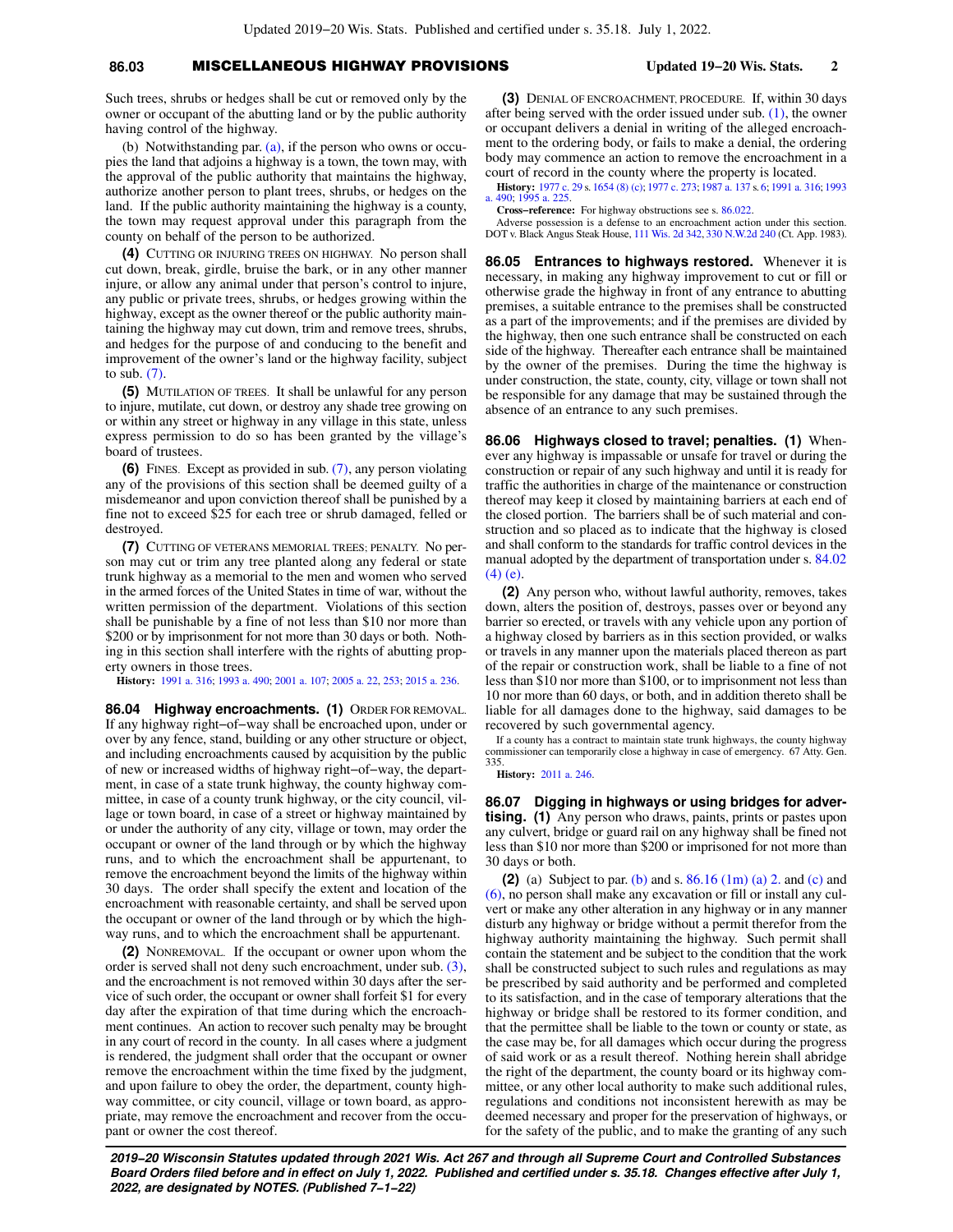permit conditional thereon. If any culvert is installed or any excavation or fill or any other alteration is made in violation of the provisions of this paragraph, the highway or bridge may be restored to its former condition by the highway authority in charge of the maintenance thereof at the expense of the violator; and any person who violates this paragraph shall be punished by a fine of not less than \$50 nor more than \$500, or by imprisonment not exceeding 6 months, or both.

(b) 1. In this paragraph:

a. "Manure hose" means any hose, pipeline, or other conduit, whether temporary or permanent in nature, for the transmission of liquid manure within or across the right−of−way of a highway to a destination for spreading in a farm field or for storage.

b. "State trunk highway" has the meaning given in s. [340.01](https://docs.legis.wisconsin.gov/document/statutes/340.01(60)) [\(60\).](https://docs.legis.wisconsin.gov/document/statutes/340.01(60))

c. "Support structure" means a bridge, a box culvert, or any other structure that is less than 20 feet in length and capable of supporting a manure hose.

2. A permit may not be issued by a local highway authority under par. [\(a\)](https://docs.legis.wisconsin.gov/document/statutes/86.07(2)(a)) for a manure hose that is subterranean. Section [86.16](https://docs.legis.wisconsin.gov/document/statutes/86.16) applies with respect to any manure hose that is subterranean and that is laid out or installed within or across the right−of−way of a highway maintained by the local highway authority.

3. For a manure hose that is not subterranean and is not laid out or installed within or across the right−of−way of a state trunk highway, a permit issued under par.  $(a)$  that authorizes the permittee to lay out or install the manure hose within or across the right− of−way of a highway may also authorize the permittee to temporarily affix to a support structure under the jurisdiction of the local highway authority issuing the permit hooks, flanges, fasteners, or other devices to or by which a manure hose may be attached or supported. The local highway authority may require the applicant for the permit to submit with the application, for the local highway authority's approval, a plan specifying how the manure hose would be attached to or supported by the support structure. The permit may impose reasonable conditions related to the authorization under this subdivision, including any of the following:

a. Requiring removal of the hooks, flanges, fasteners, or other devices, at the permittee's expense, at any time, or under any circumstances, specified in the permit.

b. Making the permittee liable to the issuing authority for any damage caused to the support structure by the installation or removal of the hooks, flanges, fasteners, or other devices.

**(2a)** The restriction or depriving of used access to highways from abutting lands through the use of posts under any program to delineate driveways is prohibited.

**(3)** The prohibitions in this section do not apply to highway authorities in the performance of their duties.

**History:** [1977 c. 29](https://docs.legis.wisconsin.gov/document/acts/1977/29) s. [1654 \(8\) \(c\);](https://docs.legis.wisconsin.gov/document/acts/1977/29,%20s.%201654) [1987 a. 137](https://docs.legis.wisconsin.gov/document/acts/1987/137) s. [6;](https://docs.legis.wisconsin.gov/document/acts/1987/137,%20s.%206) [1989 a. 335](https://docs.legis.wisconsin.gov/document/acts/1989/335); [2015 a. 231;](https://docs.legis.wisconsin.gov/document/acts/2015/231) [2017](https://docs.legis.wisconsin.gov/document/acts/2017/59) [a. 59](https://docs.legis.wisconsin.gov/document/acts/2017/59).

**Cross−reference:** See also chs. [Trans 231](https://docs.legis.wisconsin.gov/document/administrativecode/ch.%20Trans%20231) and [401](https://docs.legis.wisconsin.gov/document/administrativecode/ch.%20Trans%20401), Wis. adm. code.

An existing right of access in s. 32.09 (6) (b) includes the right of an abutting prop erty owner to gain ingress and egress, subject to criteria for granting permits for access points under s. 86.07 (2). Restriction of access was a compensable taking. Narloch v. DOT, [115 Wis. 2d 419,](https://docs.legis.wisconsin.gov/document/courts/115%20Wis.%202d%20419) [340 N.W.2d 542](https://docs.legis.wisconsin.gov/document/courts/340%20N.W.2d%20542) (1983).

Sub. (2) is not a broad grant of authority to promulgate regulations for the preservation of highways or for the safety of the public. It is a statement that the legislature does not intend in sub. (2) to limit the authority the Department of Transportation has independent of this section to impose conditions or promulgate rules regarding excavations, fill, culverts, or other alterations or disturbances to a highway as long as the conditions and rules are consistent with sub. (2). Sub. (2) does not authorize the department to regulate land divisions that are not subdivisions within the meaning of<br>s. 236.02 (12). Wisconsin Builders Association v. DOT, [2005 WI App 160](https://docs.legis.wisconsin.gov/document/courts/2005%20WI%20App%20160), [285 Wis.](https://docs.legis.wisconsin.gov/document/courts/285%20Wis.%202d%20472)<br>[2d 472](https://docs.legis.wisconsin.gov/document/courts/285%20Wis.%202d%20472), [702 N.W.2d 433,](https://docs.legis.wisconsin.gov/document/courts/702%20N.W.2d%20433) [04−2388.](https://docs.legis.wisconsin.gov/document/wicourtofappeals/04-2388)

If the Department of Transportation (DOT) confirms a district office's decision to<br>revoke a permit under s. 86.073 (3), DOT must "notify the applicant of a right to hear-<br>ing before the division of hearings and appeals." E Investments LLC v. Division of Hearings and Appeals, [2013 WI App 90](https://docs.legis.wisconsin.gov/document/courts/2013%20WI%20App%2090), [349 Wis.](https://docs.legis.wisconsin.gov/document/courts/349%20Wis.%202d%20497) [2d 497](https://docs.legis.wisconsin.gov/document/courts/349%20Wis.%202d%20497), [835 N.W.2d 271,](https://docs.legis.wisconsin.gov/document/courts/835%20N.W.2d%20271) [12−2081.](https://docs.legis.wisconsin.gov/document/wicourtofappeals/12-2081)

**86.073 Review of denial of permit. (1)** If a district office of the department denies a request for a permit under s. [86.07 \(2\)](https://docs.legis.wisconsin.gov/document/statutes/86.07(2)(a)) [\(a\)](https://docs.legis.wisconsin.gov/document/statutes/86.07(2)(a)) to construct an entrance to a state trunk highway from abutting

premises or revokes a permit issued under s. [86.07 \(2\) \(a\),](https://docs.legis.wisconsin.gov/document/statutes/86.07(2)(a)) the department shall, upon written request by the applicant within 30 days after the denial, review the decision of the district office.

**(2)** After review, the department may reverse, confirm or modify the decision of the district office.

**(3)** If the department confirms or modifies the decision of the district office, the department shall notify the applicant of the action and the grounds for the action and shall also notify the applicant of a right to a hearing before the division of hearings and appeals. Upon written request by the applicant within 30 days after the notice is mailed to the applicant, the division of hearings and appeals shall schedule a hearing to be held within 60 days after receipt of the request.

**History:** [1983 a. 177;](https://docs.legis.wisconsin.gov/document/acts/1983/177) [1993 a. 16;](https://docs.legis.wisconsin.gov/document/acts/1993/16) [2015 a. 231](https://docs.legis.wisconsin.gov/document/acts/2015/231).

If the Department of Transportation (DOT) confirms a district office's decision to<br>revoke a permit under sub. (3), DOT must "notify the applicant of a right to hearing<br>before the division of hearings and appeals." This lan clearly implies a right to revoke driveway permits and the only reasonable reading of the relevant statutes is that they allow DOT to revoke a driveway permit. J & E Investments LLC v. Division of Hearings and Appeals, [2013 WI App 90,](https://docs.legis.wisconsin.gov/document/courts/2013%20WI%20App%2090) [349 Wis.](https://docs.legis.wisconsin.gov/document/courts/349%20Wis.%202d%20497) [2d 497](https://docs.legis.wisconsin.gov/document/courts/349%20Wis.%202d%20497), [835 N.W.2d 271,](https://docs.legis.wisconsin.gov/document/courts/835%20N.W.2d%20271) [12−2081](https://docs.legis.wisconsin.gov/document/wicourtofappeals/12-2081).

**86.075 Highway authorities to notify drainage board of highway construction.** Whenever a highway crossing any draining ditch of a drainage district governed by ch. [88](https://docs.legis.wisconsin.gov/document/statutes/ch.%2088) is being constructed or reconstructed or a culvert in any such ditch is being replaced, the highway authority in charge of such work shall consult with the drainage board having jurisdiction of such district for the purpose of determining the depth at which such drainage ditch was laid out. If any culvert or similar opening in a highway is installed at a grade higher than the depth at which such drainage ditch was laid out, the expenses involved in any future lowering of the culvert pursuant to s. [88.68 \(4\)](https://docs.legis.wisconsin.gov/document/statutes/88.68(4)) shall be borne by the unit of government in charge of maintenance of the highway unless the highway authority in charge of the installation was misled by the drainage board as to the proper grade at which to install the culvert. This section applies only to work done after January 1, 1965.

**86.08 Dust−free surfacing at licensed dairy or meat packing plants.** (1) The duly constituted authority charged with the maintenance of any highway not having a dust−free surface shall cause the main traveled portion thereof within 400 feet of any licensed dairy or meat packing plant to be rendered dust− free by palliative treatment or an improved surface approved by the department. The cost of such treatment or surface shall be paid from the funds for maintenance or improvement of highways which shall be made available by the division of government responsible for the highway.

**(2)** If such treatment or surface is not applied by the division of government responsible on or before June 1 of any year, the county shall cause the work to be done. It shall keep an accurate account of the cost of such work and the county clerk shall, on or before November 1 of each year, certify to the department the cost of such work. The amount so certified shall be credited to the county in its allotment and deducted from the allotment to the division of government responsible.

**History:** [1977 c. 29](https://docs.legis.wisconsin.gov/document/acts/1977/29) s. [1654 \(8\) \(c\);](https://docs.legis.wisconsin.gov/document/acts/1977/29,%20s.%201654) [1987 a. 137](https://docs.legis.wisconsin.gov/document/acts/1987/137) s. [6.](https://docs.legis.wisconsin.gov/document/acts/1987/137,%20s.%206)

**86.09 Access to cemetery preserved.** In all cases where the paving, improvement, change of grade or any other change in the condition of any street or highway in this state shall operate to cut off, impede or obstruct the access or approach from such highway to a cemetery, it shall be the duty of the local or state authorities in charge of such paving, improvement or change to include in such work provisions for and to effect such grading and improvement of the access and approach to such cemetery as shall be necessary to preserve such access or approach in an equal degree of usability. And whenever in any city, village or town such paving, improvement or change of grade or condition heretofore made has operated so as to cut off, impede or obstruct the access or approach from such highway to a cemetery, it shall be the duty of the council or board of such city, village or town upon the request of any person to restore such access or approach to its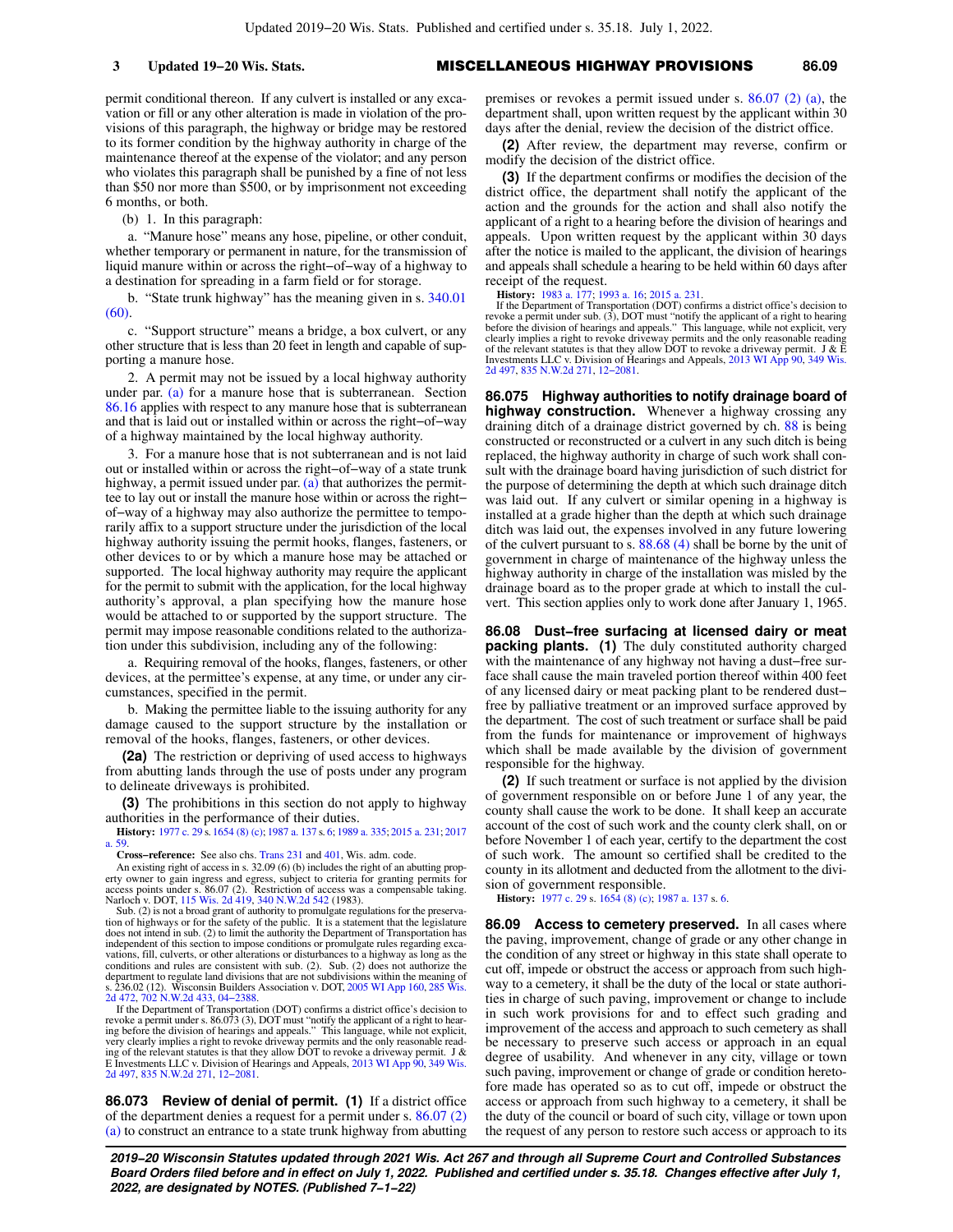## **86.09** MISCELLANEOUS HIGHWAY PROVISIONS **Updated 19−20 Wis. Stats. 4**

former condition of usefulness, and to provide for such work in the same way that street or highway improvements are provided.

**86.10 Salvage in highway construction.** Materials removed from a highway incident to its improvement or maintenance which are suitable for reuse or have a market value, and which are not used in or disposed of under the contract for the work, shall become the property of the duly constituted authority maintaining the highway from which the material was removed and may be used or disposed of by such authority in the manner as in its judgment is for the best interest of the public, and any money received for such material shall be paid into the maintenance fund.

**86.105 Snow removal in private driveways.** The governing body of any county, town, city or village may enter into contracts to remove snow from private roads and driveways.

This section must be construed narrowly. Plowing of private parking lots is not authorized. Only in exceptional circumstances would plowing private driveways be permissible. 67 Atty. Gen. 304.

**86.11 Highways; railroad crossings; grade separation.** Whenever any highway crosses a railroad at grade and the town, village or county board or the city council or city commissioners other than in a city of the first class, as the case may be, shall deem it for the best interest of the public that said highway and railroad shall cross at separate grades, and when an agreement can be made between such board and the railroad company as to the manner of constructing of such separated grade crossing and doing the necessary work they may contract therefor; and such board shall after entering into such contract levy a tax sufficient to raise the money required to carry out such contract on its part, which tax shall be collected at the time and in the manner as other taxes are, and when collected shall be set aside as a special fund and used for said purpose. The plans for such grade separation shall have the approval of the department before the contract shall be binding or the change shall be made.

**History:** [1977 c. 29](https://docs.legis.wisconsin.gov/document/acts/1977/29) s. [1654 \(10\) \(e\).](https://docs.legis.wisconsin.gov/document/acts/1977/29,%20s.%201654)

**86.12 Highway railroad grade crossings; construction and repair. (1)** All railroad companies owning or operating tracks crossing streets or highways at grade shall keep the surface of the crossings between the tracks and rails and extending 4 feet on either side of the outside rails, in good condition and repair for highway travel. The county board or the common council, village board or town board of the municipality in which the crossing is located may, by resolution, require any such railroad company to pave, plank, repair, change or otherwise improve the crossings, as the needs require. The clerk of the county, city, village or town shall serve a copy of the resolution upon the local agent of the railroad company.

**(2)** If a railroad company fails to comply with the resolution in sub. [\(1\)](https://docs.legis.wisconsin.gov/document/statutes/86.12(1)) within 30 days after service of the resolution, the county board, common council, village board or town board may file a complaint with the office alleging the failure. The office shall investigate and determine the matter in controversy as provided in ch. [195](https://docs.legis.wisconsin.gov/document/statutes/ch.%20195). An order issued by the office under this subsection has the same effect as an order in a proceeding brought under ch. [195.](https://docs.legis.wisconsin.gov/document/statutes/ch.%20195) **History:** [1977 c. 29](https://docs.legis.wisconsin.gov/document/acts/1977/29) s. [1654 \(10\) \(b\)](https://docs.legis.wisconsin.gov/document/acts/1977/29,%20s.%201654); [1977 c. 72](https://docs.legis.wisconsin.gov/document/acts/1977/72); [1985 a. 29;](https://docs.legis.wisconsin.gov/document/acts/1985/29) [1993 a. 16,](https://docs.legis.wisconsin.gov/document/acts/1993/16) [123.](https://docs.legis.wisconsin.gov/document/acts/1993/123)

**86.13 Railroads to maintain highway crossings. (1)** When any street or highway crosses any railroad track at grade, the company owning or operating the railroad shall grade, construct and maintain in good and safe condition for public travel the portion of such street or highway extending across said track. When such street or highway shall be or is about to be paved, surfaced or otherwise improved, the railway company shall improve, pave or surface such crossing between the tracks and rails and extending 4 feet beyond the outside rails on its right−of−way in substantially the same manner as the adjacent highway and with substantially the same materials, but this provision applies in cities only when the work is under ch. [83](https://docs.legis.wisconsin.gov/document/statutes/ch.%2083) or [84.](https://docs.legis.wisconsin.gov/document/statutes/ch.%2084) This section shall not restrict the application of s. [66.0727](https://docs.legis.wisconsin.gov/document/statutes/66.0727) relating to special assessments against railroads for street improvements.

**(2)** The public board, committee or officer in charge of an improvement of a portion of a street or highway adjacent to a railroad crossing shall notify the railway company of the company's responsibility to make the improvement in sub. [\(1\).](https://docs.legis.wisconsin.gov/document/statutes/86.13(1)) The notice to the company shall be in writing and shall specify with reasonable certainty the work to be done by the company and may be served on any station agent of the company in this state. But failure to give such notice shall not prevent a recovery from the company of such sum as may be equitably due for the performance of a duty imposed by this section upon the company.

**(3)** If any railroad company fails to grade, construct, pave, surface or otherwise improve or maintain in good and safe condition for public travel as required by this section any street or highway crossing after having been notified so to do by the officer in charge thereof or of the highway improvement for 30 days after such notification, the highway authorities may file a complaint with the office. The office shall investigate and determine the matter in controversy as provided in ch. [195](https://docs.legis.wisconsin.gov/document/statutes/ch.%20195). An order issued by the office under this subsection has the same effect as an order in a proceeding brought under ch. [195.](https://docs.legis.wisconsin.gov/document/statutes/ch.%20195)

**(5)** Any railroad company that receives notice from the department under this section with respect to a state trunk highway may file a claim for reimbursement with the department. The department shall reimburse claimants for 85 percent of the eligible costs incurred in the repair of a highway grade crossing. No claim for reimbursement may be paid by the department under this subsection unless the department approved the plans and estimated cost of the project prior to the start of the project. The department may inspect each completed project to verify the amount of the claim for reimbursement. The department shall create a procedure for establishing the priority for projects with respect to state trunk highways under this section for the purpose of programming reimbursements.

**History:** [1977 c. 29](https://docs.legis.wisconsin.gov/document/acts/1977/29); [1979 c. 34;](https://docs.legis.wisconsin.gov/document/acts/1979/34) [1981 c. 20](https://docs.legis.wisconsin.gov/document/acts/1981/20); [1985 a. 29](https://docs.legis.wisconsin.gov/document/acts/1985/29); [1987 a. 137](https://docs.legis.wisconsin.gov/document/acts/1987/137) s. [6](https://docs.legis.wisconsin.gov/document/acts/1987/137,%20s.%206); [1993 a.](https://docs.legis.wisconsin.gov/document/acts/1993/16) [16](https://docs.legis.wisconsin.gov/document/acts/1993/16), [123](https://docs.legis.wisconsin.gov/document/acts/1993/123), [490](https://docs.legis.wisconsin.gov/document/acts/1993/490); [1999 a. 150](https://docs.legis.wisconsin.gov/document/acts/1999/150) s. [672](https://docs.legis.wisconsin.gov/document/acts/1999/150,%20s.%20672).

**86.135 Railroad highway crossings; traffic control.** All railroad companies, and their officers, agents, and employees, constructing, maintaining, or repairing railroad highway crossings shall comply with the traffic control provisions directed to the safe and expeditious movement of traffic through construction and maintenance zones and to the safety of the work force performing these operations contained in the manual establishing a uniform system of traffic control as adopted by the department under s. [84.02 \(4\) \(e\)](https://docs.legis.wisconsin.gov/document/statutes/84.02(4)(e)).

**History:** [1983 a. 27](https://docs.legis.wisconsin.gov/document/acts/1983/27); [1987 a. 137](https://docs.legis.wisconsin.gov/document/acts/1987/137) s. [6](https://docs.legis.wisconsin.gov/document/acts/1987/137,%20s.%206).

**86.14 Strength of bridges. (1)** After July 1, 1943, no bridge or culvert shall be constructed in any highway unless it shall be designed to have sufficient strength to carry at least 15 ton truck loading in accordance with standard specifications covering design for structures as adopted by the department and in force at the time of design. Repairs to any bridge or culvert shall be of substantial character, strengthening same as much as practical.

**(2)** Any person who subjects any bridge or culvert to a load in excess of maximum limitations on weight of vehicles on highways imposed by law or regulations thereunder or limitation as to gross weight of vehicles as posted on or at any such bridge or culvert shall be liable for double the amount of damages that may be caused thereby. There shall be no recovery for any injury to that person or to the property in that person's keeping.

**(3)** Every person who willfully injures any highway structure shall be liable for treble damages to the subdivision of the state chargeable with the maintenance or repair of such structure.

**History:** [1977 c. 29](https://docs.legis.wisconsin.gov/document/acts/1977/29) s. [1654 \(8\) \(c\);](https://docs.legis.wisconsin.gov/document/acts/1977/29,%20s.%201654) [1987 a. 137](https://docs.legis.wisconsin.gov/document/acts/1987/137) s. [6;](https://docs.legis.wisconsin.gov/document/acts/1987/137,%20s.%206) [1991 a. 316](https://docs.legis.wisconsin.gov/document/acts/1991/316).

The value of a bridge is its value to its owner. Determinative factors include opinion evidence, cost, use, cost of restoration, ease or likelihood of repair, continued use-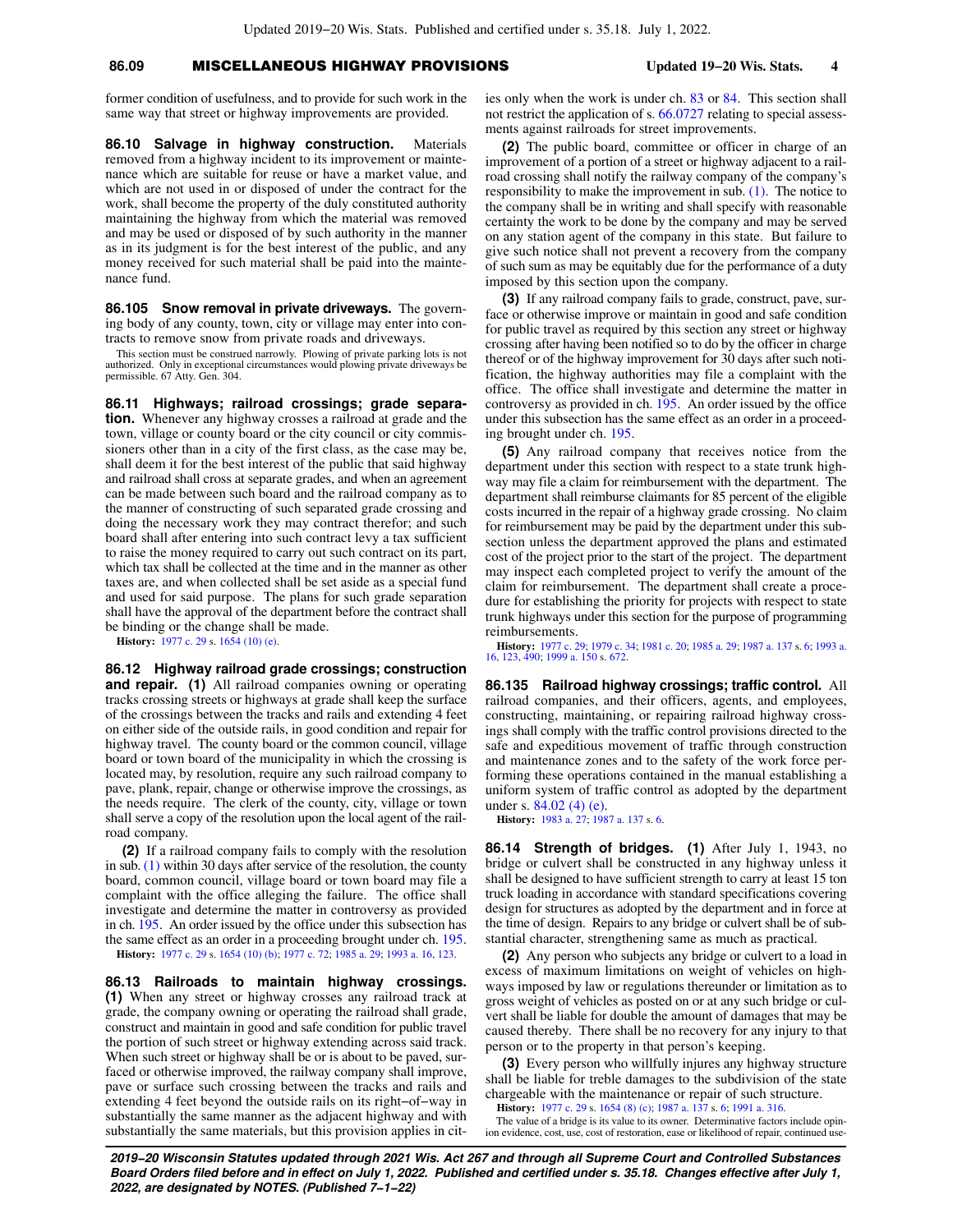fulness, and the age and condition of the bridge. Town of Fifield v. State Farm Insur-<br>ance Co. [119 Wis. 2d 220,](https://docs.legis.wisconsin.gov/document/courts/119%20Wis.%202d%20220) [349 N.W.2d 684](https://docs.legis.wisconsin.gov/document/courts/349%20N.W.2d%20684) (1984).

**86.15 Donations of highway aid to adjoining municipalities.** (1) Any town, city or village to which is or has been bequeathed or donated money or other property for the construction of a proposed highway or the improvement of an existing highway, either or both of the terminals or any part of which highway are outside the limits of such town, city or village, may accept such bequest or donation, and with the consent of the councils of the cities, the boards of the towns and villages and the boards or other bodies in control of any state lands, through or into which such proposed highway may be constructed or such existing highway may be improved, which permission said councils and boards are hereby authorized to grant, may enter such towns, cities, villages, and state land, and may do all other things necessary for the purpose of carrying out the terms and conditions of such bequest or donation.

**(2)** Any city, of the fourth class, however organized, may appropriate a sum not to exceed one−fourth of one mill on each dollar of the assessed valuation of such city, according to the last preceding assessment therein, for the purpose of aiding any adjoining town, city or village in the construction or improvement of any highway or part thereof in accordance with the terms and conditions of any bequest or donation to such adjoining town, city or village, and any part of such moneys so appropriated may be expended within or without the corporate limits of such city.

**86.16 Utility lines on highways; place of poles; penalty. (1)** Any person, firm, or corporation, including any foreign corporation authorized to transact business in this state, may, subject to ss.  $30.44$  (3m),  $30.45$  and  $196.491$  (3) (d) 3m., with the written consent of the department with respect to state trunk highways, and with the written consent of local authorities with respect to highways under their jurisdiction, including connecting highways, construct and operate lines, wires, or fiber for telecommunications service, as defined in s.  $182.017$  (1g) (cq), telegraph, telephone, or electric lines, or pipes or pipelines, for the purpose of transmitting voice, video, data, messages, water, liquid manure, heat, light, or power along, across, under, or within the limits of the highway.

**(1m)** (a) If a pipe or pipeline transmitting liquid manure along, across, or within the limits of a highway under the jurisdiction of a local authority is not subterranean, all of the following apply:

1. Subject to par. [\(c\)](https://docs.legis.wisconsin.gov/document/statutes/86.16(1m)(c)), a person holding a permit issued by the local authority under s. [86.07 \(2\)](https://docs.legis.wisconsin.gov/document/statutes/86.07(2)) for a manure hose that is the pipe or pipeline is not required to obtain written consent for the pipe or pipeline under sub. [\(1\).](https://docs.legis.wisconsin.gov/document/statutes/86.16(1))

2. Subject to par. [\(c\),](https://docs.legis.wisconsin.gov/document/statutes/86.16(1m)(c)) a person may obtain written consent under sub.  $(1)$  for the pipe or pipeline in lieu of obtaining a permit issued by the local authority under s. [86.07 \(2\)](https://docs.legis.wisconsin.gov/document/statutes/86.07(2)).

(b) Any culvert installed in the ground for the purpose of running through it a hose transmitting liquid manure is considered a pipe or pipeline transmitting liquid manure under sub. [\(1\)](https://docs.legis.wisconsin.gov/document/statutes/86.16(1)) and, before such installation, written consent under sub. [\(1\)](https://docs.legis.wisconsin.gov/document/statutes/86.16(1)) is required.

(c) A local authority may specify that only the permit described in par. [\(a\) 1.](https://docs.legis.wisconsin.gov/document/statutes/86.16(1m)(a)1.) or only the written consent described in par. [\(a\) 2.](https://docs.legis.wisconsin.gov/document/statutes/86.16(1m)(a)2.) will be accepted by the local authority as the method for authorizing a pipe or pipeline transmitting liquid manure within or across a highway right−of−way.

**(2)** All poles used in the construction of such lines shall be set in such manner as not to interfere with the use of such highway by the public, nor with the use of the adjoining land by the owner thereof; and all pole lines shall hereafter be constructed so as to meet the requirements of the provisions of the state electrical code promulgated by the public service commission.

**(3)** No tree shall be cut, trimmed or the branches thereof cut or broken in the construction or maintenance of any such line without the consent of the owner of the tree.

**5 Updated 19−20 Wis. Stats.** MISCELLANEOUS HIGHWAY PROVISIONS **86.18**

**(4)** Any person erecting any telephone, telegraph, electric light or other pole or stringing any telephone, telegraph, electric light or other wire, or constructing any pipes or pipe lines in violation of the provisions of this section shall forfeit a sum not less than \$10 nor more than \$50.

**(5)** Any person, firm, or corporation whose written application for permission to construct such lines, pipes, or pipelines within the limits of a highway has been refused, or has been on file with the department or local authority for 20 days and no action has been taken thereon, may file with the department or local authority a notice of appeal to the division of hearings and appeals. The department or local authority shall thereupon return all of the papers and action of the department or local authority to the division of hearings and appeals, and the division of hearings and appeals shall hear and try and determine the appeal on 10 days' notice to the department or local authority, and the applicant. The order entered by the division of hearings and appeals shall be final.

**(6)** If the department consents under sub. [\(1\)](https://docs.legis.wisconsin.gov/document/statutes/86.16(1)) to the construction of broadband infrastructure in underserved areas, as designated under s. [196.504 \(2\) \(d\),](https://docs.legis.wisconsin.gov/document/statutes/196.504(2)(d)) the department may not charge any fee for the initial issuance of any permit necessary to construct broadband infrastructure along, across, or within the limits of a highway.

**History:** [1977 c. 29](https://docs.legis.wisconsin.gov/document/acts/1977/29) s. [1654 \(8\) \(d\),](https://docs.legis.wisconsin.gov/document/acts/1977/29,%20s.%201654) (e); [1979 c. 34](https://docs.legis.wisconsin.gov/document/acts/1979/34); [1981 c. 347](https://docs.legis.wisconsin.gov/document/acts/1981/347) s. [80 \(2\)](https://docs.legis.wisconsin.gov/document/acts/1981/347,%20s.%2080); [1989](https://docs.legis.wisconsin.gov/document/acts/1989/31) [a. 31;](https://docs.legis.wisconsin.gov/document/acts/1989/31) [1993 a. 16,](https://docs.legis.wisconsin.gov/document/acts/1993/16) [490;](https://docs.legis.wisconsin.gov/document/acts/1993/490) [1997 a. 204;](https://docs.legis.wisconsin.gov/document/acts/1997/204) [2007 a. 63;](https://docs.legis.wisconsin.gov/document/acts/2007/63) [2015 a. 231](https://docs.legis.wisconsin.gov/document/acts/2015/231); [2017 a. 59.](https://docs.legis.wisconsin.gov/document/acts/2017/59) **Cross−reference:** See also s. [Trans 200.05](https://docs.legis.wisconsin.gov/document/administrativecode/Trans%20200.05), Wis. adm. code.

Pipelines to transport water under sub. (1) include wastewater as well as freshwater pipelines. Review of a town's refusal to grant permission to a city to construct a sewer line was within the scope of DHA's authority under sub. (5). Town of Barton v. Divi-sion of Hearings & Appeals, [2002 WI App 169,](https://docs.legis.wisconsin.gov/document/courts/2002%20WI%20App%20169) [256 Wis. 2d 628](https://docs.legis.wisconsin.gov/document/courts/256%20Wis.%202d%20628), [649 N.W.2d 293](https://docs.legis.wisconsin.gov/document/courts/649%20N.W.2d%20293), [01−1209.](https://docs.legis.wisconsin.gov/document/wicourtofappeals/01-1209)

**86.17 Taking water from highway streams. (1)** The general public shall have the right to use and take water from any spring, creek or running water that may be found running in or across the limits of any public highway, provided that this section shall not interfere with the tunneling or piping of water for the purpose of draining or improving lands on either side of such highway.

**(2)** Any person who shall wantonly interfere with the free use of the water from any spring or in any creek or stream running across or in any highway shall be guilty of a misdemeanor and be liable to any person damaged thereby for all damages sustained.

**86.18 Milwaukee County highways; location, alteration, maintenance. (1)** The county board of any county having a population of 250,000 or more may acquire, establish, lay out, relocate, widen, enlarge, extend, pave, repave, improve and maintain county trunk highways therein, and when requested by resolution adopted by the governing body of any municipality situated therein, any other highway located in such municipality; to construct and lay water pipes, sewers, curbs, gutters and all other public facilities in such highways; to make assessments of benefits and damages, levy assessments, and issue assessment certificates and bonds in the making of and paying for said improvement to the same extent as is given to cities on the same subject matter.

**(2)** In acquiring property for any purpose covered by sub. [\(1\)](https://docs.legis.wisconsin.gov/document/statutes/86.18(1)) the county board shall proceed under ch. [32](https://docs.legis.wisconsin.gov/document/statutes/ch.%2032), except that the board shall determine the necessity of the taking, and the county highway commissioner shall perform all the duties of the commissioners in making awards and appraisals under s. [32.05.](https://docs.legis.wisconsin.gov/document/statutes/32.05)

**(3)** Any party to the condemnation proceedings may appeal from the award of the county highway commissioner in the manner provided for appeals from awards of commissioners in ch. [32](https://docs.legis.wisconsin.gov/document/statutes/ch.%2032) and such appeal shall be heard and delivered as are appeals in ch. [32](https://docs.legis.wisconsin.gov/document/statutes/ch.%2032).

**(4)** The county highway commissioner shall have all the powers now given to the city board of public works in making assessments of benefits and damages in highway improvements, and the same proceedings shall be had and taken after the highway com-missioner's report is filed with the county clerk as by s. [66.0703](https://docs.legis.wisconsin.gov/document/statutes/66.0703) is had and taken in the report of such board of public works in city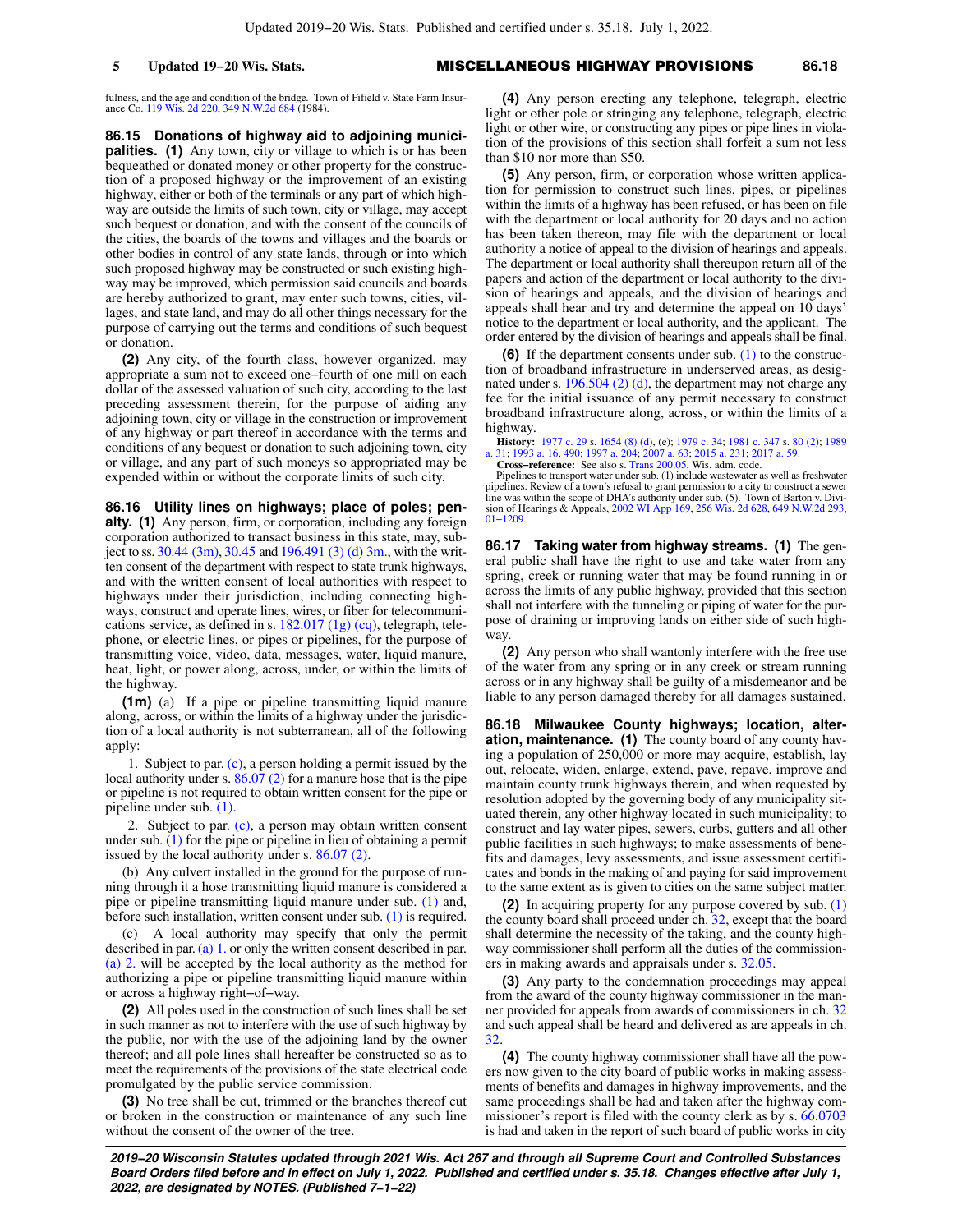# **86.18** MISCELLANEOUS HIGHWAY PROVISIONS **Updated 19−20 Wis. Stats. 6**

assessments. Notices of both the preliminary and final reports shall be published as a class 2 notice, under ch. [985,](https://docs.legis.wisconsin.gov/document/statutes/ch.%20985) in the official county paper, and the date of hearing in each case shall not be earlier than  $\bar{5}$  days after the last insertion. Appeals from the final determination of the highway commissioner may be had, and shall thereafter be heard as provided in s. [66.0703 \(12\)](https://docs.legis.wisconsin.gov/document/statutes/66.0703(12)) and such remedy shall be exclusive.

**History:** [1989 a. 31;](https://docs.legis.wisconsin.gov/document/acts/1989/31) [1991 a. 32;](https://docs.legis.wisconsin.gov/document/acts/1991/32) [1999 a. 150](https://docs.legis.wisconsin.gov/document/acts/1999/150) s. [672](https://docs.legis.wisconsin.gov/document/acts/1999/150,%20s.%20672).

**86.185 Populous counties; power over county trunk highways.** Counties having a population of at least 150,000 may exercise any corresponding power over county trunk highways that is conferred upon cities in the widening or improving and maintaining of state trunk or county trunk highways, the constructing or laying of water pipes, sewers and all other public service facilities therein, and in the levying of special assessments and issuing of assessment certificates and special improvement bonds.

**History:** [1989 a. 31.](https://docs.legis.wisconsin.gov/document/acts/1989/31)

**86.19 Highway signs, regulation, prohibition. (1)** Except as provided in sub. [\(1m\)](https://docs.legis.wisconsin.gov/document/statutes/86.19(1m)), [\(1n\),](https://docs.legis.wisconsin.gov/document/statutes/86.19(1n)) or [\(1o\)](https://docs.legis.wisconsin.gov/document/statutes/86.19(1o)) or s. [84.01 \(30\)](https://docs.legis.wisconsin.gov/document/statutes/84.01(30)(g))  $(g)$ , no sign shall be placed within the limits of any street or highway except such as are necessary for the guidance or warning of traffic or as provided by ss.  $60.23$  (17m) and  $66.0429$ . The authorities charged with the maintenance of streets or highways shall cause the removal therefrom and the disposal of all other signs.

**(1g)** (am) 1. Subject to subd. [2.](https://docs.legis.wisconsin.gov/document/statutes/86.19(1g)(am)2.), the department shall erect and maintain 2 directional signs along eastbound and westbound I 94 and 4 directional signs along the exit ramps that correspond to the signs along the main roadway in Milwaukee County for the Basilica of St. Josaphat.

2. Upon receipt of sufficient contributions from interested parties, including any county, city, village, or town, to cover the costs of fabricating, erecting, and maintaining the signs specified in subd. [1.,](https://docs.legis.wisconsin.gov/document/statutes/86.19(1g)(am)1.) the department shall erect and maintain the signs. No state funds, other than from the receipt of contributions under this subdivision, may be expended for the fabrication, erection, or maintenance of the signs.

(bm) 1. Subject to subd. [2.,](https://docs.legis.wisconsin.gov/document/statutes/86.19(1g)(bm)2.) the department shall erect and maintain 2 directional signs along eastbound and westbound I 90/94 and 2 directional signs along the exit ramps that correspond to the signs along the main roadway for the Wisconsin Basketball Coaches Association Hall of Fame in Columbia County.

2. Upon receipt of sufficient contributions from interested parties, including any county, city, village, or town, to cover the costs of fabricating, erecting, and maintaining the signs specified in subd. [1.,](https://docs.legis.wisconsin.gov/document/statutes/86.19(1g)(bm)1.) the department shall erect and maintain the signs. No state funds, other than from the receipt of contributions under this subdivision, may be expended for the fabrication, erection, or maintenance of the signs.

(c) 1. Subject to subd. [2.](https://docs.legis.wisconsin.gov/document/statutes/86.19(1g)(c)2.), the department shall erect and maintain all of the following directional signs for the Iola Car Show:

a. Two signs along eastbound and westbound USH 10 at the intersection with STH 49 at Fulton Street in the city of Waupaca.

b. Two signs along eastbound and westbound USH 10 at the intersection with STH 161 in Portage County.

c. Two signs along eastbound and westbound STH 29 at the intersection with STH 49 in Marathon County.

d. Two signs along northbound and southbound STH 22 at the intersection with STH 110 and STH 161 in Waupaca County.

e. One sign along southbound STH 49 at the intersection with STH 66 in Portage County.

2. Upon receipt of sufficient contributions from interested parties, including any county, city, village, or town, to cover the costs of fabricating, erecting, and maintaining the signs specified in subd. [1.,](https://docs.legis.wisconsin.gov/document/statutes/86.19(1g)(c)1.) the department shall erect and maintain the signs. No state funds, other than from the receipt of contributions under this subdivision, may be expended for the fabrication, erection, or maintenance of the signs.

(d) 1. Subject to subd. [2.,](https://docs.legis.wisconsin.gov/document/statutes/86.19(1g)(d)2.) the department shall erect and maintain 2 directional signs along eastbound and westbound STH 54 for the Bergstrom Waterfowl Complex in the town of Bovina in Outagamie County.

2. Upon receipt of sufficient contributions from interested parties, including any county, city, village, or town, to cover the costs of fabricating, erecting, and maintaining the signs specified in subd. [1.,](https://docs.legis.wisconsin.gov/document/statutes/86.19(1g)(d)1.) the department shall erect and maintain the signs. No state funds, other than from the receipt of contributions under this subdivision, may be expended for the fabrication, erection, or maintenance of the signs.

(e) 1. Subject to subd. [2.](https://docs.legis.wisconsin.gov/document/statutes/86.19(1g)(e)2.), the department shall erect and maintain all of the following directional signs for Soldiers Walk Memorial Park:

a. Two signs along eastbound and westbound I 94 at the STH 95 interchange and 2 signs along the exit ramps that correspond to the signs along the main roadway in Jackson County.

b. One sign along northbound STH 93 at the intersection with STH 95 in Trempealeau County.

c. One sign along westbound STH 95 at the intersection with STH 93 in Trempealeau County.

2. No later than 6 months following receipt of sufficient contributions from interested parties, including any county, city, village, or town, to cover the costs of fabricating, erecting, and maintaining the signs specified in subd. [1.](https://docs.legis.wisconsin.gov/document/statutes/86.19(1g)(e)1.), the department shall erect and maintain the signs. No state funds, other than from the receipt of contributions under this subdivision, may be expended for the fabrication, erection, or maintenance of the signs.

(f) The department shall erect and maintain 2 directional signs along eastbound and westbound I 94 at the Somers Road interchange in Kenosha County for Shoreland Lutheran High School.

(g) 1. Subject to subd. [2.,](https://docs.legis.wisconsin.gov/document/statutes/86.19(1g)(g)2.) the department shall erect and maintain 2 signs displaying the words "Town of Lawrence" along northbound and southbound I 41 at the north and south jurisdictional boundaries of the town of Lawrence in Brown County.

2. Upon receipt of sufficient contributions from interested parties, including any county, city, village, or town, to cover the costs of fabricating, erecting, and maintaining the signs specified in subd. [1.,](https://docs.legis.wisconsin.gov/document/statutes/86.19(1g)(g)1.) the department shall erect and maintain the signs. No state funds, other than from the receipt of contributions under this subdivision, may be expended for the fabrication, erection, or maintenance of the signs.

(h) The department shall erect and maintain directional signs along I 41, USH 45, and STH 28 for the Wisconsin 9/11 Memorial and Education Center in the village of Kewaskum in Washington County, a facility serving to honor those who perished and as a space of reflection for the state of Wisconsin.

**(1m)** Notwithstanding sub. [\(1\)](https://docs.legis.wisconsin.gov/document/statutes/86.19(1)), the department shall place 100 signs near highways and in waysides that display a slogan or logo, or both, developed by the department of agriculture, trade and consumer protection to promote Wisconsin agricultural products. The signs shall be placed in prominent locations where they are likely to be seen by tourists from other states, except that no sign may be placed in violation of federal law.

**(1n)** Notwithstanding sub. [\(1\)](https://docs.legis.wisconsin.gov/document/statutes/86.19(1)), a municipality may erect and maintain within the right−of−way of any highway within the boundaries of the municipality a municipal welcome sign, as defined in s.  $84.30$  (2) (hm). No sign under this subsection may be placed within the right−of−way of a highway designated as part of the national system of interstate and defense highways. A sign placed under this subsection is not a traffic control device and is not subject to the provisions of the Wisconsin manual on traffic control devices adopted by the department under s. [84.02 \(4\) \(e\).](https://docs.legis.wisconsin.gov/document/statutes/84.02(4)(e))

**(1o)** Notwithstanding sub. [\(1\)](https://docs.legis.wisconsin.gov/document/statutes/86.19(1)), the governing body of the Oneida Nation of Wisconsin may erect and maintain within the right−of−way of any highway within the boundaries of the Oneida Reservation signs denoting that the Oneida Reservation is a Purple Heart Reservation. No sign under this subsection may be placed within the right−of−way of a highway designated as part of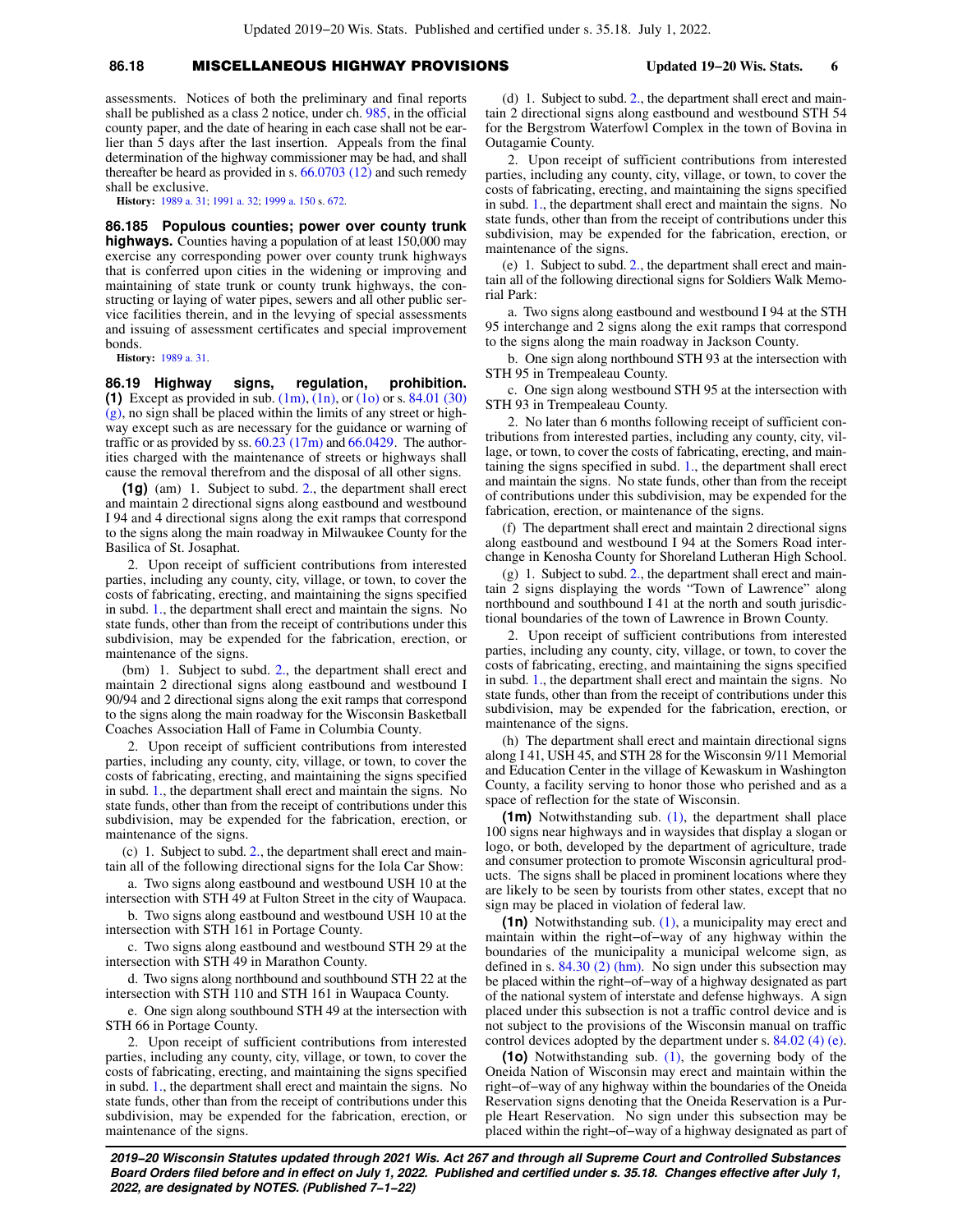the national system of interstate and defense highways, unless the placement is allowed or approved by the federal government or Federal Highway Administration. A sign placed under this subsection is not a traffic control device and is not subject to the provisions of the Wisconsin manual on traffic control devices adopted by the department under s.  $84.02$  (4) (e).

**(1r)** The department shall maintain the directional sign existing on October 29, 1999, that is located along I 43 for America's Black Holocaust Museum in Milwaukee County. The department may not charge any fee related to the sign maintained under this subsection.

**(1u)** Notwithstanding sub. [\(1\)](https://docs.legis.wisconsin.gov/document/statutes/86.19(1)), the department may erect and maintain directional signs along any highway along the route described in s. [84.10255 \(1\)](https://docs.legis.wisconsin.gov/document/statutes/84.10255(1)) to aid navigation to the locations described in s. [84.10255 \(2\) \(b\)](https://docs.legis.wisconsin.gov/document/statutes/84.10255(2)(b)) to [\(e\)](https://docs.legis.wisconsin.gov/document/statutes/84.10255(2)(e)).

**(2)** The department shall prescribe regulations with respect to the erection of signs on public highways. Such regulations shall have the full force of law. No advertising sign shall use prominently any words, or combination of words, commonly used for the guidance or warning of travel, nor shall any advertising sign be erected or be permitted to remain in any place or manner so as to endanger travel on the highways, either by reason of causing an obstruction to the view or otherwise.

**(3)** Any person who shall erect any sign on any public highway, or elsewhere in violation of any of the provisions of this section or the regulations of the department, or without the written consent of the department if the sign is to be erected on a state trunk highway, the county highway committee in the case of a county trunk highway, or the city council, village or town board in case of a street or highway maintained by a city, village or town, shall be fined not less than \$10 nor more than \$100, and for a second or subsequent violation shall be fined not less than \$10 nor more than \$500.

**(4)** This section shall not be construed as prohibiting the erection of such historical monuments or markers within the limits of public streets and highways as shall be approved by the department. The name of a newspaper on a newspaper tube or receptacle shall not be deemed a sign within the meaning of this section.

**(5)** The department shall assign to each county and local authority responsible for the placement and maintenance of signs, guide boards, mile posts, signals or markers erected for the warning, instruction or information of the public a code number which the county or local authority shall place on each warning, instruction or information device at the time of replacement or new installation of such device.

**(6)** At the request of any city, village or town, the department shall erect directional signs on state trunk highways at the intersection of those highways with streets or other highways where the streets or other highways lead to the city, village or town, provided the city, village or town is located within 5 miles of the intersection and provided the city, village or town agrees to pay for the installation and maintenance of the sign. The directional sign shall show the name of the city, village or town. For the purpose of this subsection, the term "intersection" includes exit ramps from any expressway or freeway or interstate highway.

**History:** [1975 c. 169;](https://docs.legis.wisconsin.gov/document/acts/1975/169) [1977 c. 29](https://docs.legis.wisconsin.gov/document/acts/1977/29) s. [1654 \(8\) \(c\);](https://docs.legis.wisconsin.gov/document/acts/1977/29,%20s.%201654) [1977 c. 188;](https://docs.legis.wisconsin.gov/document/acts/1977/188) [1983 a. 92](https://docs.legis.wisconsin.gov/document/acts/1983/92); [1987](https://docs.legis.wisconsin.gov/document/acts/1987/137) [a. 137](https://docs.legis.wisconsin.gov/document/acts/1987/137) s. [6](https://docs.legis.wisconsin.gov/document/acts/1987/137,%20s.%206); [1987 a. 205](https://docs.legis.wisconsin.gov/document/acts/1987/205); [1993 a. 246;](https://docs.legis.wisconsin.gov/document/acts/1993/246) [1999 a. 9](https://docs.legis.wisconsin.gov/document/acts/1999/9); [1999 a. 150](https://docs.legis.wisconsin.gov/document/acts/1999/150) s. [672;](https://docs.legis.wisconsin.gov/document/acts/1999/150,%20s.%20672) [2015 a. 51,](https://docs.legis.wisconsin.gov/document/acts/2015/51) [55](https://docs.legis.wisconsin.gov/document/acts/2015/55), [213](https://docs.legis.wisconsin.gov/document/acts/2015/213), [270](https://docs.legis.wisconsin.gov/document/acts/2015/270); [2017 a. 59,](https://docs.legis.wisconsin.gov/document/acts/2017/59) [232;](https://docs.legis.wisconsin.gov/document/acts/2017/232) [2019 a. 20;](https://docs.legis.wisconsin.gov/document/acts/2019/20) [2021 a. 202](https://docs.legis.wisconsin.gov/document/acts/2021/202).

**Cross−reference:** See also chs. [Trans 200](https://docs.legis.wisconsin.gov/document/administrativecode/ch.%20Trans%20200) and [201](https://docs.legis.wisconsin.gov/document/administrativecode/ch.%20Trans%20201), Wis. adm. code.

**86.191 Advertising in highways prohibited, where. (1)** No person shall erect, or cause to be erected, any advertising, direction, guide, warning or other sign or marker within any public highway within a distance of 1,000 feet from the intersection of any 2 or more highways, when such intersection is beyond the corporate limits of any city or villages, unless permission is first obtained from the officials charged with the maintenance of such highways. The name of a newspaper on a newspaper tube or receptacle shall not be deemed to be any advertising, direction,

guide, warning or other sign or marker within the meaning of this section.

**(2)** In case any person shall violate the provisions of this section, the authorities in charge of the maintenance of the highway upon which such violation occurs shall promptly remove such advertising, direction, guide, warning or other sign or marker.

**(3)** If any signs at present exist in the public right−of−way on any highway within 1,000 feet of the intersection of any 2 or more highways or streets beyond the limits of any incorporated city or village which are, in the opinion of the officials in charge of the maintenance of such highway, a menace to the safety of the public traveling along such highways, said officials shall notify the owners of such signs to remove the same, or to remove the danger producing features, and in case the owners do not do so, or in case the owners cannot be found with reasonable effort, the authorities in charge of said highway shall remove said signs from within the right−of−way.

**(4)** The triangles bounded by any 2 adjacent intersecting highways and a line drawn between the points on the center lines of said highways 1,000 feet from the intersection of their center lines, are declared prohibited ground for the erection of any danger producing advertising signs, when such intersection is beyond the corporate limits of any city or village. No advertising sign, design or insignia shall hereafter be erected within said triangles which will endanger the safety of the public traveling along any highways, and if there now exist in any such triangle any advertising signs, designs, or insignia endangering the safety of the public traveling along such highways, the authorities in charge of the maintenance of such highways shall take up the matter with the owner of the sign and with the owner of the land, and shall cause the same to be removed, or to be so altered as to remove the danger producing features. Within the same triangles the authorities in charge of maintaining any road shall require the property owner to minimize the obstruction to the view across the triangle insofar as is possible, and shall make such arrangements with the property owner as will make travel on the intersecting highways as safe as is reasonably possible.

**(5)** Any person who violates sub.  $(1)$ ,  $(3)$ , or  $(4)$  shall be guilty of a misdemeanor and on conviction thereof shall be punished by a fine of not less than \$25 nor more than \$100 for each offense, or by imprisonment in the county jail for a period not exceeding 30 days, or by both such fine and imprisonment in the discretion of the court.

**(6)** (a) In this subsection, "business entity" has the meaning given in s. [13.62 \(5\)](https://docs.legis.wisconsin.gov/document/statutes/13.62(5)), but does not include any real estate broker or salesperson licensed under ch. [452](https://docs.legis.wisconsin.gov/document/statutes/ch.%20452) or any other individual selling real estate or personal property owned by the individual.

(b) Subject to subs.  $(1)$  and  $(4)$  and s.  $86.19$ , and except as provided in par. [\(d\),](https://docs.legis.wisconsin.gov/document/statutes/86.191(6)(d)) no business entity may place, or cause to be placed, within a highway right−of−way any sign that advertises or promotes a business identified on the sign or a business whose telephone number or Internet website address appears on the sign.

(c) If a sign described in par.  $(b)$  has been placed within a highway right−of−way and the business identified on the sign or whose telephone number or Internet website address appears on the sign had the sign made, there is a rebuttable presumption that this business caused the sign to be placed in violation of par. [\(b\)](https://docs.legis.wisconsin.gov/document/statutes/86.191(6)(b)).

(d) This subsection does not apply to any of the following:

1. Any sign placed with the permission of an official charged with the maintenance of the highway.

2. Any sign authorized under s. [60.23 \(17m\)](https://docs.legis.wisconsin.gov/document/statutes/60.23(17m)), [66.0429,](https://docs.legis.wisconsin.gov/document/statutes/66.0429) [84.01](https://docs.legis.wisconsin.gov/document/statutes/84.01(30)(g)) [\(30\) \(g\),](https://docs.legis.wisconsin.gov/document/statutes/84.01(30)(g)) [84.30,](https://docs.legis.wisconsin.gov/document/statutes/84.30) [86.195](https://docs.legis.wisconsin.gov/document/statutes/86.195), or [86.196.](https://docs.legis.wisconsin.gov/document/statutes/86.196)

3. The name of a newspaper on a newspaper tube or receptacle.

4. Any sign advertising a yard sale, garage sale, rummage sale, or similar event.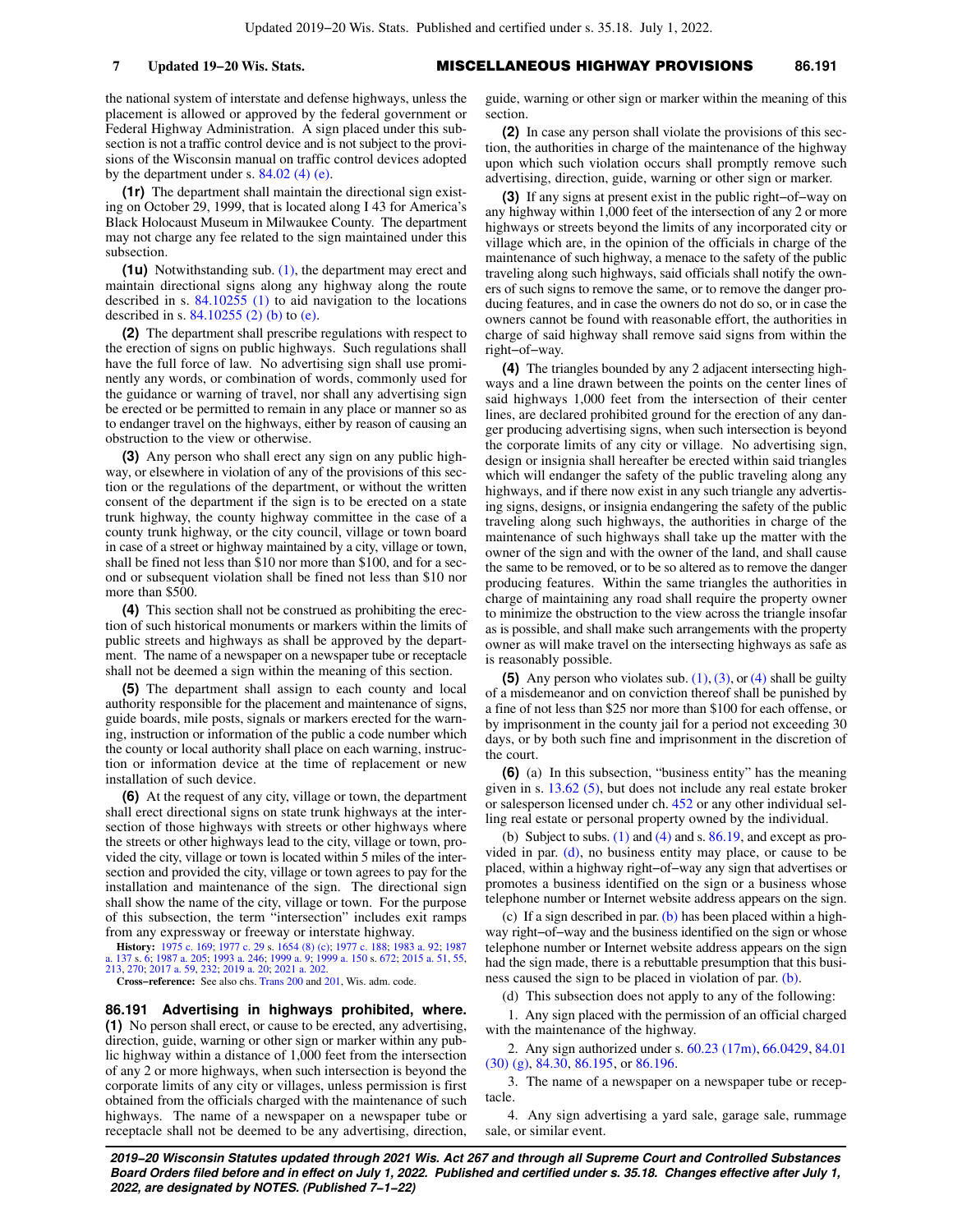## **86.191** MISCELLANEOUS HIGHWAY PROVISIONS **Updated 19−20 Wis. Stats. 8**

5. Any sign advertising an event associated with a church or school.

(e) Any business entity violating this subsection is subject to a forfeiture of not more than \$50 for each offense. Each sign placed in violation of par. [\(b\)](https://docs.legis.wisconsin.gov/document/statutes/86.191(6)(b)) constitutes a separate offense.

**History:** [1991 a. 316](https://docs.legis.wisconsin.gov/document/acts/1991/316); [1993 a. 490](https://docs.legis.wisconsin.gov/document/acts/1993/490); [2009 a. 227;](https://docs.legis.wisconsin.gov/document/acts/2009/227) [2017 a. 365](https://docs.legis.wisconsin.gov/document/acts/2017/365) s. [112.](https://docs.legis.wisconsin.gov/document/acts/2017/365,%20s.%20112)

**Cross−reference:** See also ss. [Trans 200.02](https://docs.legis.wisconsin.gov/document/administrativecode/Trans%20200.02) and [200.04,](https://docs.legis.wisconsin.gov/document/administrativecode/Trans%20200.04) Wis. adm. code.

**86.192 Penalty for injuring guide board, markers, etc. (1)** No person may injure, deface or remove any sign, guide board, mile post, signal or marker erected by the state or by any municipality thereof for the warning, instruction or information of the public. The following warning shall be affixed to the front of each such sign, guide board, mile post, signal or marker: "WARN-ING: \$25 to \$100 fine or imprisonment for removing or tampering with this sign."

**(1m)** No person may possess any sign, guide board, mile post, signal or marker of the type erected by the state or by any municipality for the warning, instruction or information of the public, unless the person can demonstrate that he or she obtained it in a legal manner. Possession of such a sign, guide board, mile post, signal or marker creates a rebuttable presumption of illegal possession. In this subsection, "possession" means the presence of such a sign, guide board, mile post, signal or marker on premises owned or controlled by the person, including but not limited to a rented apartment, rented room or dormitory room. Persons who voluntarily notify a law enforcement agency of the presence on their premises of such a sign, guide board, mile post, signal or marker shall be exempt from prosecution under this subsection.

**(2)** Any person who violates this section shall be fined \$25 for the first violation, \$100 for a subsequent violation, or imprisoned not exceeding 30 days for the first violation, or 60 days for a subsequent violation, or both fined and imprisoned in the discretion of the court. The court may, in addition, order any such person either to restore or replace any such damaged sign, mile post, signal or marker, or to pay the cost thereof.

**(3)** On conviction of any person of a violation of this section, the person or persons who informed against and aided in the prosecution of such offense to conviction shall be paid by the court one−half of the amount of the fine paid into the court.

**(4)** Any person who violates this section is guilty of a Class H felony if the injury, defacement or removal causes the death of a person.

**History:** [1975 c. 169](https://docs.legis.wisconsin.gov/document/acts/1975/169), [421](https://docs.legis.wisconsin.gov/document/acts/1975/421); [1997 a. 283](https://docs.legis.wisconsin.gov/document/acts/1997/283); [2001 a. 109.](https://docs.legis.wisconsin.gov/document/acts/2001/109)

86.195 Specific information signs. (1) DEFINITIONS. Unless defined differently in this section, the terms used in this section are defined in accordance with the manual of uniform traffic control devices adopted by the department under s. [84.02 \(4\)](https://docs.legis.wisconsin.gov/document/statutes/84.02(4)(e)) [\(e\).](https://docs.legis.wisconsin.gov/document/statutes/84.02(4)(e)) In this section:

(am) "Business" includes an attraction, whether public or private, described in sub. [\(3\) \(e\).](https://docs.legis.wisconsin.gov/document/statutes/86.195(3)(e))

(ar) "Business sign" means a separately attached sign mounted on the rectangular sign panel to show the brand, symbol, trademark, or name, or combination of these, for a motorist service available on a crossroad at or near an interchange or an intersection.

(c) "Motorist service" means a business which qualifies under sub. [\(3\)](https://docs.legis.wisconsin.gov/document/statutes/86.195(3)).

(d) "Specific information sign" means a rectangular sign panel which displays:

1. One or more of the words "GAS", "FOOD", "LODGING", "CAMPING", or "ATTRACTION";

2. Directional information; and

3. One or more business signs.

**(2)** SIGNS AND FEES. (a) Except as provided in par. [\(ag\)](https://docs.legis.wisconsin.gov/document/statutes/86.195(2)(ag)), the department may authorize the erection and maintenance of a specific information sign upon the request of any person within the right−of−way of a federal−aid primary highway or within the right−of−way of a federal−aid secondary highway under the juris-

diction of the department, except that no specific information sign may be erected within any city, village or town unless the specific information sign is erected in compliance with rules promulgated by the department for such signs in a city, village or town.

(ag) On and after May 8, 1990, the department may not authorize the erection of a specific information sign under par. [\(a\)](https://docs.legis.wisconsin.gov/document/statutes/86.195(2)(a)) unless the highway is one of the following highways under the jurisdiction of the department:

1. I 43 from I 90 at Beloit to USH 41 at Green Bay.

2. I 90 from the state line in Rock County to the state line in La Crosse County.

3. I 94 from the state line in Kenosha County to the state line in St. Croix County.

4. STH 11 from STH 81 west of Monroe to STH 50 at Delavan.

5. STH 11 from I 43 at Elkhorn to STH 32 at Racine.

6. STH 13 from STH 97 at Marshfield to STH 182 at Park Falls.

7. STH 16 from STH 67 at Oconomowoc to I 94 at Waukesha.

8. STH 21 from I 94 north of Tomah to CTH "Z" in the town of Strongs Prairie in Adams County and from STH 13 north of the village of Friendship in Adams County to I 41 at Oshkosh.

9. STH 23 from STH 44 at Ripon to I 43 at Sheboygan.

10. STH 26 from I 90 at Janesville to USH 41 south of Oshkosh.

11. STH 29 from I 41 at Green Bay to I 94 northwest of Elk Mound.

12. STH 33 from I 41 at Allenton to STH 32 at Port Washington.

13. STH 36 from STH 50 at Springfield to STH 100 southwest of Milwaukee.

14. STH 50 from STH 120 at Lake Geneva to STH 32 at Kenosha.

15. USH 53 from I 94 at Eau Claire to I 535 at Superior.

16. STH 57 from I 43 at Green Bay to Sturgeon Bay.

16m. STH 172 from I 43 southeast of Green Bay to I 41 at Ashwaubenon.

17. USH 2 from USH 53 east of Superior to the state line in Iron County.

18. USH 8 from the state line in Polk County to USH 53 west of Cameron.

19. USH 8 from USH 51 southeast of Bradley to STH 47 at Monico.

20. USH 10 from STH 13 south of Marshfield to STH 42 at Manitowoc.

21. USH 12 from the state line in Walworth County to STH 67 north of Elkhorn.

22. USH 12 from I 90 east of Madison to I 90 north of Wisconsin Dells.

23. USH 18 from STH 35 at Prairie du Chien to USH 151 east of Dodgeville.

24. USH 41 from STH 181 at Milwaukee to the state line in Marinette County.

25. USH 45 from I 41 at Richfield to STH 28 at Kewaskum.

26. USH 45 from I 41 at the city of Oshkosh to USH 8 at Monico.

27. USH 51 from STH 78 north of Portage to USH 2 at Hurley.

28. USH 63 from I 94 south of Baldwin to USH 2 west of Ashland.

29. STH 64 from the state line in St. Croix County to the easternmost junction with USH 63 east of New Richmond.

30. USH 78 from I 90 south of Portage to USH 51 north of Portage.

31. USH 141 from I 43 northwest of Green Bay to the state line in Marinette County.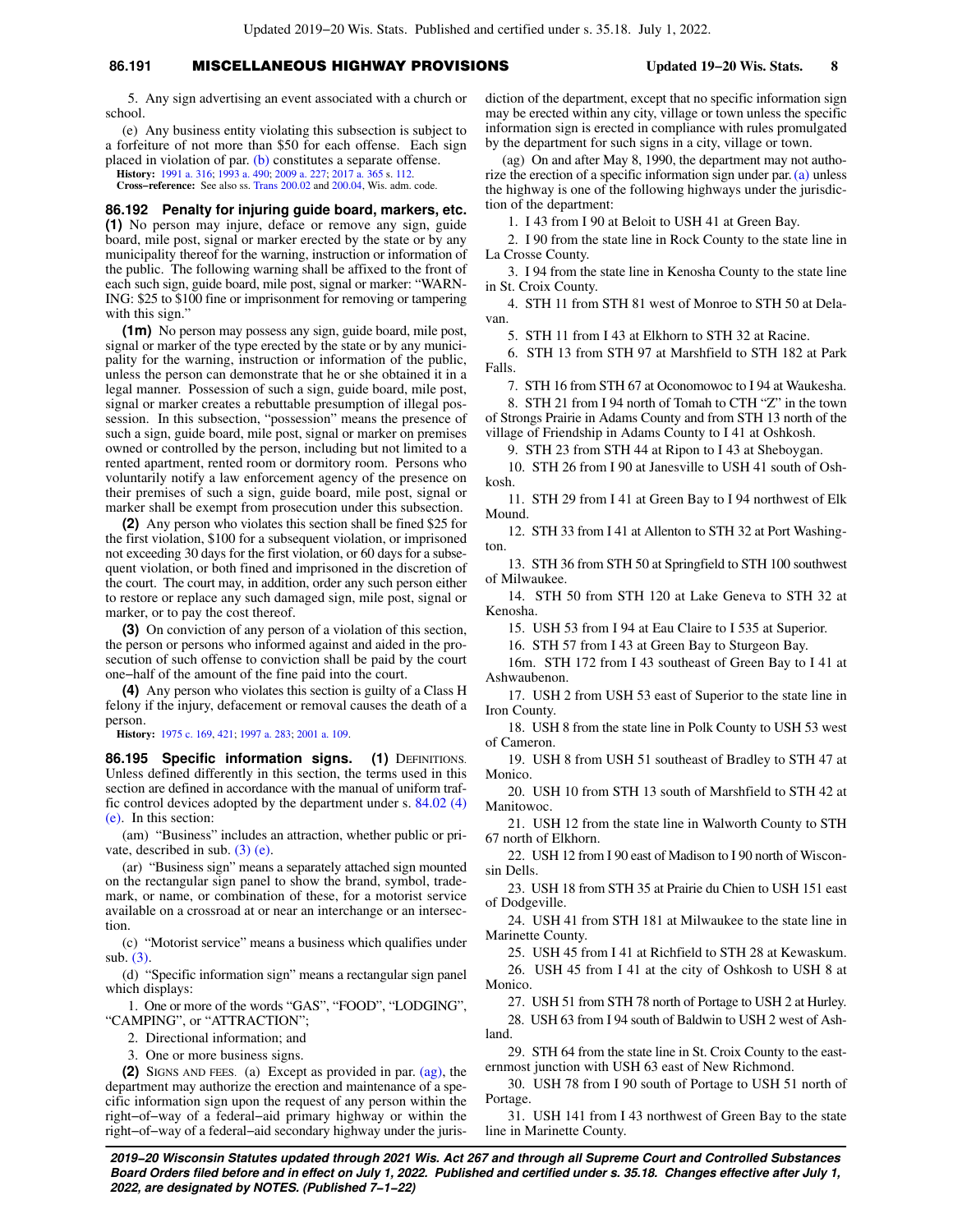32. USH 151 from STH 11 south of Dickeyville to CTH "WH" northeast of Fond du Lac in Fond du Lac County.

33. STH 441 between the Roland Kampo Bridge and I 41 in the city of Appleton, designated as the Tri−County Expressway, in Calumet, Outagamie, and Winnebago counties.

34. USH 53 from I 90 at the city of Onalaska to STH 35 north of Holmen.

35. USH 14 from USH 12/18 at Madison to STH 138 at Oregon.

36. USH 12 from CTH "P" southeast of the city of Whitewater in Walworth County to Tri−County Road in Rock County.

(b) 1. Subject to sub.  $(4)$  (c), upon the request of any person, the department may authorize the installation and maintenance of a business sign on an existing specific information sign.

3. The person requesting installation of a business sign shall provide, at his or her expense, a business sign which meets specifications established by the department.

4. Nothing in this section prohibits a person requesting installation of a business sign under sub.  $(3)$  (e) from advertising or displaying information on any sign under s. [84.30](https://docs.legis.wisconsin.gov/document/statutes/84.30), subject to any limitation on such signs under s. [84.30.](https://docs.legis.wisconsin.gov/document/statutes/84.30)

(c) A person who requests the erection or installation of a sign under par.  $(a)$  or  $(b)$  shall pay to the department an annual permit fee of \$40 to cover administrative costs and the cost of inspection of the signs erected or installed under this section. In addition, the person requesting a sign under par. [\(a\)](https://docs.legis.wisconsin.gov/document/statutes/86.195(2)(a)) or [\(b\)](https://docs.legis.wisconsin.gov/document/statutes/86.195(2)(b)) shall pay a fee for the manufacture, installation and maintenance of the specific information sign and the installation and maintenance of the business sign.

(d) The department shall contract for the erection, installation and maintenance of signs under this section. The department may require the contractor to provide liability insurance for purposes of this section.

**(3)** MOTORIST SERVICES. Specific information signs may only include business signs for the following categories of motorist services: "GAS", "FOOD", "LODGING", "CAMPING", and "ATTRACTION". To qualify for display on a specific information sign a business must meet the following standards for the respective category of motorist service:

(a) "GAS" shall have:

- 1. Vehicle services including fuel, oil and water;
- 2. Restroom facilities and drinking water;

3. Continuous operation of at least 16 hours a day, 7 days a week for freeways and expressways, and continuous operation of at least 12 hours a day, 7 days a week for other highways, provided automotive fuel is available under the energy fuel allocation program established under P.L. [93−159](https://docs.legis.wisconsin.gov/document/publiclaw/93-159); and

- 4. Public telephone.
- (b) "FOOD" shall have:

1. Licensing or approval, where required:

2. Regular operation at least 5 days a week, opening for service no later than 10 a.m. and remaining open until at least 7 p.m.;

3. Fifty percent of the sales price, as defined in s. [77.51 \(15b\),](https://docs.legis.wisconsin.gov/document/statutes/77.51(15b)) of the business is from the sale of food and food ingredients, as defined in s. [77.51 \(3t\),](https://docs.legis.wisconsin.gov/document/statutes/77.51(3t)) that are taxable under subch. [III of ch. 77](https://docs.legis.wisconsin.gov/document/statutes/subch.%20III%20of%20ch.%2077) or that are bakery items produced by the seller; and

- 4. Public telephone.
- (c) "LODGING" shall have:
- 1. Licensing or approval, where required;
- 2. Adequate sleeping accommodations; and
- 3. Public telephone.
- (d) "CAMPING" shall have:
- 1. Licensing or approval, where required;
- 2. Adequate parking accommodations; and
- 3. Modern sanitary facilities and drinking water.
- (e) "ATTRACTION" shall have all of the following:

1. A primary purpose of providing amusement, historical, cultural, or leisure activities to the public.

2. Regional significance. For purposes of this subdivision, an agricultural research station owned or managed by a university has regional significance regardless of the number of visitors to the station.

3. Adequate parking accommodations.

**(4)** LOCATION. (a) Specific information signs shall be located so as to take advantage of natural terrain, to have the least impact on the scenic environment and to avoid visual conflict with other signs within the highway right−of−way.

(b) The relative location of successive specific information signs near a particular intersection shall be in the following order, as seen by the traveling public: "ATTRACTION", "CAMPING", "LODGING", "FOOD" and "GAS".

(c) No business sign under sub. [\(3\) \(e\)](https://docs.legis.wisconsin.gov/document/statutes/86.195(3)(e)) may be erected or maintained on a highway for a business that is more directly reached by any other highway on which specific information signs are authorized under sub. [\(2\)](https://docs.legis.wisconsin.gov/document/statutes/86.195(2)). No more than one business sign under sub.  $(3)$  (e) may be erected or maintained on a highway, for each direction of travel, for the same business.

**(5)** CRITERIA. (a) *Distance to services.* 1. Except as provided in subds. [2.](https://docs.legis.wisconsin.gov/document/statutes/86.195(5)(a)2.) to [4.,](https://docs.legis.wisconsin.gov/document/statutes/86.195(5)(a)4.) a motorist service may not be located more than 3 miles from the federal−aid primary or secondary highway on which the specific information sign for the motorist service is erected.

2. Except as provided in subds. [3.](https://docs.legis.wisconsin.gov/document/statutes/86.195(5)(a)3.) and [4.](https://docs.legis.wisconsin.gov/document/statutes/86.195(5)(a)4.), if no business in the category of motorist service is available within the 3−mile limit, the limit in subd. [1.](https://docs.legis.wisconsin.gov/document/statutes/86.195(5)(a)1.) may be extended in 3−mile increments to a maximum distance of 15 miles from the federal−aid primary or secondary highway until a business in the category of motorist service is reached.

3. Except as provided in subd. [4.](https://docs.legis.wisconsin.gov/document/statutes/86.195(5)(a)4.), if no business in the category of motorist service is available within the 3−mile limit, the limit in subd. [1.](https://docs.legis.wisconsin.gov/document/statutes/86.195(5)(a)1.) may, on or after May 8, 1990, be extended to a maximum distance of not more than 5 miles from the highway.

4. A business in the category of motorist service specified in sub.  $(3)$  (e) may not be located more than 30 miles from the federal−aid primary or secondary highway on which the specific information sign for the motorist service is erected.

(b) *Number of signs permitted.* No more than 4 specific information signs for each category of motorist service may be erected along an approach to an interchange or intersection. No specific information sign may contain more than 6 business signs.

(c) *Conformity with discrimination laws.* Each business identified as a motorist service on a specific information sign shall, as a condition of eligibility for erection, installation and maintenance of a sign under this section, give written assurance to the department that the business conforms with all applicable laws concerning the provisions of public accommodations without regard to race, religion, color, sex or national origin.

**(6)** COMPOSITION. (a) Specific information signs and business signs shall have a blue reflectorized background with a white reflectorized border and white reflectorized legend. Sign panels may be illuminated.

(b) The design, lettering, spacing and size of specific information signs and business signs shall conform with the federal standards on specific information signs adopted under [23 USC 131](https://docs.legis.wisconsin.gov/document/usc/23%20USC%20131) (f) on November 1, 1982 and with the manual of uniform traffic control devices adopted by the department under s. [84.02 \(4\) \(e\)](https://docs.legis.wisconsin.gov/document/statutes/84.02(4)(e)).

**(7)** EXIT RAMP SIGNS. If motorist services are not visible from the ramp terminal at single exit interchanges on freeways and expressways, specific information signs shall be installed along the ramp or at the ramp terminal and may be provided along the crossroad.

**(8)** SEASONAL SERVICES. Any sign for a "LODGING" or "CAMPING" motorist service which is operated on a seasonal basis shall be removed or covered during off seasons. The cost of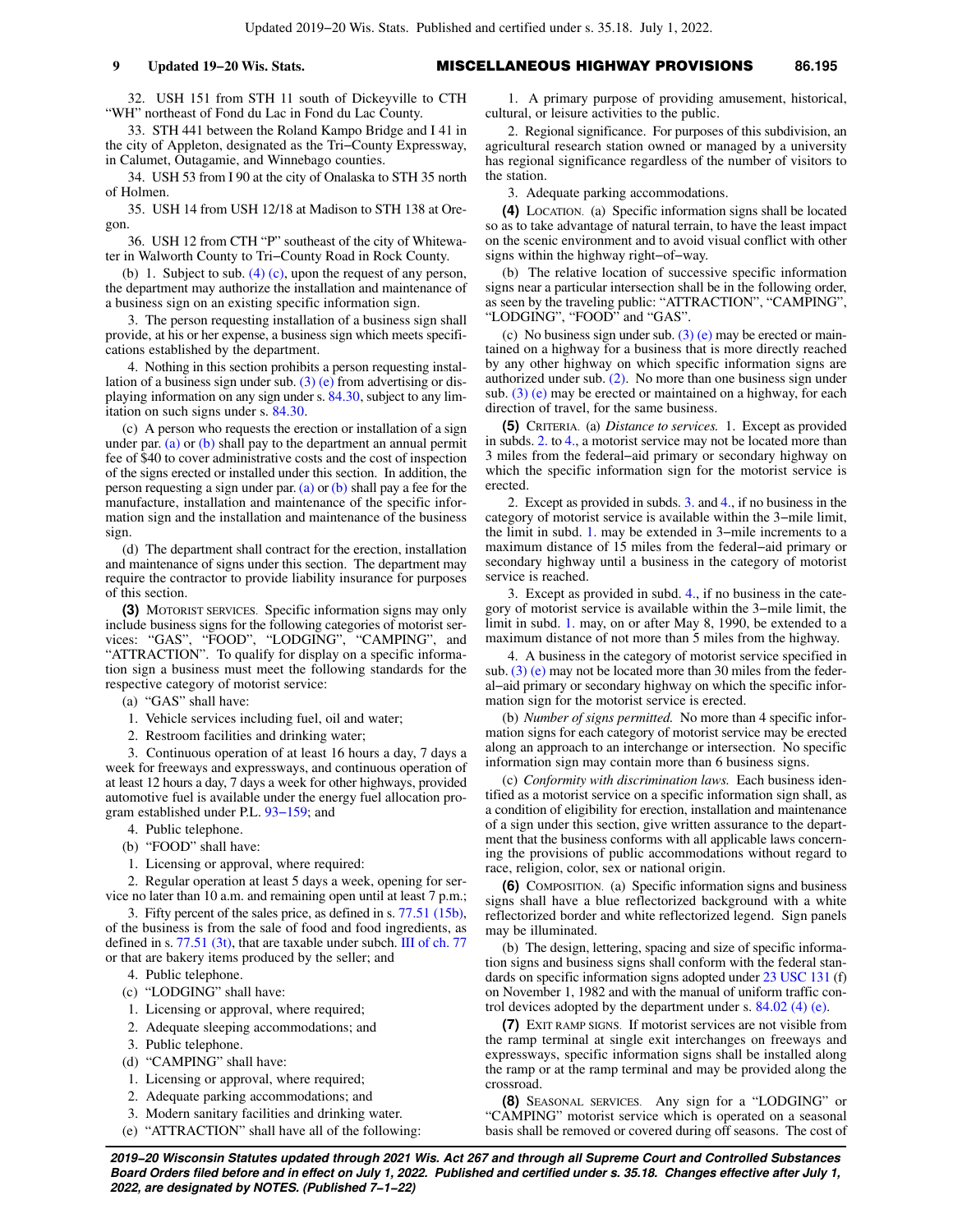## **86.195** MISCELLANEOUS HIGHWAY PROVISIONS **Updated 19−20 Wis. Stats. 10**

removal and replacement or covering and uncovering shall be included in the fee paid.

**(9)** SIGN REMOVAL. (a) A sign may be removed upon the following grounds:

1. Failure to comply with the applicable motor service standards under sub. [\(3\)](https://docs.legis.wisconsin.gov/document/statutes/86.195(3)).

2. Failure to comply with the assurance of nondiscrimination required by sub.  $(5)$  (c).

3. Failure to pay the permit fee or the fee for the erection, installation or maintenance of a sign.

(b) Contested cases concerning removals under this subsection shall be heard and decided by the division of hearings and appeals.

(c) Sign removal shall not affect a sign requester's liability for unpaid fees.

**(10)** COMPLIANCE WITH FEDERAL LAW. (a) Subsections [\(2\)](https://docs.legis.wisconsin.gov/document/statutes/86.195(2)) to [\(8\)](https://docs.legis.wisconsin.gov/document/statutes/86.195(8)) are adapted from and in substantial conformity with the federal standards promulgated by the U.S. secretary of transportation under [23 USC 109](https://docs.legis.wisconsin.gov/document/usc/23%20USC%20109) (d), [131](https://docs.legis.wisconsin.gov/document/usc/23%20USC%20131) (f) and [315](https://docs.legis.wisconsin.gov/document/usc/23%20USC%20315) as codified in [23 CFR](https://docs.legis.wisconsin.gov/document/cfr/23%20CFR%20655.301) [655.301](https://docs.legis.wisconsin.gov/document/cfr/23%20CFR%20655.301) to [655.310](https://docs.legis.wisconsin.gov/document/cfr/23%20CFR%20655.310) (1980).

(b) If, after November 1, 1982, the federal standards become more restrictive, the department shall submit proposed legislation to the appropriate standing committees of the legislature, as designated by the presiding officer of each house to bring this section into compliance with the federal standards. The department may promulgate an emergency administrative rule under s. [227.24](https://docs.legis.wisconsin.gov/document/statutes/227.24) which supersedes this section until such time as the legislature acts on the legislation submitted under this paragraph or until the expiration of the effective period of the rule under s. [227.24 \(1\) \(c\)](https://docs.legis.wisconsin.gov/document/statutes/227.24(1)(c)) or [\(2\)](https://docs.legis.wisconsin.gov/document/statutes/227.24(2)), whichever comes first.

**History:** [1981 c. 362,](https://docs.legis.wisconsin.gov/document/acts/1981/362) [391](https://docs.legis.wisconsin.gov/document/acts/1981/391); [1985 a. 29;](https://docs.legis.wisconsin.gov/document/acts/1985/29) [1985 a. 182](https://docs.legis.wisconsin.gov/document/acts/1985/182) s. [57](https://docs.legis.wisconsin.gov/document/acts/1985/182,%20s.%2057); [1987 a. 137;](https://docs.legis.wisconsin.gov/document/acts/1987/137) [1987 a. 403](https://docs.legis.wisconsin.gov/document/acts/1987/403) s. [256;](https://docs.legis.wisconsin.gov/document/acts/1987/403,%20s.%20256) [1989 a. 98](https://docs.legis.wisconsin.gov/document/acts/1989/98), [315;](https://docs.legis.wisconsin.gov/document/acts/1989/315) [1991 a. 265,](https://docs.legis.wisconsin.gov/document/acts/1991/265) [269](https://docs.legis.wisconsin.gov/document/acts/1991/269), [315;](https://docs.legis.wisconsin.gov/document/acts/1991/315) [1993 a. 16](https://docs.legis.wisconsin.gov/document/acts/1993/16), [237](https://docs.legis.wisconsin.gov/document/acts/1993/237), [246;](https://docs.legis.wisconsin.gov/document/acts/1993/246) [1997 a. 124,](https://docs.legis.wisconsin.gov/document/acts/1997/124) [237](https://docs.legis.wisconsin.gov/document/acts/1997/237); [1999 a. 9;](https://docs.legis.wisconsin.gov/document/acts/1999/9) [2005 a. 63,](https://docs.legis.wisconsin.gov/document/acts/2005/63) [136,](https://docs.legis.wisconsin.gov/document/acts/2005/136) [309;](https://docs.legis.wisconsin.gov/document/acts/2005/309) [2007 a. 55](https://docs.legis.wisconsin.gov/document/acts/2007/55); [2009 a. 2,](https://docs.legis.wisconsin.gov/document/acts/2009/2) [28](https://docs.legis.wisconsin.gov/document/acts/2009/28), [153](https://docs.legis.wisconsin.gov/document/acts/2009/153); [2013 a. 20;](https://docs.legis.wisconsin.gov/document/acts/2013/20) [2015 a.](https://docs.legis.wisconsin.gov/document/acts/2015/360) [360](https://docs.legis.wisconsin.gov/document/acts/2015/360); [2021 a. 244.](https://docs.legis.wisconsin.gov/document/acts/2021/244)

**Cross−reference:** See also s. [Trans 200.06](https://docs.legis.wisconsin.gov/document/administrativecode/Trans%20200.06), Wis. adm. code.

**86.196 Tourist−oriented directional signs. (1)** In this section:

(a) "Tourist−oriented directional sign" means a sign providing identification of and directional information for tourist−related businesses, services or activities.

(b) "Tourist−related business, service or activity" means a business, service or activity the major portion of whose income or visitors is derived during the normal business season from motorists not residing in the immediate area where the business, service or activity is located.

(c) "Urban areas" means the areas located within the urban area boundaries contained in the January 1, 1989, document prepared by the department in cooperation with the federal highway administration and entitled "Urban Federal Aid Systems".

**(2)** The department shall establish by rule standards for tourist−oriented directional signs. The rule shall conform to federal standards for tourist−oriented directional signs adopted under [23 USC 131](https://docs.legis.wisconsin.gov/document/usc/23%20USC%20131) (q) and with the manual of uniform traffic control devices adopted by the department under s. [84.02 \(4\) \(e\)](https://docs.legis.wisconsin.gov/document/statutes/84.02(4)(e)). The rule shall include all of the following:

(a) Criteria for eligibility for signing.

(b) Criteria for limiting or excluding businesses, services and activities that maintain signs that do not conform to requirements under s. [84.30](https://docs.legis.wisconsin.gov/document/statutes/84.30).

(c) Provisions for fees to cover costs of sign manufacture, erection and maintenance to be collected through a permit system.

(d) Provisions specifying sign design and composition.

(f) Criteria for determining when to permit advance signing.

(g) Criteria for determining when to permit signing for facilities that are not located on a crossroad of a highway upon which tourist−oriented directional signs are permitted.

(h) Criteria for signing at at−grade intersections of expressways.

(i) Provisions specifying conditions under which the time of operation of a business, service or activity is shown.

(j) Provisions for covering or removing signs during off seasons for businesses, services and activities operated on a seasonal basis.

(k) Provisions specifying the maximum number of signs permitted per intersection.

(L) Provisions for limiting the number of signs and for establishing information centers when the number of eligible sign applicants exceeds the maximum number of tourist−oriented directional signs permitted.

(m) Provisions to integrate specific information signs erected under s. [86.195](https://docs.legis.wisconsin.gov/document/statutes/86.195) with tourist−oriented directional signs erected under this section.

**(3)** Upon the request of any person, a local authority that has adopted an ordinance permitting the erection of tourist−oriented directional signs may authorize their erection within the right−of− way of any highway under the jurisdiction of the local authority, except that tourist−oriented directional signs may be erected only outside of urban areas and not within the right−of−way of a freeway or the right−of−way of any highway designated in s. [86.195](https://docs.legis.wisconsin.gov/document/statutes/86.195(2)(ag)) [\(2\) \(ag\)](https://docs.legis.wisconsin.gov/document/statutes/86.195(2)(ag)) for specific information signs. No tourist−oriented directional sign may be erected unless it is erected in compliance with rules promulgated by the department for such signs.

**(4)** The department may contract for the erection, installation and maintenance of tourist−oriented directional signs within the right−of−way of any highway under the jurisdiction of the department, except that tourist−oriented directional signs may be erected only outside of urban areas and not within the right−of− way of a freeway or the right−of−way of any highway designated in s. [86.195 \(2\) \(ag\)](https://docs.legis.wisconsin.gov/document/statutes/86.195(2)(ag)) for specific information signs. No tourist−oriented directional sign may be erected unless it is erected in compliance with rules promulgated by the department for such signs.

**(5)** A tourist−related business, service or activity may not be located more than 5 miles from the highway on which the tourist− oriented directional sign for that business, service or activity is erected.

**(6)** Notwithstanding any eligibility criteria established under this section and rules promulgated under this section, the department shall install and maintain, on I 94 in Milwaukee County, 2 signs meeting the specifications under this section and rules promulgated under this section. One sign shall be viewable from the northbound lanes of I 94 and shall be located between Rawson Avenue and College Avenue. The other sign shall be viewable from the eastbound lanes of I 94 and shall be located in the proximity of the Waukesha County line. Both signs shall highlight lakefront attractions in the city of Milwaukee and shall include information about the Milwaukee Art Museum, the Betty Brinn Children's Museum, Discovery World, Summerfest, and the Milwaukee County War Memorial.

**History:** [1989 a. 98](https://docs.legis.wisconsin.gov/document/acts/1989/98), [315](https://docs.legis.wisconsin.gov/document/acts/1989/315); [2007 a. 20](https://docs.legis.wisconsin.gov/document/acts/2007/20).

**Cross−reference:** See also ss. [Trans 200.03](https://docs.legis.wisconsin.gov/document/administrativecode/Trans%20200.03) and [200.08,](https://docs.legis.wisconsin.gov/document/administrativecode/Trans%20200.08) Wis. adm. code.

**86.20 Interstate bridge corporations.** Any corporation organized for the purpose of constructing, operating and maintaining a bridge over navigable boundary waters of this state and authorized by congress to erect such bridge shall have all the rights and powers with respect to entry upon, and acquisition, of real estate for the construction, operation and maintenance of such bridge, with the necessary approaches, terminals and appurtenances thereto, that are possessed by railroad corporations.

**86.21 Interstate toll bridges. (1)** Any county or town, or any village or city however organized, bordering upon any navigable waters which form the boundary line between this and another state, may construct, maintain and operate a foot and vehicular toll bridge over and across such river or waters, commencing at a point within or near the limits of such county, town, village or city, and may acquire land in this and in such other state for approaches, abutments and piers, or may acquire, maintain and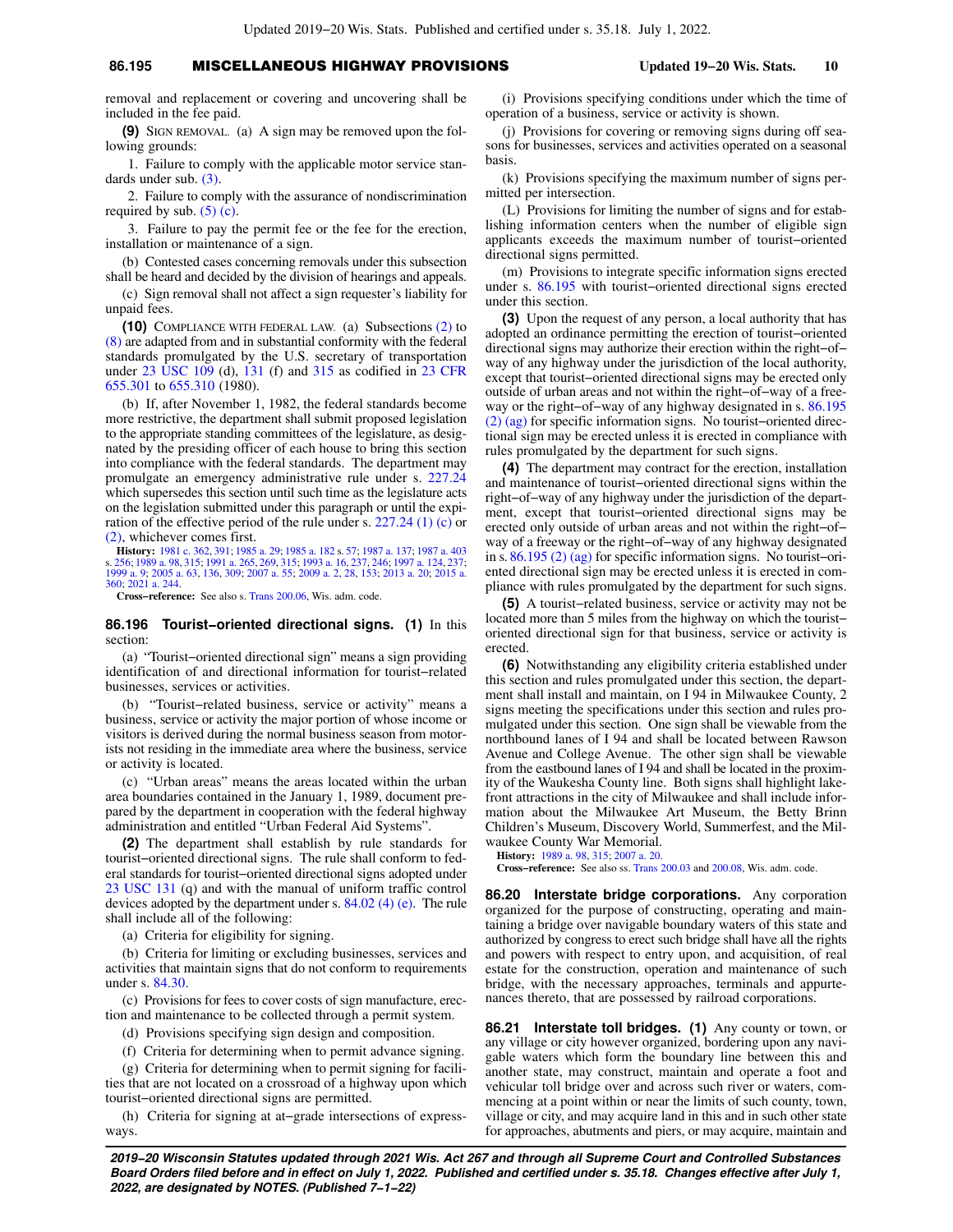operate any such toll bridge which spans any such river or waters, whether such bridge is located wholly or partly only within the boundaries of this state and whether such bridge is located within or only partly within and partly without the limits of such county, town, village or city.

**(2)** (a) Before any such toll bridge is constructed or acquired under this section, a resolution authorizing the construction or acquisition thereof, and specifying the method of payment therefor, shall be adopted by a majority of the members of the governing body of such county, town, village or city at a regular meeting, after publication of said resolution, as a class 2 notice, under ch. [985](https://docs.legis.wisconsin.gov/document/statutes/ch.%20985). The resolution shall include a general description of the property it is proposed to acquire or construct. Any county, town, village or city constructing or acquiring a toll bridge under this section may provide for the payment of the same or any part thereof from the general fund, from taxation, or from the proceeds of either municipal bonds, revenue bonds or as otherwise provided by law. Such resolution shall not be effective until 15 days after its passage and publication. If within said 15 days a petition conforming to the requirements of s. [8.40](https://docs.legis.wisconsin.gov/document/statutes/8.40) is filed with the clerk of such municipality, and filed as provided in s. [8.37,](https://docs.legis.wisconsin.gov/document/statutes/8.37) signed by at least 20 percent of the electors thereof requesting that the question of acquiring such toll bridge be submitted to the said electors, such question shall be submitted at the next general or regular municipal election that is held not sooner than 70 days from the date of filing such petition. The question submitted to the electors shall specify the method of payment for such toll bridge as provided in the resolution for the acquisition thereof. If no such petition is filed, or if the majority of votes cast at such referendum election are in favor of the acquisition of such toll bridge, then the resolution of the governing body for the acquisition of such toll bridge shall be in effect.

(b) Where such payment is to be made in whole or in part through the issuance of revenue bonds, such bonds shall be issued as provided in s. [66.0621.](https://docs.legis.wisconsin.gov/document/statutes/66.0621) The amount of all incidental expenses incurred in connection with the construction or acquisition of the bridge and in connection with the authorization and issuance of the bonds may be included in the amount for which bonds are issued. Such revenue bonds shall be payable solely from the revenues to be derived from the operation of the bridge or bridges as acquired or constructed, and shall not constitute an indebtedness of the county, town, village or city. Any toll bridge property owned or acquired pursuant to this section is declared to be a public utility. The provisions of s. [66.0805](https://docs.legis.wisconsin.gov/document/statutes/66.0805) shall be applicable to the management of such bridge and the provisions of ss. [66.0621](https://docs.legis.wisconsin.gov/document/statutes/66.0621) and [66.0805](https://docs.legis.wisconsin.gov/document/statutes/66.0805) shall govern insofar as they may be applicable. For purposes of management, operation and financing, 2 or more such bridges, whether acquired or constructed, may be combined into a single project or public utility, and such revenue bonds may be issued payable from the revenues of such combined project or utility.

**History:** [1983 a. 207;](https://docs.legis.wisconsin.gov/document/acts/1983/207) [1989 a. 192;](https://docs.legis.wisconsin.gov/document/acts/1989/192) [1999 a. 150](https://docs.legis.wisconsin.gov/document/acts/1999/150) s. [672;](https://docs.legis.wisconsin.gov/document/acts/1999/150,%20s.%20672) [1999 a. 182](https://docs.legis.wisconsin.gov/document/acts/1999/182); [2005 a. 146](https://docs.legis.wisconsin.gov/document/acts/2005/146); 2011 a. 7

**86.22 Interstate railroad bridges must have convenient approaches.** Each corporation incorporated under the laws of this state and granted a franchise or permit by the U.S. congress to construct, maintain and operate a railroad bridge and provide for the passage of persons and vehicles across the waters forming a boundary line between this and any other state and to forever maintain the bridge in accessible and serviceable condition, shall construct or cause to be constructed, approaches making the bridge accessible and serviceable for the use of persons and vehicles as a connection between this state and the state connected therewith by the bridge, so that the bridge shall be accessible and serviceable to persons and vehicles at the time such bridge is used for railroad service, and if any such corporation fails or refuses to comply with this section within one year from the time the bridge is used for railroad service the charter of the corporation granted by this state shall thereupon be forfeited, as a result of the failure or refusal to comply with this section, without any further action

whatever and the corporation shall forthwith discontinue the transaction or operation of its business in this state. **History:** [1979 c. 110](https://docs.legis.wisconsin.gov/document/acts/1979/110), [355](https://docs.legis.wisconsin.gov/document/acts/1979/355); [1985 a. 187](https://docs.legis.wisconsin.gov/document/acts/1985/187).

**86.23 Maintenance of drawbridges owned jointly. (1)** Each swing or drawbridge built or purchased by any city and town or by any other 2 municipalities, situated so that a part of the bridge is in one municipality and a part in another, shall be operated and maintained at the joint expense of the municipalities that built or purchased the bridge in proportion to the amount of the cost of the bridge borne by each. If either municipality does not provide for or pay its full share of the expense of operating or maintaining the bridge in any year the other may provide for or pay the expense.

**(2)** A municipality that pays any portion of another municipality's share of the expenses of operating and maintaining a bridge under sub. [\(1\)](https://docs.legis.wisconsin.gov/document/statutes/86.23(1)) may recover the amount of the payment from the defaulting municipality, with interest from the time of payment and costs of suit. No action under this subsection to recover a payment may be brought until 30 days after demand of payment is made.

**History:** [1997 a. 253.](https://docs.legis.wisconsin.gov/document/acts/1997/253)

**86.25 Municipal cooperation as to highways improved with state or federal aid. (1)** Any county, city, village or town may by any lawful means provide funds to match or supplement state or federal aid for the construction, reconstruction or improvement, under ch. [84,](https://docs.legis.wisconsin.gov/document/statutes/ch.%2084) of any highway, street or bridge which it is authorized to construct, reconstruct or improve, and to pay such funds to the department or state treasury as provided in s. [84.03 \(1\) \(b\)](https://docs.legis.wisconsin.gov/document/statutes/84.03(1)(b)).

**(1m)** If lands or interests in lands necessary for an improve-ment under ch. [84](https://docs.legis.wisconsin.gov/document/statutes/ch.%2084) are acquired by a county or local municipality specifically for such improvement, the department may reimburse such county or local municipality therefor from funds available for such improvement.

**(2)** Any county, city, village or town, through its governing body or a committee which it may designate, may enter into agreements with the department providing for the construction, reconstruction or improvement with state or federal aid, of highways, streets or bridges which such county, city, village or town is authorized to construct, reconstruct or improve, providing for the subsequent maintenance by such county, city, village or town of any such highway, street or bridge improved with state or federal aid which it has authority to maintain, and providing for the subsequent regulation as to the location, form and character of informational, regulatory and warning signs, curb and pavement or other markings and traffic signals on any such highway, street or bridge improved with state or federal aid.

**(3)** Any city, village or town may levy special assessments under s. [66.0703](https://docs.legis.wisconsin.gov/document/statutes/66.0703) not exceeding the cost to the city, village or town against the property benefited thereby to provide funds to match or supplement state or federal aid or both for the construction, reconstruction or improvement under ch. [84](https://docs.legis.wisconsin.gov/document/statutes/ch.%2084), or under any other statute of any highway or street which it is authorized to construct, reconstruct or improve, and any city, village or town is authorized to pay the proceeds of such assessments, certificates or special assessment bonds issued to finance the improvement to the department or state treasury as provided in s. [84.03 \(1\) \(b\).](https://docs.legis.wisconsin.gov/document/statutes/84.03(1)(b))

**(4)** Sections [61.54](https://docs.legis.wisconsin.gov/document/statutes/61.54), [62.15](https://docs.legis.wisconsin.gov/document/statutes/62.15) and [66.0901 \(1\)](https://docs.legis.wisconsin.gov/document/statutes/66.0901(1)) and [\(2\)](https://docs.legis.wisconsin.gov/document/statutes/66.0901(2)) to [\(9\)](https://docs.legis.wisconsin.gov/document/statutes/66.0901(9)) shall not apply to funds provided or agreements made pursuant to this section.

**History:** [1977 c. 29](https://docs.legis.wisconsin.gov/document/acts/1977/29) s. [1654 \(8\) \(c\);](https://docs.legis.wisconsin.gov/document/acts/1977/29,%20s.%201654) [1977 c. 418](https://docs.legis.wisconsin.gov/document/acts/1977/418) s. [924 \(48\)](https://docs.legis.wisconsin.gov/document/acts/1977/418,%20s.%20924); [1981 c. 314](https://docs.legis.wisconsin.gov/document/acts/1981/314); [1987 a.](https://docs.legis.wisconsin.gov/document/acts/1987/137) [137](https://docs.legis.wisconsin.gov/document/acts/1987/137) s. [6](https://docs.legis.wisconsin.gov/document/acts/1987/137,%20s.%206); [1993 a. 246;](https://docs.legis.wisconsin.gov/document/acts/1993/246) [1995 a. 225](https://docs.legis.wisconsin.gov/document/acts/1995/225); [1999 a. 150](https://docs.legis.wisconsin.gov/document/acts/1999/150) s. [672;](https://docs.legis.wisconsin.gov/document/acts/1999/150,%20s.%20672) [2009 a. 173](https://docs.legis.wisconsin.gov/document/acts/2009/173); [2011 a. 32](https://docs.legis.wisconsin.gov/document/acts/2011/32).

**86.255 Limitation on moneys used to purchase land remote from highway project. (1)** Notwithstanding ss. [84.09](https://docs.legis.wisconsin.gov/document/statutes/84.09) and [86.25](https://docs.legis.wisconsin.gov/document/statutes/86.25), beginning with purchase contracts executed on October 29, 1999, and with relocation orders initially filed under ch. [32](https://docs.legis.wisconsin.gov/document/statutes/ch.%2032) on October 29, 1999, the department may not encumber or expend any moneys from the appropriations under s. [20.395 \(3\)](https://docs.legis.wisconsin.gov/document/statutes/20.395(3))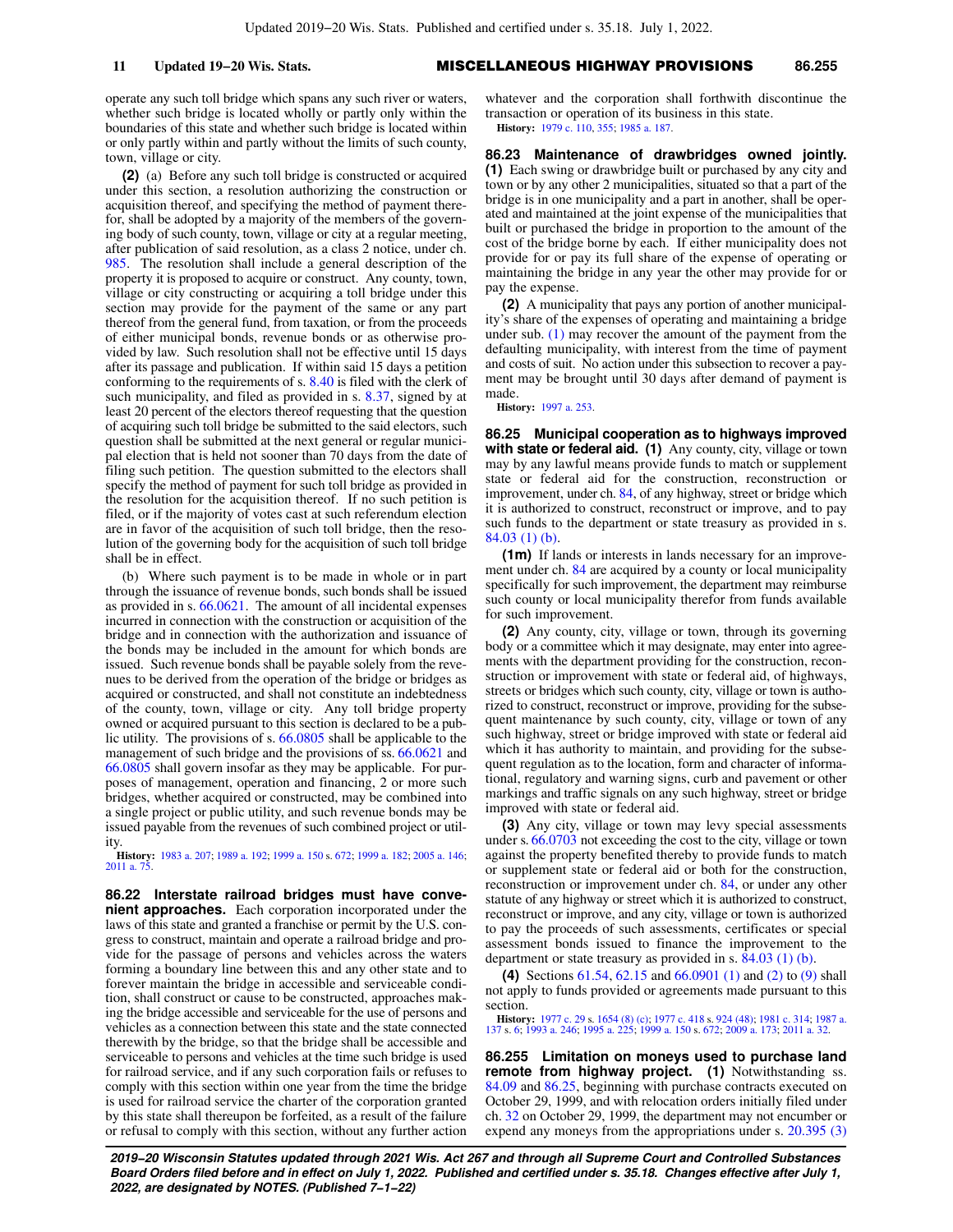## **86.255** MISCELLANEOUS HIGHWAY PROVISIONS **Updated 19−20 Wis. Stats. 12**

for purposes related to the purchase of land, easements, or development rights in land, unless the land or interest in land is purchased in association with a highway project and the land or interest in land is located within one−quarter mile of the highway.

**(2)** Subsection [\(1\)](https://docs.legis.wisconsin.gov/document/statutes/86.255(1)) does not apply to any of the following:

(a) The purchase of any land that is acquired as compensatory mitigation for another wetland, as defined in s.  $23.32(1)$ , that will suffer an adverse impact by degradation or destruction as part of a highway project.

(b) The purchase of any land, easements, or development rights in land, under an agreement executed in the name of the department before October 29, 1999, or under a relocation order filed under ch. [32](https://docs.legis.wisconsin.gov/document/statutes/ch.%2032) before October 29, 1999.

**History:** [1999 a. 9](https://docs.legis.wisconsin.gov/document/acts/1999/9).

**86.257 Transfer of highways.** The department or a political subdivision, as defined in s.  $86.31$  (1) (d), may transfer jurisdiction and ownership of, or other property interest in, a highway that is under the jurisdiction of the department or political subdivision to a federally recognized American Indian tribe or band in this state or an agency of the United States government that is acting on behalf of a federally recognized American Indian tribe or band in this state by entering into a jurisdictional transfer agreement with the tribe or band or agency. The jurisdictional transfer agreement shall contain all of the following:

**(1)** A dispute resolution procedure.

**(2)** A provision that requires that the transferred highway remain open to the use of the public as a matter of right for the purposes of vehicular traffic unless the tribe or band or agency conducts proceedings, makes findings, and meets other conditions for discontinuation that would be applicable to the governing body of a 1st class city under s. [62.73,](https://docs.legis.wisconsin.gov/document/statutes/62.73) if the highway is located in a 1st class city; the governing body of a village or city, except a 1st class city, under s. [66.1003,](https://docs.legis.wisconsin.gov/document/statutes/66.1003) if the highway is located in a village or city, except a 1st class city; or the governing body of a town under s. [82.10](https://docs.legis.wisconsin.gov/document/statutes/82.10), if the highway is located in a town.

**History:** [2009 a. 231](https://docs.legis.wisconsin.gov/document/acts/2009/231).

86.30 General transportation aids. (1) DEFINITIONS. In this section:

(b) "Mileage aids" means the amount determined under sub. [\(2\) \(a\) 3.](https://docs.legis.wisconsin.gov/document/statutes/86.30(2)(a)3.)

(c) "Municipality" means a city, village or town.

(d) "Share of costs" means the amount determined under sub. [\(2\) \(a\) 2. a.](https://docs.legis.wisconsin.gov/document/statutes/86.30(2)(a)2.a.) or [b.](https://docs.legis.wisconsin.gov/document/statutes/86.30(2)(a)2.b.)

(e) "Statewide county average cost−sharing percentage" means a factor determined for counties by which multiyear average costs under s. [86.303](https://docs.legis.wisconsin.gov/document/statutes/86.303) are multiplied to fully distribute the amounts specified in sub. [\(9\) \(b\)](https://docs.legis.wisconsin.gov/document/statutes/86.30(9)(b)) for the purpose of determining the share of costs.

(f) "Statewide municipal average cost−sharing percentage" means a factor determined for municipalities by which multiyear average costs under s. [86.303](https://docs.legis.wisconsin.gov/document/statutes/86.303) are multiplied to fully distribute the amounts specified in sub. [\(9\) \(c\)](https://docs.legis.wisconsin.gov/document/statutes/86.30(9)(c)) for the purpose of determining the share of costs.

(g) "Three−year average costs" means the amount determined based on the 3 most recent years of actual costs established under s. [86.303.](https://docs.legis.wisconsin.gov/document/statutes/86.303)

**(2)** TRANSPORTATION AIDS DISTRIBUTION. (a) *Amount of aids payment.* 1. Except as provided in pars. [\(b\),](https://docs.legis.wisconsin.gov/document/statutes/86.30(2)(b)) [\(d\)](https://docs.legis.wisconsin.gov/document/statutes/86.30(2)(d)) and [\(dm\)](https://docs.legis.wisconsin.gov/document/statutes/86.30(2)(dm)) and s. [86.303,](https://docs.legis.wisconsin.gov/document/statutes/86.303) the amount of transportation aids payable by the department to each county shall be the aids amount calculated under subd. [2.](https://docs.legis.wisconsin.gov/document/statutes/86.30(2)(a)2.) and to each municipality shall be the aids amount calculated under subd. [2.](https://docs.legis.wisconsin.gov/document/statutes/86.30(2)(a)2.) or [3.,](https://docs.legis.wisconsin.gov/document/statutes/86.30(2)(a)3.) whichever is greater. If the amounts calculated for a municipality under subd. [2.](https://docs.legis.wisconsin.gov/document/statutes/86.30(2)(a)2.) or [3.](https://docs.legis.wisconsin.gov/document/statutes/86.30(2)(a)3.) are the same, transportation aids to that municipality shall be paid under subd. [2.](https://docs.legis.wisconsin.gov/document/statutes/86.30(2)(a)2.)

2. a. The share of costs for a municipality is the amount determined by multiplying the statewide municipal average cost−sharing percentage by the municipality's multiyear average costs under s. [86.303.](https://docs.legis.wisconsin.gov/document/statutes/86.303)

b. The share of costs for a county is the amount determined by multiplying the statewide county average cost−sharing percentage by the county's multiyear average costs under s. [86.303.](https://docs.legis.wisconsin.gov/document/statutes/86.303)

3. For each mile of road or street under the jurisdiction of a municipality as determined under s. [86.302](https://docs.legis.wisconsin.gov/document/statutes/86.302), the mileage aid payment shall be \$2,628 in calendar years 2020 and 2021, \$2,681 in calendar year 2022, and \$2,734 in calendar year 2023 and thereafter.

(b) *Minimum and maximum payments.* 1. Except as provided under par. [\(d\)](https://docs.legis.wisconsin.gov/document/statutes/86.30(2)(d)) and s.  $86.303$  (5), no municipality whose aid is determined under par. [\(a\) 2.](https://docs.legis.wisconsin.gov/document/statutes/86.30(2)(a)2.) may receive an increase in its annual transportation aid payment in excess of 15 percent of its last previous calendar year aid payment or a decrease in its annual transportation aid payment in excess of 10 percent of its last previous calendar year transportation aid payment.

1g. Except as provided under par. [\(d\)](https://docs.legis.wisconsin.gov/document/statutes/86.30(2)(d)) and s. [86.303 \(5\)](https://docs.legis.wisconsin.gov/document/statutes/86.303(5)), no municipality whose aid is determined under par. [\(a\) 3.](https://docs.legis.wisconsin.gov/document/statutes/86.30(2)(a)3.) may receive a decrease in its annual transportation aid payment in excess of 10 percent of its last previous calendar year transportation aid payment.

1r. Except as provided under s. [86.303](https://docs.legis.wisconsin.gov/document/statutes/86.303), no county may receive an increase in its annual transportation aid payment in excess of 15 percent of its last previous calendar year aid payment. Except as provided under par. [\(dm\)](https://docs.legis.wisconsin.gov/document/statutes/86.30(2)(dm)) and s. [86.303](https://docs.legis.wisconsin.gov/document/statutes/86.303), no county may receive a decrease in its annual transportation aid payment in excess of 10 percent of its last previous calendar year transportation aid payment.

2. The last previous calendar year aid payment to a municipality whose aid is determined under par. [\(a\) 3.](https://docs.legis.wisconsin.gov/document/statutes/86.30(2)(a)3.) is adjusted in proportion to changes in the mileage under the jurisdiction of the municipality before an adjustment under subd. [1g.](https://docs.legis.wisconsin.gov/document/statutes/86.30(2)(b)1g.) is made.

(d) *Aid limitation based on reported costs.* 1. No municipality may be paid an amount under this section greater than 85 percent of its 3−year average costs, except as provided in subd. [2.](https://docs.legis.wisconsin.gov/document/statutes/86.30(2)(d)2.)

2. A town for which the equalized value of the town in the previous year was in the bottom quartile of equalized values of towns in the state for that year cannot be paid an amount under this section greater than 98 percent of its 3−year average costs. Equalized values under this subdivision shall be those determined by the department of revenue under s. [70.57](https://docs.legis.wisconsin.gov/document/statutes/70.57).

(dm) *Fiscal limits aid reductions.* 1. If the department of revenue requests the department to reduce the aids paid to a county under par. [\(e\),](https://docs.legis.wisconsin.gov/document/statutes/86.30(2)(e)) the department shall reduce those aids by the amount specified under s. [59.605 \(4\) \(b\).](https://docs.legis.wisconsin.gov/document/statutes/59.605(4)(b))

2. An amount equal to the amount of the reductions under subd. [1.](https://docs.legis.wisconsin.gov/document/statutes/86.30(2)(dm)1.) is lapsed to the transportation fund.

(dr) *Aid reduction related to outdoor advertising sign condemnation.* The department may reduce aids paid to a county or municipality under par. [\(e\)](https://docs.legis.wisconsin.gov/document/statutes/86.30(2)(e)) as provided in s. [84.30 \(5r\) \(c\).](https://docs.legis.wisconsin.gov/document/statutes/84.30(5r)(c))

(e) *Aid payments.* General transportation aids under this section shall be calculated and distributed on the basis of a calendar year. General transportation aids to municipalities shall be paid in 4 equal installments on the first Monday in January, April, July and October. General transportation aids to counties shall be paid in 3 installments consisting of 25 percent of the amount under sub. [\(9\) \(b\)](https://docs.legis.wisconsin.gov/document/statutes/86.30(9)(b)) on the first Monday in January, 50 percent of the amount under sub.  $(9)$  (b) on the first Monday in July, and 25 percent of the amount under sub.  $(9)$  (b) on the first Monday in October. If adjustments are necessary, the department may adjust any of the scheduled aid payments in a calendar year. The payments shall be made from the appropriation under s.  $20.395(1)$  (as) or [\(at\)](https://docs.legis.wisconsin.gov/document/statutes/20.395(1)(at)) for the fiscal year in which the payments are made.

(f) *Corrections of aid payments.* In making corrections to transportation aid payments under this section: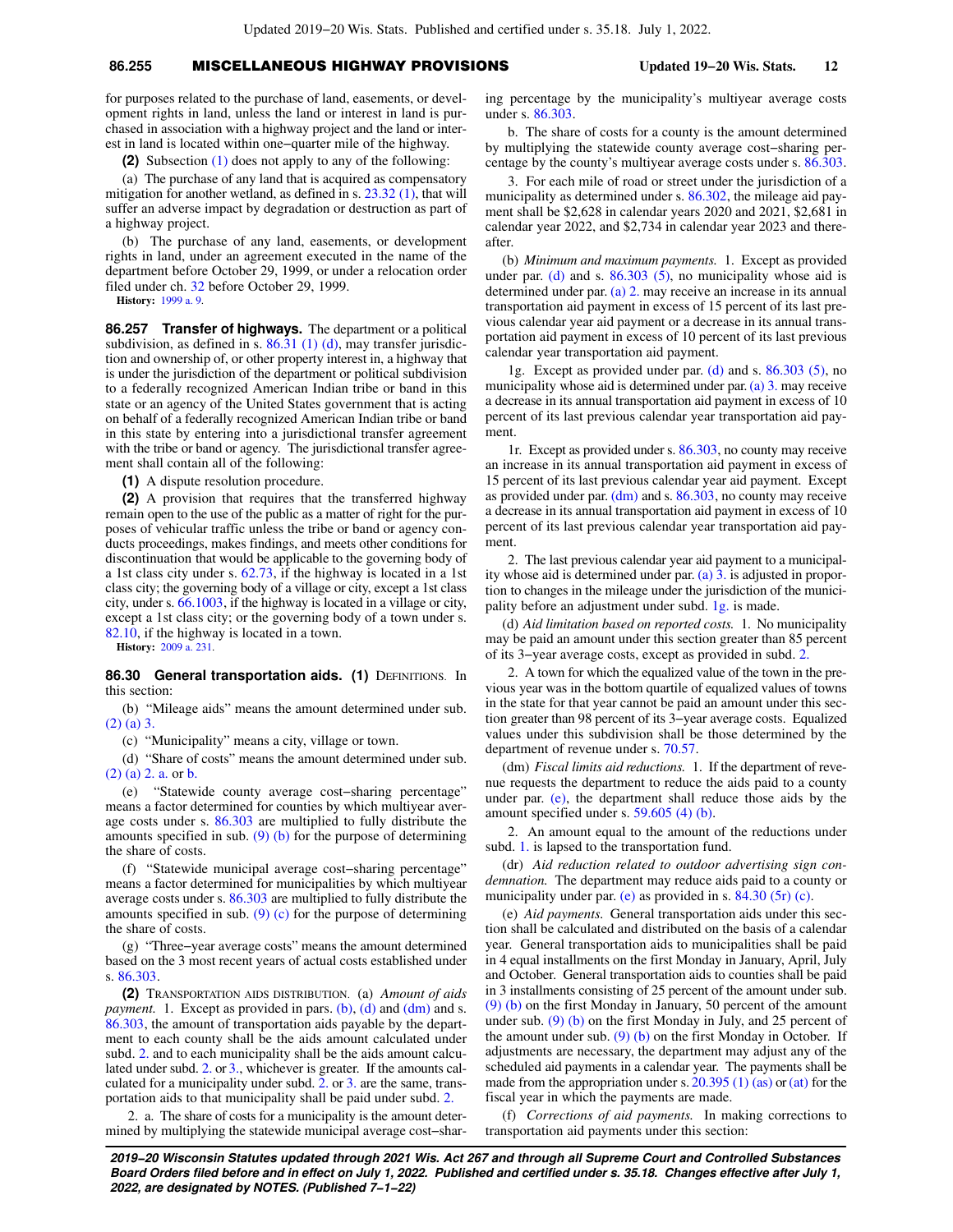**13 Updated 19−20 Wis. Stats.** MISCELLANEOUS HIGHWAY PROVISIONS **86.302**

1. If the sum of all underpayments and overpayments results in a net underpayment, the net underpayment shall be paid from the appropriation under s.  $20.395$  (1) (ar).

2. If the sum of all underpayments and overpayments results in a net overpayment, the net overpayment shall be returned to the transportation fund.

**(2m)** ADJUSTMENTS FOR CERTAIN AID LIMITATIONS. If the amount of transportation aids paid to a town is limited by sub. [\(2\)](https://docs.legis.wisconsin.gov/document/statutes/86.30(2)(d))  $(d)$  to an amount less than the amount calculated under sub.  $(2)$   $(a)$ and the department determines that the limitation was caused by the timing of a reimbursement for an expenditure made by the town, the department shall make an additional payment of transportation aids to the town from the appropriation under s. [20.395](https://docs.legis.wisconsin.gov/document/statutes/20.395(1)(aw)) [\(1\) \(aw\)](https://docs.legis.wisconsin.gov/document/statutes/20.395(1)(aw)) in an amount that the department determines will compensate the town for the diminished payments. If the moneys appropriated under s. [20.395 \(1\) \(aw\)](https://docs.legis.wisconsin.gov/document/statutes/20.395(1)(aw)) are not sufficient to fully compensate towns qualifying for payments under this subsection, the department may prorate the payments among the qualifying towns.

**(3)** SUPPLEMENTAL TRANSPORTATION AIDS. (a) *Amount of aids payments.* Notwithstanding sub. [\(2\)](https://docs.legis.wisconsin.gov/document/statutes/86.30(2)) and subject to pars. [\(b\)](https://docs.legis.wisconsin.gov/document/statutes/86.30(3)(b)) and [\(c\),](https://docs.legis.wisconsin.gov/document/statutes/86.30(3)(c)) for a town for which the amount of aid determined under sub.  $(2)$  (a) 3. is limited by sub.  $(2)$  (d), the amount of aid under this subsection is calculated by dividing \$2,500,000 by the total mileage of town roads in towns eligible to receive aid under this subsection and then multiplying that amount by the total mileage of town roads in the town receiving aid. The department shall determine the amount of aid payable under this paragraph prior to the calender year in which the aid would be payable.

(b) *Limit on aids payments.* A town may not receive aid under par. [\(a\)](https://docs.legis.wisconsin.gov/document/statutes/86.30(3)(a)) that, when combined with the amount the town received under sub. [\(2\),](https://docs.legis.wisconsin.gov/document/statutes/86.30(2)) exceeds 100 percent of the town's 3−year average costs.

(c) *Recalculation of amount of aids payments.* As the department makes aid payments under par. [\(a\),](https://docs.legis.wisconsin.gov/document/statutes/86.30(3)(a)) the department shall recalculate the amount of aid payable under par. [\(a\)](https://docs.legis.wisconsin.gov/document/statutes/86.30(3)(a)) for all towns that remain below 100 percent of the town's 3−year average costs. The department shall continue to make aids payments until an amount up to \$2,500,000 is expended from the appropriation under s. [20.395 \(1\) \(av\),](https://docs.legis.wisconsin.gov/document/statutes/20.395(1)(av)) or each town eligible for aid under this subsection has received an amount equal to 100 percent of the town's 3−year average costs, whichever occurs first.

(d) *Aids payments.* The department shall make the payments calculated under par.  $(a)$  no later than the first Monday in January of each year.

(e) *Sunset.* This subsection does not apply after June 30, 2021.

**(7)** USE OF AIDS. All transportation aids distributed under this section shall be used for transportation related expenditures.

**(9)** AIDS CALCULATIONS. (b) For the purpose of calculating and distributing aids under sub. [\(2\)](https://docs.legis.wisconsin.gov/document/statutes/86.30(2)), the amounts for aids to counties are \$122,203,200 in calendar years 2020 and 2021, \$124,647,300 in calendar year 2022, and \$127,140,200 in calendar year 2023 and thereafter. These amounts, to the extent practicable, shall be used to determine the statewide county average cost−sharing percentage in the particular calendar year.

(c) For the purpose of calculating and distributing aids under sub. [\(2\)](https://docs.legis.wisconsin.gov/document/statutes/86.30(2)), the amounts for aids to municipalities are \$383,503,200 in calendar years 2020 and 2021, \$391,173,300 in calendar year 2022, and \$398,996,800 in calendar year 2023 and thereafter. These amounts, to the extent practicable, shall be used to determine the statewide municipal average cost−sharing percentage in the particular calendar year.

**(11)** LOCAL SEGREGATED ACCOUNT REQUIRED. (a) Notwithstanding sub.  $(2)$ , the department may not pay state aid under this section to a municipality or county unless the municipality or county does all of the following:

1. Establishes and administers a separate segregated account from which moneys may be used only for purposes related to local highways.

2. Deposits in the account established under subd. [1.](https://docs.legis.wisconsin.gov/document/statutes/86.30(11)(a)1.) all moneys received from this state and from the federal government for local highway purposes.

(b) If a municipality or county does not meet the requirements under par. [\(a\)](https://docs.legis.wisconsin.gov/document/statutes/86.30(11)(a)) at the time that aid should be paid under this section, the aid payment may be forfeited.

(c) Rules implementing this subsection may not require any eligible applicant to do any of the following:

1. Pay expenses related to law enforcement using moneys from an account established under this subsection.

2. Maintain separate checking accounts to implement this subsection, if the eligible applicant implements this subsection by segregating revenues and expenditures described in this subsection in the eligible applicant's bookkeeping system.

**History:** [1977 c. 29](https://docs.legis.wisconsin.gov/document/acts/1977/29); [1979 c. 32](https://docs.legis.wisconsin.gov/document/acts/1979/32) s. [92 \(1\)](https://docs.legis.wisconsin.gov/document/acts/1979/32,%20s.%2092); [1979 c. 34](https://docs.legis.wisconsin.gov/document/acts/1979/34) ss. [934b](https://docs.legis.wisconsin.gov/document/acts/1979/34,%20s.%20934b), [2102 \(52\) \(a\);](https://docs.legis.wisconsin.gov/document/acts/1979/34,%20s.%202102) [1981](https://docs.legis.wisconsin.gov/document/acts/1981/20) [c. 20,](https://docs.legis.wisconsin.gov/document/acts/1981/20) [248;](https://docs.legis.wisconsin.gov/document/acts/1981/248) [1983 a. 27;](https://docs.legis.wisconsin.gov/document/acts/1983/27) [1985 a. 29](https://docs.legis.wisconsin.gov/document/acts/1985/29) ss. [1604](https://docs.legis.wisconsin.gov/document/acts/1985/29,%20s.%201604) to [1616r;](https://docs.legis.wisconsin.gov/document/acts/1985/29,%20s.%201616r) 3202 (51); [1987 a. 27;](https://docs.legis.wisconsin.gov/document/acts/1987/27) [1989 a.](https://docs.legis.wisconsin.gov/document/acts/1989/31) [31](https://docs.legis.wisconsin.gov/document/acts/1989/31); [1991 a. 39](https://docs.legis.wisconsin.gov/document/acts/1991/39), [269](https://docs.legis.wisconsin.gov/document/acts/1991/269); [1993 a. 16;](https://docs.legis.wisconsin.gov/document/acts/1993/16) [1995 a. 113](https://docs.legis.wisconsin.gov/document/acts/1995/113), [338](https://docs.legis.wisconsin.gov/document/acts/1995/338); [1997 a. 27](https://docs.legis.wisconsin.gov/document/acts/1997/27); [1999 a. 9](https://docs.legis.wisconsin.gov/document/acts/1999/9); [1999 a. 150](https://docs.legis.wisconsin.gov/document/acts/1999/150) s. [672;](https://docs.legis.wisconsin.gov/document/acts/1999/150,%20s.%20672) [2001 a. 16](https://docs.legis.wisconsin.gov/document/acts/2001/16); [2003 a. 33](https://docs.legis.wisconsin.gov/document/acts/2003/33); [2005 a. 25;](https://docs.legis.wisconsin.gov/document/acts/2005/25) [2007 a. 20](https://docs.legis.wisconsin.gov/document/acts/2007/20), [226](https://docs.legis.wisconsin.gov/document/acts/2007/226); [2009 a. 28](https://docs.legis.wisconsin.gov/document/acts/2009/28); [2011 a. 32](https://docs.legis.wisconsin.gov/document/acts/2011/32); [2013 a. 20](https://docs.legis.wisconsin.gov/document/acts/2013/20); [2017 a. 59;](https://docs.legis.wisconsin.gov/document/acts/2017/59) [2019 a. 9](https://docs.legis.wisconsin.gov/document/acts/2019/9), [69;](https://docs.legis.wisconsin.gov/document/acts/2019/69) [2021 a. 58.](https://docs.legis.wisconsin.gov/document/acts/2021/58)

**86.302 Local roads; inventory. (1d)** (a) "Highway" has the meaning given in s. [340.01 \(22\).](https://docs.legis.wisconsin.gov/document/statutes/340.01(22))

(b) "Municipality" means a city, village or town.

**(1g)** Except as provided in sub. [\(1m\)](https://docs.legis.wisconsin.gov/document/statutes/86.302(1m)), beginning on January 1, 2001, the board of every town, village and county, and the governing body of every city, shall file with the department not later than December 15 of every year, a certified plat of the municipality or county showing the highways under its jurisdiction and the mileage thereof to be open and used for travel as of the succeeding January 1. The department may use the plats in making computations of transportation aids. One−half of the mileage of highways on boundary lines shall be considered as lying in each municipality or county.

**(1m)** (a) 1. In lieu of filing a certified plat under sub. [\(1g\),](https://docs.legis.wisconsin.gov/document/statutes/86.302(1g)) if a municipality or county has not added or deleted jurisdictional mileage since filing its last preceding certified plat under sub. [\(1g\)](https://docs.legis.wisconsin.gov/document/statutes/86.302(1g)), its board or governing body may file a certified statement to that effect with the department.

2. Notwithstanding subd. [1.](https://docs.legis.wisconsin.gov/document/statutes/86.302(1m)(a)1.), the department may require every municipality and county to file a certified plat under sub. [\(1g\)](https://docs.legis.wisconsin.gov/document/statutes/86.302(1g)) with the department in the year after the year in which a federal decennial census is conducted.

(b) Upon incorporation of a village or city, the board of the village and the governing body of the city shall file with the department a certified plat of the village or city showing the highways under its jurisdiction and the mileage thereof to be open and used for travel as of the date of incorporation, which may be used by the department in making computations of transportation aids. One−half of the mileage of highways on boundary lines shall be considered as lying in the village or city.

**(2)** Not later than December 15, 2001, and biennially thereafter, each municipality and county shall assess the physical condition of highways under its jurisdiction, using a pavement rating system approved by the department and report the results of that assessment to the department. The department shall assess the accuracy of mileage or other data concerning highways reported by municipalities and counties and may use field investigations to verify a portion of the data constituting a valid random sample or such specialized sample as the department considers appropriate. The department shall cooperate with and provide assistance to local units of government in their efforts under this subsection. Information collected under this subsection is inadmissible as evidence, except to show compliance with this subsection.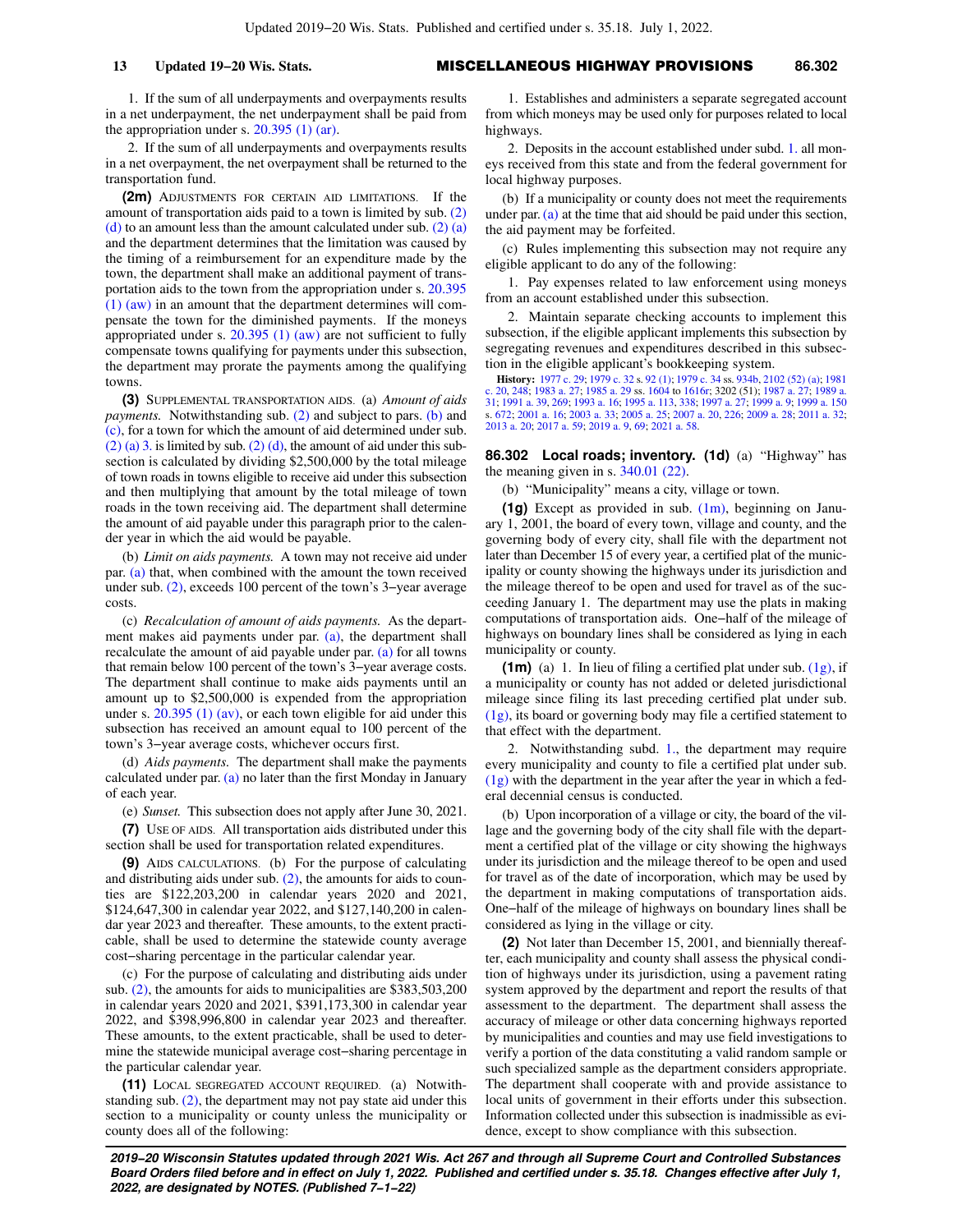## **86.302** MISCELLANEOUS HIGHWAY PROVISIONS **Updated 19−20 Wis. Stats. 14**

**(3)** For the purposes of transportation aid determinations under s. [86.30](https://docs.legis.wisconsin.gov/document/statutes/86.30), the department shall use changes in the highway mileage of a municipality or county indicated on the certified plat filed under sub.  $(1g)$  in making computations of transportation aids to be paid beginning in the 2nd year following the year in which the certified plat is filed. The department shall consider the following factors:

- (a) New highways.
- (b) Abandoned highways.

(c) Changes in jurisdictional mileage responsibilities for existing highways.

**(4)** Islands of this state consisting of one or more towns shall receive all state aids regularly payable to towns under s. [86.30.](https://docs.legis.wisconsin.gov/document/statutes/86.30) For purposes of determining aids payable under s. [86.30](https://docs.legis.wisconsin.gov/document/statutes/86.30), mileage under the jurisdiction of an island under this subsection includes the number of miles equal to the distance between an island port and the closest mainland port where such distance is regularly traveled by a licensed ferry transporting persons, cars, trucks, buses and other mechanized equipment.

**History:** [1977 c. 29](https://docs.legis.wisconsin.gov/document/acts/1977/29); [1981 c. 20;](https://docs.legis.wisconsin.gov/document/acts/1981/20) [1983 a. 27](https://docs.legis.wisconsin.gov/document/acts/1983/27); [1987 a. 27](https://docs.legis.wisconsin.gov/document/acts/1987/27) ss. [1675m,](https://docs.legis.wisconsin.gov/document/acts/1987/27,%20s.%201675m) [1684m;](https://docs.legis.wisconsin.gov/document/acts/1987/27,%20s.%201684m) [1989](https://docs.legis.wisconsin.gov/document/acts/1989/31) [a. 31](https://docs.legis.wisconsin.gov/document/acts/1989/31); [1991 a. 39;](https://docs.legis.wisconsin.gov/document/acts/1991/39) [1995 a. 216](https://docs.legis.wisconsin.gov/document/acts/1995/216); [1999 a. 9.](https://docs.legis.wisconsin.gov/document/acts/1999/9)

**86.303 Cost determinations. (4)** MULTIYEAR AVERAGE COSTS. (a) The multiyear average costs used to determine the share of cost aids amount for local units of government shall be based on the 6 most recent years for which actual costs are available.

(b) In the case of municipalities formed within the previous 6 years, the information needed for the determinations under this section shall be calculated as follows: for those years for which the necessary data does not exist, the data for the new municipality and the municipality from which it was formed shall be combined and the sum shall be apportioned to each municipality in proportion to the total mileage of highways under their respective jurisdictions. In making these calculations, the department shall use the certified plats filed under s. [86.302 \(1g\).](https://docs.legis.wisconsin.gov/document/statutes/86.302(1g))

**(5)** ANNUAL COSTS DATA. (ag) In this subsection, "working day" has the meaning given in s. [227.01 \(14\)](https://docs.legis.wisconsin.gov/document/statutes/227.01(14)).

(am) The department, with the assistance of the department of revenue and representatives of local governments and their associations appointed by the secretary, shall prescribe a uniform cost reporting procedure.

(b) Cost data shall be reported on a calendar year basis, and financial report forms or a written request for extension shall be submitted to the department of revenue as provided under pars. [\(c\)](https://docs.legis.wisconsin.gov/document/statutes/86.303(5)(c)) and [\(d\).](https://docs.legis.wisconsin.gov/document/statutes/86.303(5)(d)) All extensions under this paragraph shall be until May 15 and no extension beyond that date may be granted.

(c) The department and the department of revenue shall prescribe a statewide uniform financial reporting procedure under s. [73.10](https://docs.legis.wisconsin.gov/document/statutes/73.10) for municipalities having a population of 2,500 or less. The financial report form or a written request for extension shall be submitted to the department of revenue by March 31 by municipalities having a population of 2,500 or less for the purposes under this section. All extensions under this paragraph shall be until May 15 and no extension beyond that date may be granted. The department of revenue shall forward the highway−related cost data to the department.

(d) The department and the department of revenue shall prescribe a statewide uniform financial reporting procedure under s. [73.10](https://docs.legis.wisconsin.gov/document/statutes/73.10) for counties having a population of more than 2,500 and municipalities having a population of more than 2,500. The financial report forms or a written request for extension shall be submitted to the department of revenue by May 1 by counties having a population of more than 2,500 and municipalities having a population of more than 2,500 for the purposes under this section. All extensions under this paragraph shall be until May 15 and no extension beyond that date may be granted. The department of revenue shall forward the highway−related cost data to the department. Counties having a population of 25,000 or more and municipalities having a population of 25,000 or more are required to submit a financial report form to the department of revenue under this paragraph and financial reports under par. [\(g\)](https://docs.legis.wisconsin.gov/document/statutes/86.303(5)(g)).

(e) Except as provided in par. [\(f\)](https://docs.legis.wisconsin.gov/document/statutes/86.303(5)(f)), if a county or municipality fails to submit a substantially complete and accurate financial report form by the applicable date under par. [\(c\)](https://docs.legis.wisconsin.gov/document/statutes/86.303(5)(c)) or [\(d\)](https://docs.legis.wisconsin.gov/document/statutes/86.303(5)(d)) each year, the aids payable to the county or municipality during the following year shall be equal to 90 percent of the aids actually paid to the county or municipality under s. [86.30 \(2\)](https://docs.legis.wisconsin.gov/document/statutes/86.30(2)) during the preceding year.

(f) If a county or municipality submits a substantially complete and accurate financial report form within 30 calendar days after the applicable date under par.  $(c)$  or  $(d)$ , the aids payable to the county or municipality for the following year shall be reduced by an amount equal to 1 percent of the aids payable to the county or municipality for the following year for each working day after the date required in par. [\(c\)](https://docs.legis.wisconsin.gov/document/statutes/86.303(5)(c)) or  $(d)$  that the report form is actually submitted, subject to the following limitations:

1. The amount of the reduction may not exceed 10 percent of the aids payable to the county or municipality under s. [86.30 \(2\)](https://docs.legis.wisconsin.gov/document/statutes/86.30(2)) for the following year.

2. The amount of aids payable to the county or municipality under s. [86.30 \(2\)](https://docs.legis.wisconsin.gov/document/statutes/86.30(2)) during the following year may not be reduced to less than 90 percent of the aids actually paid to the county or municipality under s. [86.30 \(2\)](https://docs.legis.wisconsin.gov/document/statutes/86.30(2)) during the preceding year.

3. For a village or town, the amount of the reduction may not exceed \$100 for each working day after the date required in par. [\(c\)](https://docs.legis.wisconsin.gov/document/statutes/86.303(5)(c)) or [\(d\)](https://docs.legis.wisconsin.gov/document/statutes/86.303(5)(d)) that the report form is actually submitted.

4. For a village or town, the amount of the reduction may not exceed \$2,200.

(g) The department and the department of revenue shall prescribe a uniform financial reporting procedure under s. [73.10](https://docs.legis.wisconsin.gov/document/statutes/73.10) for counties having a population of 25,000 or more and municipalities having a population of 25,000 or more for the purposes under this section and for the purposes of administering other local aid programs, as defined by the department of revenue by rule. The financial reports specified by the department of revenue shall be submitted to that department by July 31 each year. The department of revenue shall forward the highway−related cost data from the reports to the department.

(h) Except as provided in par.  $(i)$ , if a county or municipality under par. [\(g\)](https://docs.legis.wisconsin.gov/document/statutes/86.303(5)(g)) fails to submit the financial reports required under par. [\(g\)](https://docs.legis.wisconsin.gov/document/statutes/86.303(5)(g)) by July 31 each year, the aids payable to the county or municipality during the following year shall be equal to 90 percent of the aids actually paid to the county or municipality under s. [86.30 \(2\)](https://docs.legis.wisconsin.gov/document/statutes/86.30(2)) during the preceding year.

(i) If a county or municipality under par.  $(g)$  submits the financial reports required under par. [\(g\)](https://docs.legis.wisconsin.gov/document/statutes/86.303(5)(g)) within 30 calendar days after July 31, the aids payable to the county or municipality for the following year shall be reduced by an amount equal to 1 percent of the aids payable to the county or municipality for the following year for each working day after July 31 that the report form is actually submitted, subject to the following limitations:

1. The amount of the reduction may not exceed 10 percent of the aids payable to the county or municipality under s. [86.30 \(2\)](https://docs.legis.wisconsin.gov/document/statutes/86.30(2)) for the following year.

2. The amount of aids payable to the county or municipality under s. [86.30 \(2\)](https://docs.legis.wisconsin.gov/document/statutes/86.30(2)) during the following year may not be reduced to less than 90 percent of the aids actually paid to the county or municipality under s. [86.30 \(2\)](https://docs.legis.wisconsin.gov/document/statutes/86.30(2)) during the preceding year.

(j) The aids payable to a county or municipality that is required to submit a financial report form under par. [\(d\)](https://docs.legis.wisconsin.gov/document/statutes/86.303(5)(d)) and financial reports under par. [\(g\)](https://docs.legis.wisconsin.gov/document/statutes/86.303(5)(g)) shall be reduced under any applicable provi-sion of par. [\(e\)](https://docs.legis.wisconsin.gov/document/statutes/86.303(5)(e)),  $(f)$ ,  $(h)$  or  $(i)$ , subject to the limitations under pars.  $(f)$  and  $(i)$ .

**(6)** ELIGIBLE COST ITEMS. All public road, street or alley construction and maintenance expenditures within the right−of−way are generally reportable as eligible cost items.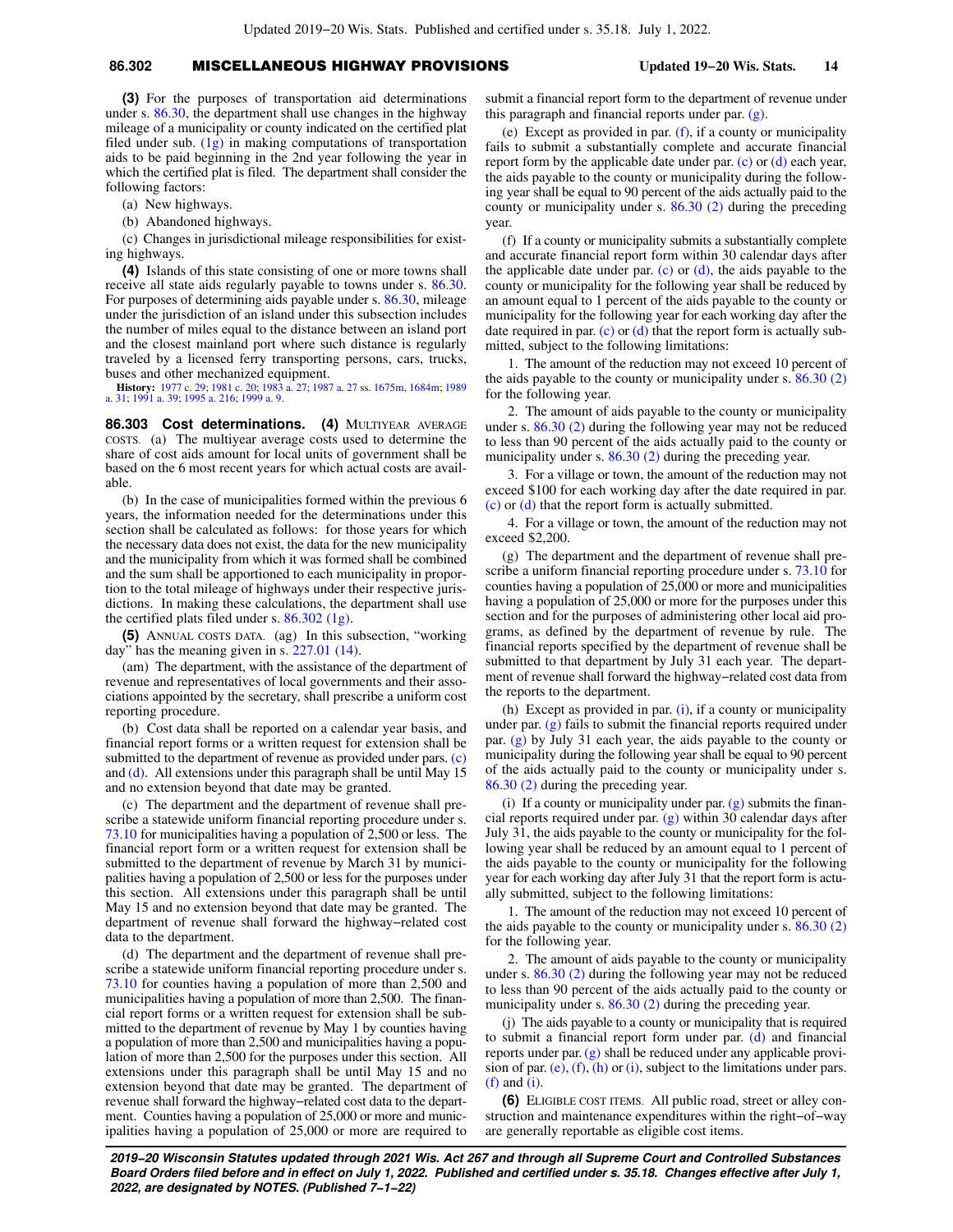## **15 Updated 19−20 Wis. Stats.** MISCELLANEOUS HIGHWAY PROVISIONS **86.31**

(a) Maintenance items include without limitation because of enumeration:

1. Pavement and curb and gutter repair.

2. Maintenance of bridges, culverts and storm sewers.

3. Snow plowing and ice control.

4. Maintenance of traffic control devices.

(b) Construction items include without limitation because of enumeration:

1. Storm drainage systems, culverts and bridges.

2. Grading, base and surface.

3. Marking, signs and traffic control signals.

4. Engineering.

5. Right−of−way acquisition, including relocation assistance. (c) The following other costs to the extent they are highway

related are reportable:

1. Machinery and vehicle costs.

2. Expenditures for buildings required for road or street purposes.

3. Interest cost related to funds borrowed to finance any eligible cost item.

4. Street lighting costs.

(cm) Some portion of law enforcement costs determined by the department, in consultation with the representatives appointed under sub.  $(5)$  (am), may be reported as eligible cost items. The department may establish different portions under this paragraph for different classes of counties or municipalities.

(d) Road, street or alley costs not eligible include costs that are financed with public funds other than road or street funds, items that are by statute, ordinance or local policy not a public expense or responsibility and all administrative costs. Costs not eligible include costs incurred on every way or place in private ownership and used for vehicular travel only by the owner and those having express or implied permission from the owner and every road, alley or driveway upon the grounds of public institutions.

(e) Cost data shall not include state or federal contributions to the work, all other public agency fund contributions, and all private contributions other than local assessments or special assessments paid by governmental agencies.

(f) The department shall provide a manual of cost reporting guidelines which further details eligible and ineligible costs.

**(7)** COST REVIEW AND AUDIT. (a) The department shall analyze the county and municipal highway−related cost data to identify that data that does not conform to reasonable averages and statistical groups or with previous reported costs. The department may request information from those municipalities or counties to explain the deviation. If not satisfied, the department may order the municipality or county to conduct and report to the department an independent certified audit of its financial report or, if the county or municipality has already conducted an audit of its financial report which complies with requirements under [31 USC 7501](https://docs.legis.wisconsin.gov/document/usc/31%20USC%207501) to [7505,](https://docs.legis.wisconsin.gov/document/usc/31%20USC%207505) may require the county or municipality to provide the department with an itemization of data comprising that audit. The costs of an audit or of providing the department itemized data comprising an audit shall be a reportable cost item if the audit substantially verifies the original financial report.

(b) If the county or municipality fails to conduct an independent audit when ordered to do so by the department, the aids payable during the following year shall be equal to 90 percent of the aids actually paid during the preceding year. If the department has reason to believe that the 90 percent payment will be greater than the actual payment should be, the department may itself order an independent audit and deduct the audit costs from the transportation aids paid to the county or municipality under s. [86.30 \(2\).](https://docs.legis.wisconsin.gov/document/statutes/86.30(2)) Any underpayment or overpayment of aids resulting from financial reporting errors shall be rectified by adjusting aids paid in the following year.

(c) Any municipality having a population of 2,500 or less which has submitted its financial report form may amend it prior to March 31 or prior to May 15 if a written request for extension has been received by the department of revenue. Any county or any municipality having a population over 2,500 which has submitted its financial report form may amend it prior to May 1 or prior to May 15 if a written request for extension has been received by the department of revenue. Any amendments shall be submitted to the department of revenue. Any county or municipality which desires to amend its financial report form after May 15 shall submit an independent, certified audit to the department of revenue no later than August 15.

(d) Any county or municipality that desires to amend past−year cost reports shall submit an independent, certified audit to the department. Any county or municipality that desires to amend past−year financial report forms shall submit amendments to the department of revenue.

**History:** [1977 c. 29](https://docs.legis.wisconsin.gov/document/acts/1977/29); [1979 c. 34,](https://docs.legis.wisconsin.gov/document/acts/1979/34) [221;](https://docs.legis.wisconsin.gov/document/acts/1979/221) [1981 c. 20](https://docs.legis.wisconsin.gov/document/acts/1981/20); [1983 a. 27](https://docs.legis.wisconsin.gov/document/acts/1983/27), [192,](https://docs.legis.wisconsin.gov/document/acts/1983/192) [405;](https://docs.legis.wisconsin.gov/document/acts/1983/405) [1985 a.](https://docs.legis.wisconsin.gov/document/acts/1985/29) [29](https://docs.legis.wisconsin.gov/document/acts/1985/29), [332](https://docs.legis.wisconsin.gov/document/acts/1985/332); [1987 a. 27;](https://docs.legis.wisconsin.gov/document/acts/1987/27) [1989 a. 167;](https://docs.legis.wisconsin.gov/document/acts/1989/167) [1991 a. 39;](https://docs.legis.wisconsin.gov/document/acts/1991/39) [1995 a. 216;](https://docs.legis.wisconsin.gov/document/acts/1995/216) [1997 a. 106](https://docs.legis.wisconsin.gov/document/acts/1997/106); [1999 a. 9](https://docs.legis.wisconsin.gov/document/acts/1999/9); [2021](https://docs.legis.wisconsin.gov/document/acts/2021/102) [a. 102](https://docs.legis.wisconsin.gov/document/acts/2021/102).

**86.305 Eligibility for transportation aids.** The restriction of access to a street under s. [66.0429 \(3\)](https://docs.legis.wisconsin.gov/document/statutes/66.0429(3)) may not affect the eligibility of a city to receive any state transportation aids. **History:** [1993 a. 113](https://docs.legis.wisconsin.gov/document/acts/1993/113); [1999 a. 150](https://docs.legis.wisconsin.gov/document/acts/1999/150) s. [672.](https://docs.legis.wisconsin.gov/document/acts/1999/150,%20s.%20672)

**86.31 Local roads improvement program. (1) DEFINI-**TIONS. In this section:

(a) "County highway improvement program district" means a group of counties established by the department by rule under sub. [\(6\) \(f\).](https://docs.legis.wisconsin.gov/document/statutes/86.31(6)(f))

(am) "County highway improvement program district committee" means a committee established by the department by rule under sub.  $(6)$  (f) consisting of all of the county highway commissioners from counties within a county highway improvement program district.

(ar) "Entitlement" means the amount of aid made available under sub. [\(3\)](https://docs.legis.wisconsin.gov/document/statutes/86.31(3)) for reimbursement within a county for the components specified in sub. [\(3\) \(a\) 1.](https://docs.legis.wisconsin.gov/document/statutes/86.31(3)(a)1.) to [3.](https://docs.legis.wisconsin.gov/document/statutes/86.31(3)(a)3.)

(b) "Improvement" means a highway construction project with a projected design life of at least 10 years or a feasibility study of a highway construction project with a projected design life of at least 10 years.

(c) "Local roads" means county trunk highways, town roads, or streets under the authority of cities or villages.

(d) "Political subdivision" means a county, city, village or town.

(e) "Program" means the local roads improvement program.

(f) "Street" has the meaning given in s. [340.01 \(64\).](https://docs.legis.wisconsin.gov/document/statutes/340.01(64))

**(2)** ADMINISTRATION. (a) The department shall administer a local roads improvement program to accelerate the improvement of seriously deteriorating local roads by reimbursing political subdivisions for improvements. The selection of improvements that may be funded under the program shall be performed by officials of each political subdivision, consistent with par. [\(h\)](https://docs.legis.wisconsin.gov/document/statutes/86.31(2)(h)) and the requirements of subs.  $(3)$ ,  $(3g)$ ,  $(3m)$ , and  $(3r)$ . The department shall notify each county highway commissioner of any deadline that affects eligibility for reimbursement under the program no later than 15 days before such deadline.

(b) Except as provided in par. [\(d\),](https://docs.legis.wisconsin.gov/document/statutes/86.31(2)(d)) improvements for highway construction projects funded under the program shall be under contracts. Such contracts shall be awarded on the basis of competitive bids and shall be awarded to the lowest responsible bidder. If a city or village does not receive a responsible bid for an improvement, the city or village may contract with a county for the improvement. Subject to s. [59.52 \(30\),](https://docs.legis.wisconsin.gov/document/statutes/59.52(30)) a town may contract with a county for the improvement subject to the criteria and procedures promulgated as rules under sub. [\(6\) \(h\).](https://docs.legis.wisconsin.gov/document/statutes/86.31(6)(h))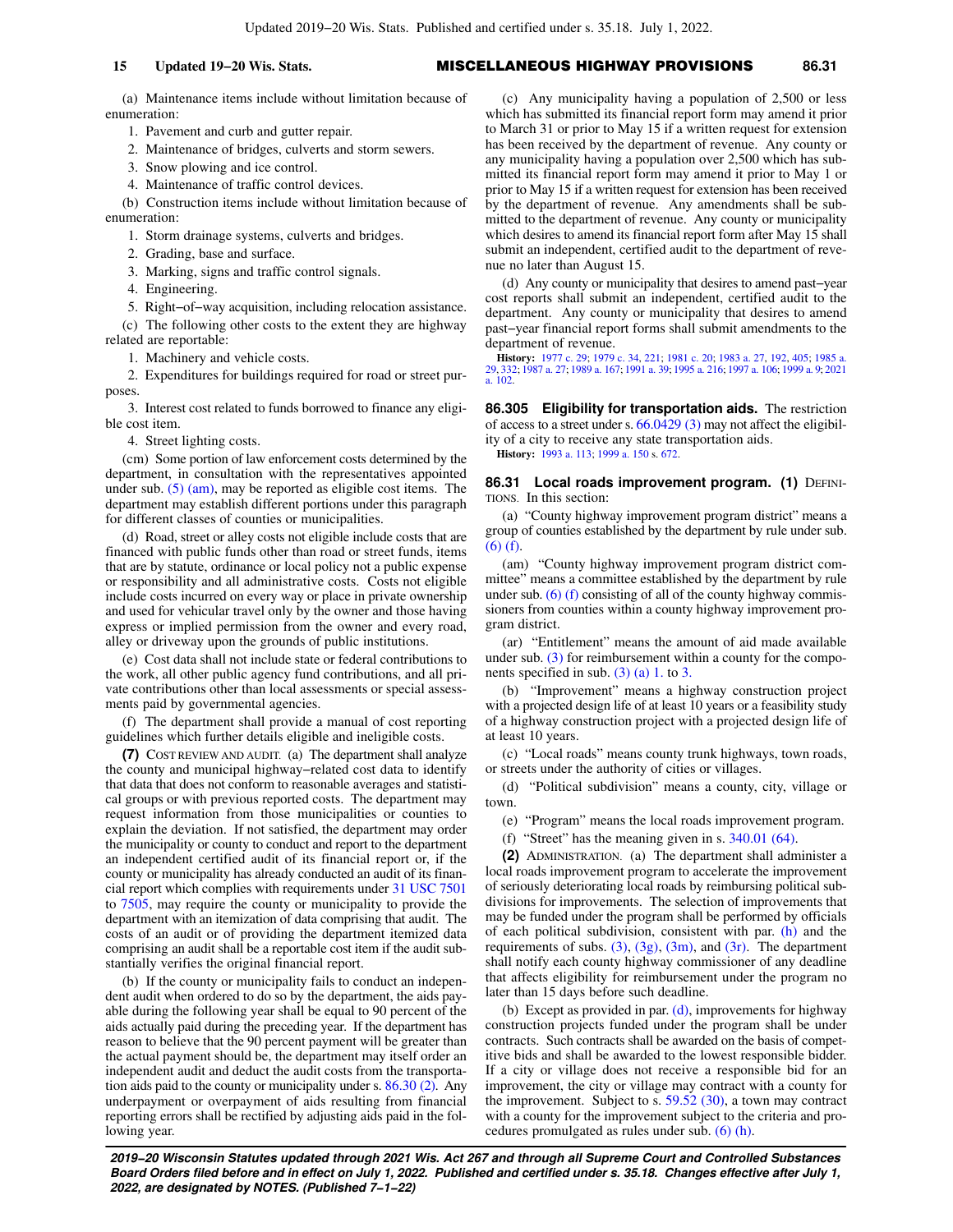## **86.31** MISCELLANEOUS HIGHWAY PROVISIONS **Updated 19−20 Wis. Stats. 16**

(c) Improvements consisting of feasibility studies funded under the program may be performed by political subdivisions or the department of transportation, including the making and execution of all contracts.

(d) County trunk highway improvements funded under the program, including the hauling and laying of asphaltic hot mix, may be performed by county highway departments, subject to the following restrictions:

1m. The county highway department demonstrates that it is cost−effective for it to perform the work and that competitive bidding is to be used for improvements with an estimated total cost at least equal to the total funds allocated for its county trunk highway improvements under the program during the current biennium.

4. Contracts for the purchase of asphaltic hot mix shall be awarded on the basis of competitive sealed bidding.

5. Each county highway improvement program district committee shall do all of the following with respect to any work to be performed by any county highway department within the county highway improvement program district:

a. Review the proposed work and determine that it is cost− effective for the county highway department to perform the work.

b. Approve the proposed work prior to its being performed by the county highway department.

(e) The department of transportation may not require as a condition of reimbursement that the design and construction of any improvement with eligible costs totaling \$65,000 or less be certified by a registered professional engineer.

(h) A double seal coat project on a town road may be funded under the program if it has a projected life of at least 10 years, similar projects in the same geographic area have performed satisfactorily, and the county highway commissioner of the county in which the project is located approves the project's eligibility for funding.

**(3)** ENTITLEMENT COMPONENT. (a) Funds provided under s. [20.395 \(2\) \(fr\)](https://docs.legis.wisconsin.gov/document/statutes/20.395(2)(fr)) shall be distributed under this subsection. For purposes of entitlement, the program shall consist of the following components:

1. County trunk highway improvements.

2. Town road improvements.

3. City and village street improvements.

(b) From the appropriation under s.  $20.395$  (2) (fr), the department shall allocate funds for entitlement as follows:

1. For county trunk highway improvements, 43 percent.

2. For town road improvements, 28.5 percent.

3. For city and village street improvements, 28.5 percent.

(c) Entitlements for each component under this subsection will be determined by a formula and calculated for each county, except that cities and villages with a population of 20,000 or more shall receive a proportionate share of the entitlement for city and village street improvements for the applicable county. No county may receive less than 0.5 percent of the total funds allocated to counties for county trunk highway improvements under par. [\(b\) 1.](https://docs.legis.wisconsin.gov/document/statutes/86.31(3)(b)1.)

**(3g)** COUNTY TRUNK HIGHWAY IMPROVEMENTS — DISCRE-TIONARY GRANTS. From the appropriation under s. [20.395 \(2\) \(ft\),](https://docs.legis.wisconsin.gov/document/statutes/20.395(2)(ft)) the department shall allocate \$5,127,000 in fiscal years 2014−15 to 2016−17 and \$5,393,400 in fiscal year 2017−2018 and each fiscal year thereafter, to fund county trunk highway improvements with eligible costs totaling more than \$250,000. The funding of improvements under this subsection is in addition to the allocation of funds for entitlements under sub. [\(3\).](https://docs.legis.wisconsin.gov/document/statutes/86.31(3))

**(3m)** TOWN ROAD IMPROVEMENTS — DISCRETIONARY GRANTS. From the appropriation under s. [20.395 \(2\) \(ft\)](https://docs.legis.wisconsin.gov/document/statutes/20.395(2)(ft)), the department shall allocate \$5,732,500 in fiscal years 2011−12 to 2016−17 and \$5,923,600 in fiscal year 2017−18 and each fiscal year thereafter, to fund town road improvements with eligible costs totaling \$100,000 or more. The funding of improvements under this subsection is in addition to the allocation of funds for entitlements under sub. [\(3\).](https://docs.legis.wisconsin.gov/document/statutes/86.31(3))

**(3r)** MUNICIPAL STREET IMPROVEMENTS — DISCRETIONARY GRANTS. From the appropriation under s. [20.395 \(2\) \(ft\)](https://docs.legis.wisconsin.gov/document/statutes/20.395(2)(ft)), the department shall allocate \$976,500 in fiscal years 2009−10 to 2016−17 and \$3,850,400 in fiscal year 2017−18 and each fiscal year thereafter, to fund municipal street improvement projects having total estimated costs of \$250,000 or more. The funding of improvements under this subsection is in addition to the allocation of funds for entitlements under sub. [\(3\).](https://docs.legis.wisconsin.gov/document/statutes/86.31(3))

**(3s)** DISCRETIONARY SUPPLEMENTAL GRANTS. (a) Funds provided under s. [20.395 \(2\) \(fq\)](https://docs.legis.wisconsin.gov/document/statutes/20.395(2)(fq)) shall be distributed under this subsection as discretionary grants to reimburse political subdivisions for improvements. The department shall solicit and provide discretionary grants under this subsection until all funds appropriated under s. [20.395 \(2\) \(fq\)](https://docs.legis.wisconsin.gov/document/statutes/20.395(2)(fq)) have been expended.

(b) 1. From the appropriation under s. [20.395 \(2\) \(fc\)](https://docs.legis.wisconsin.gov/document/statutes/2019/20.395(2)(fc)), 2019 stats., the department shall allocate \$32,003,200 in fiscal year 2019−20, to fund county trunk highway improvements.

2. From the appropriation under s. [20.395 \(2\) \(fc\)](https://docs.legis.wisconsin.gov/document/statutes/2019/20.395(2)(fc)), 2019 stats., the department shall allocate \$35,149,400 in fiscal year 2019−20, to fund town road improvements.

3. From the appropriation under s. [20.395 \(2\) \(fc\)](https://docs.legis.wisconsin.gov/document/statutes/2019/20.395(2)(fc)), 2019 stats., the department shall allocate \$22,847,400 in fiscal year 2019−20, to fund municipal street improvement projects.

(bm) From the appropriation under s.  $20.395$  (2) (fq), the department shall allocate in 2021−22 amounts for county trunk highway improvements, town road improvements, and municipal street improvements so that the total funding under s. [20.395 \(2\)](https://docs.legis.wisconsin.gov/document/statutes/20.395(2)(fq)) [\(fq\)](https://docs.legis.wisconsin.gov/document/statutes/20.395(2)(fq)) in 2021−22 is distributed among these groups at the same percentage that each group is allocated from the total funding allocated under par. [\(b\)](https://docs.legis.wisconsin.gov/document/statutes/86.31(3s)(b)).

(c) Notwithstanding sub. [\(4\)](https://docs.legis.wisconsin.gov/document/statutes/86.31(4)), a political subdivision may apply to the department under this subsection for reimbursement of not more than 90 percent of eligible costs of an improvement.

**(3t)** PAYMENTS RELATED TO ENVIRONMENTAL REVIEW OF LOCAL PROJECTS. Notwithstanding limitations on the amount and use of aids provided under this section, or on eligibility requirements for receiving aids under this section, and subject to any applicable interagency agreement between the department of transportation and the department of natural resources, the department of transportation may make a payment in each fiscal year to the department of natural resources to support 3.0 full−time equivalent positions in the department of natural resources related to the environmental review of local transportation projects. Notwithstanding sub. [\(3\)](https://docs.legis.wisconsin.gov/document/statutes/86.31(3)), any payment under this subsection shall be made from the appropriation under s. [20.395 \(2\) \(fr\)](https://docs.legis.wisconsin.gov/document/statutes/20.395(2)(fr)) before making any other allocation of funds under sub.  $(3)$ . After the department of transportation makes the payment under this subsection, the allocation of funds under sub. [\(3\)](https://docs.legis.wisconsin.gov/document/statutes/86.31(3)) shall be reduced proportionately to reflect the amount of the payment.

**(4)** REIMBURSEMENT FOR IMPROVEMENTS. All costs of an improvement funded under this section shall be the responsibility of the political subdivision. At the completion of an improvement, the political subdivision may apply to the department for reimbursement of not more than 50 percent of eligible costs in the manner and form prescribed by the department. Eligible costs for which no reimbursement is made by the department may be paid by the political subdivision from contributions of tribal funds received from federally recognized American Indian tribes or bands in this state.

**(5)** EXCEPTIONS. Nothing in this section prevents improvements under other highway aid programs if applicable.

**(6)** RULES. The department shall promulgate rules to implement and administer the program. The rules shall include all of the following:

(a) Criteria for county administrative responsibilities.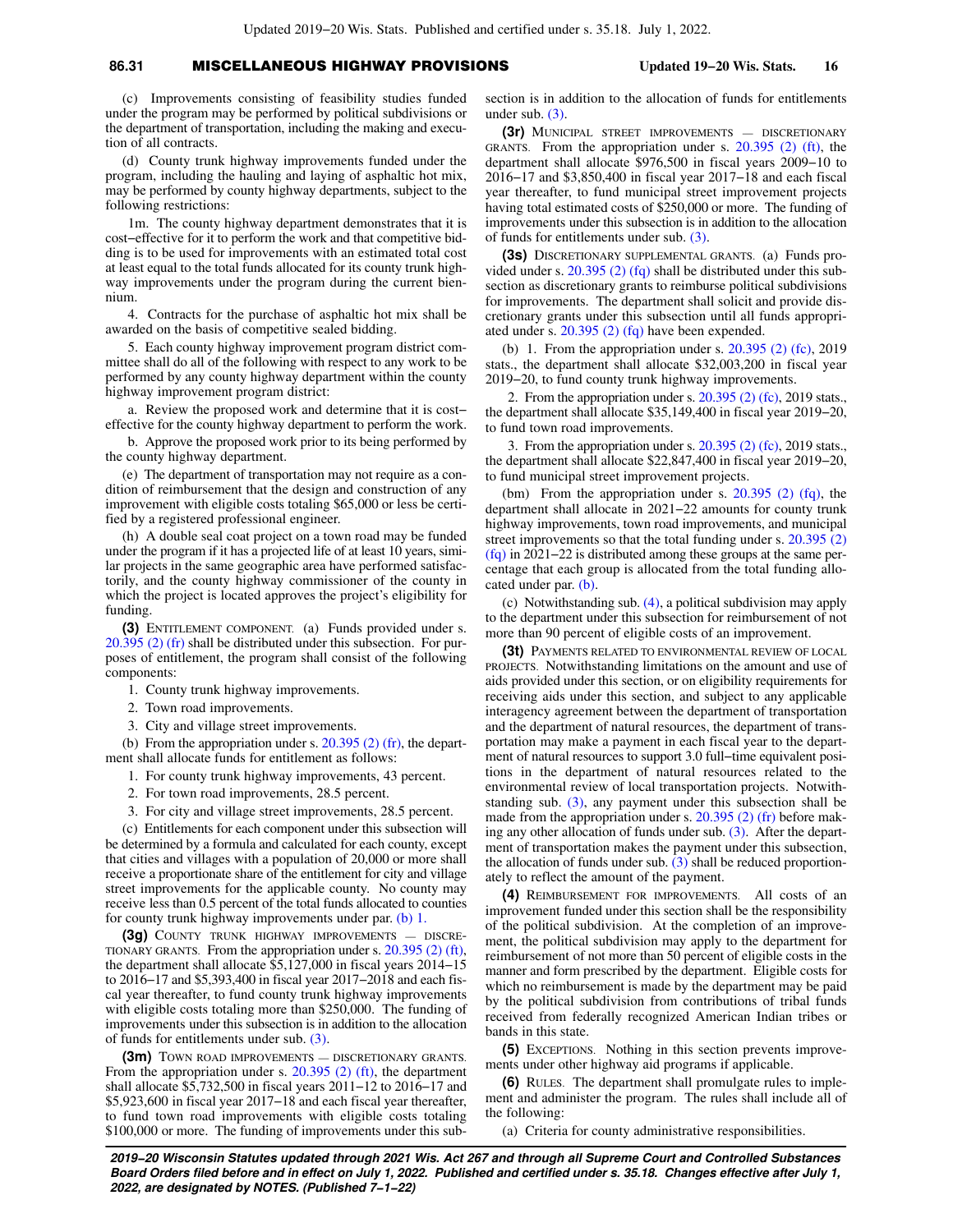(b) Reallocation of any uncommitted funds, including a procedure to reallocate uncommitted funds between counties.

(c) Formulas and procedures for entitlements and reimbursements for each program component under sub. [\(3\) \(a\) 1.](https://docs.legis.wisconsin.gov/document/statutes/86.31(3)(a)1.) to [3.](https://docs.legis.wisconsin.gov/document/statutes/86.31(3)(a)3.)

(d) Procedures for reimbursements for county trunk highway improvements under sub.  $(3g)$ , for town road improvements under sub.  $(3m)$  and for municipal street improvements under sub.  $(3r)$ .

(e) Procedures for the selection and administration of improvements.

(f) Procedures for the establishment, administration and operation of county highway improvement program districts and county highway improvement program district committees.

(g) Specific criteria for making determinations of cost−effectiveness under sub. [\(2\) \(d\) 5. a.](https://docs.legis.wisconsin.gov/document/statutes/86.31(2)(d)5.a.) and procedures for review by the department of disputes relating to whether proposed work to be performed by a county highway department is cost−effective for purposes of sub.  $(2)$  (d) 5. a.

(h) Subject to s. [59.52 \(30\),](https://docs.legis.wisconsin.gov/document/statutes/59.52(30)) criteria and procedures for contracting with a county for a town road improvement that includes at least all of the following:

1. A requirement that a written and sealed estimate of the cost of the improvement that includes the source of the estimate be prepared prior to the time set for the opening of bids for the improvement and not be opened until after the opening of all bids.

2. A requirement that all bids may be rejected and the contract awarded to a county for the improvement if the lowest bid exceeds the cost estimate under subd. [1.](https://docs.legis.wisconsin.gov/document/statutes/86.31(6)(h)1.) by at least 10 percent and the town board notifies the 2 lowest bidders or, if only one bid was received, the bidder to provide information on the accuracy of the cost estimate under subd. [1.](https://docs.legis.wisconsin.gov/document/statutes/86.31(6)(h)1.)

3. A requirement that the amount of the contract with a county for the improvement be at least 10 percent below the lowest bid received for the improvement.

4. A provision that permits rebidding if the amount of the proposed contract with a county for the improvement is less than 10 percent below the lowest bid received for the improvement.

(i) Authorization for a political subdivision to apply towards its eligible expenses for which reimbursement is not sought under sub. [\(4\)](https://docs.legis.wisconsin.gov/document/statutes/86.31(4)) contributions of tribal funds deriving from any source to the extent allowed under federal law.

**History:** [1991 a. 39](https://docs.legis.wisconsin.gov/document/acts/1991/39), [269;](https://docs.legis.wisconsin.gov/document/acts/1991/269) [1993 a. 16,](https://docs.legis.wisconsin.gov/document/acts/1993/16) [437;](https://docs.legis.wisconsin.gov/document/acts/1993/437) [1997 a. 27](https://docs.legis.wisconsin.gov/document/acts/1997/27); [1999 a. 9;](https://docs.legis.wisconsin.gov/document/acts/1999/9) [2001 a. 16;](https://docs.legis.wisconsin.gov/document/acts/2001/16) [2003](https://docs.legis.wisconsin.gov/document/acts/2003/33) [a. 33;](https://docs.legis.wisconsin.gov/document/acts/2003/33) [2005 a. 25](https://docs.legis.wisconsin.gov/document/acts/2005/25); [2007 a. 20;](https://docs.legis.wisconsin.gov/document/acts/2007/20) [2009 a. 28](https://docs.legis.wisconsin.gov/document/acts/2009/28); [2011 a. 32](https://docs.legis.wisconsin.gov/document/acts/2011/32), [257;](https://docs.legis.wisconsin.gov/document/acts/2011/257) [2013 a. 49](https://docs.legis.wisconsin.gov/document/acts/2013/49); [2015 a. 55;](https://docs.legis.wisconsin.gov/document/acts/2015/55) [2017](https://docs.legis.wisconsin.gov/document/acts/2017/59) [a. 59](https://docs.legis.wisconsin.gov/document/acts/2017/59); [2019 a. 9;](https://docs.legis.wisconsin.gov/document/acts/2019/9) Bartlett v. Evers, 2020 WI 68, ¶¶ 4, 9, 393 Wis. 2d 172, 945 N.W.2d 685, [19−1376](https://docs.legis.wisconsin.gov/document/wisupremecourt/19-1376); [2021 a. 58,](https://docs.legis.wisconsin.gov/document/acts/2021/58) [240.](https://docs.legis.wisconsin.gov/document/acts/2021/240)

**Cross−reference:** See also ch. [Trans 206](https://docs.legis.wisconsin.gov/document/administrativecode/ch.%20Trans%20206), Wis. adm. code.

**86.312 Local roads for job preservation program. (1)** In this section:

(a) "Job" means an employment position providing full−time equivalent employment. "Job" does not include initial training before an employment position begins.

(b) "Local roads" means streets under the authority of cities or villages, county trunk highways or town roads.

(c) "Political subdivision" means any city, village, town or county.

(d) "Population" means the number of inhabitants in the previous year determined by the department of administration under s. [16.96 \(2\)](https://docs.legis.wisconsin.gov/document/statutes/16.96(2)) for purposes of revenue sharing distribution.

(e) "Project" means the development, construction, repair or improvement of a local road.

**(2)** (a) The department shall administer a local roads for job preservation program to award grants to political subdivisions for any project that the department determines is necessary to support business and retain jobs in the vicinity of the local road. The department may award grants under this section for any costs related to a project, including costs of acquiring rights−of−way, planning, designing, engineering, and constructing a local road. The department may specify the pavement to be used in any project funded under this section for the purpose of enhancing the pavement life and cost−effectiveness of the project.

(b) The department may, upon application, award a grant to any political subdivision under this section for a project if the secretary determines all of the following:

1. That if the project is not completed, the political subdivision could lose a number of jobs equal to or greater than 5 percent of the population of the political subdivision, or that the project is necessary to retain jobs of one or more employer who employs at least 5 percent of the work force residing in the political subdivision.

2. That the political subdivision will provide the local share required under sub. [\(3\).](https://docs.legis.wisconsin.gov/document/statutes/86.312(3))

**(3)** Each political subdivision that receives a grant under this section shall provide a local contribution toward the costs of the project in an amount equal to at least 20 percent of the cost of the project.

**(4)** (a) Except as provided in this subsection, grants under this section may be paid from the appropriations under ss. [20.395 \(2\)](https://docs.legis.wisconsin.gov/document/statutes/20.395(2)(fb)) [\(fb\)](https://docs.legis.wisconsin.gov/document/statutes/20.395(2)(fb)) and  $(fz)$  and  $20.866$   $(2)$  (uwz). Notwithstanding par. [\(b\),](https://docs.legis.wisconsin.gov/document/statutes/86.312(4)(b)) the department may pay from the appropriation under s. [20.866 \(2\)](https://docs.legis.wisconsin.gov/document/statutes/20.866(2)(uwz)) [\(uwz\)](https://docs.legis.wisconsin.gov/document/statutes/20.866(2)(uwz)) that portion of a grant that is intended to be used to acquire rights−of−way or to plan, design or engineer a project.

(b) 1. Except as provided in subds. [2.](https://docs.legis.wisconsin.gov/document/statutes/86.312(4)(b)2.) and [3.](https://docs.legis.wisconsin.gov/document/statutes/86.312(4)(b)3.), the portion of any grant awarded under this section for local road construction shall be paid from the appropriation under s. [20.395 \(2\) \(fz\).](https://docs.legis.wisconsin.gov/document/statutes/20.395(2)(fz))

2. Except as provided in subd. [3.,](https://docs.legis.wisconsin.gov/document/statutes/86.312(4)(b)3.) if the portion of any grant awarded under this section for local road construction exceeds the amount of unencumbered funds under s. [20.395 \(2\) \(fz\),](https://docs.legis.wisconsin.gov/document/statutes/20.395(2)(fz)) the department shall pay from the appropriation under s. [20.395 \(2\)](https://docs.legis.wisconsin.gov/document/statutes/20.395(2)(fb)) [\(fb\)](https://docs.legis.wisconsin.gov/document/statutes/20.395(2)(fb)) the amount by which that portion exceeds the unencumbered funds available in the appropriations under s. [20.395 \(2\) \(fz\)](https://docs.legis.wisconsin.gov/document/statutes/20.395(2)(fz)).

3. If the portion of any grant awarded under this section for local road construction exceeds the amount of unencumbered funds under s.  $20.395$  (2) (fb) and [\(fz\)](https://docs.legis.wisconsin.gov/document/statutes/20.395(2)(fz)), the department shall pay from the appropriation under s.  $20.866$  (2) (uwz) the amount by which that portion exceeds the unencumbered funds available in the appropriations under s.  $20.395$  (2) (fb) and [\(fz\)](https://docs.legis.wisconsin.gov/document/statutes/20.395(2)(fz)).

**(5)** Costs incurred by a city, village, town or county for a project awarded under this section are not eligible for reimbursement under s. [86.31](https://docs.legis.wisconsin.gov/document/statutes/86.31).

**(6)** The sum of grants awarded under this section may not exceed \$10,000,000.

**History:** [1999 a. 146;](https://docs.legis.wisconsin.gov/document/acts/1999/146) [2001 a. 109](https://docs.legis.wisconsin.gov/document/acts/2001/109).

**86.315 County forest road aids. (1)** From the appropriation under s. [20.395 \(1\) \(fu\)](https://docs.legis.wisconsin.gov/document/statutes/20.395(1)(fu)), the department shall annually, on March 10, pay to counties having county forests established under ch. [28](https://docs.legis.wisconsin.gov/document/statutes/ch.%2028), for the improvement of public roads within the county forests which are open and used for travel and which are not state or county trunk highways or town roads and for which no aids are paid under s. [86.30](https://docs.legis.wisconsin.gov/document/statutes/86.30), the amount of \$351 per mile of road designated in the comprehensive county forest land use plan as approved by the county board and the department of natural resources. If the amount appropriated under s. [20.395 \(1\) \(fu\)](https://docs.legis.wisconsin.gov/document/statutes/20.395(1)(fu)) is insufficient to make the payments required under this subsection, the department shall prorate the amount appropriated in the manner it considers desirable.

**(2)** The amounts allotted under this section shall be paid into the county forest road fund and shall be administered by the committee designated to administer the county forest program for the maintenance, brush control, snow plowing and rebuilding of the roads.

**(3)** County forest roads must meet the minimum design standards under s.  $82.50$  (1) (a) 2. and [3.](https://docs.legis.wisconsin.gov/document/statutes/82.50(1)(a)3.) in order to qualify for aids under this section.

**(4)** (a) Except as provided in par. [\(b\),](https://docs.legis.wisconsin.gov/document/statutes/86.315(4)(b)) the committee designated to administer the county forest program shall, not later than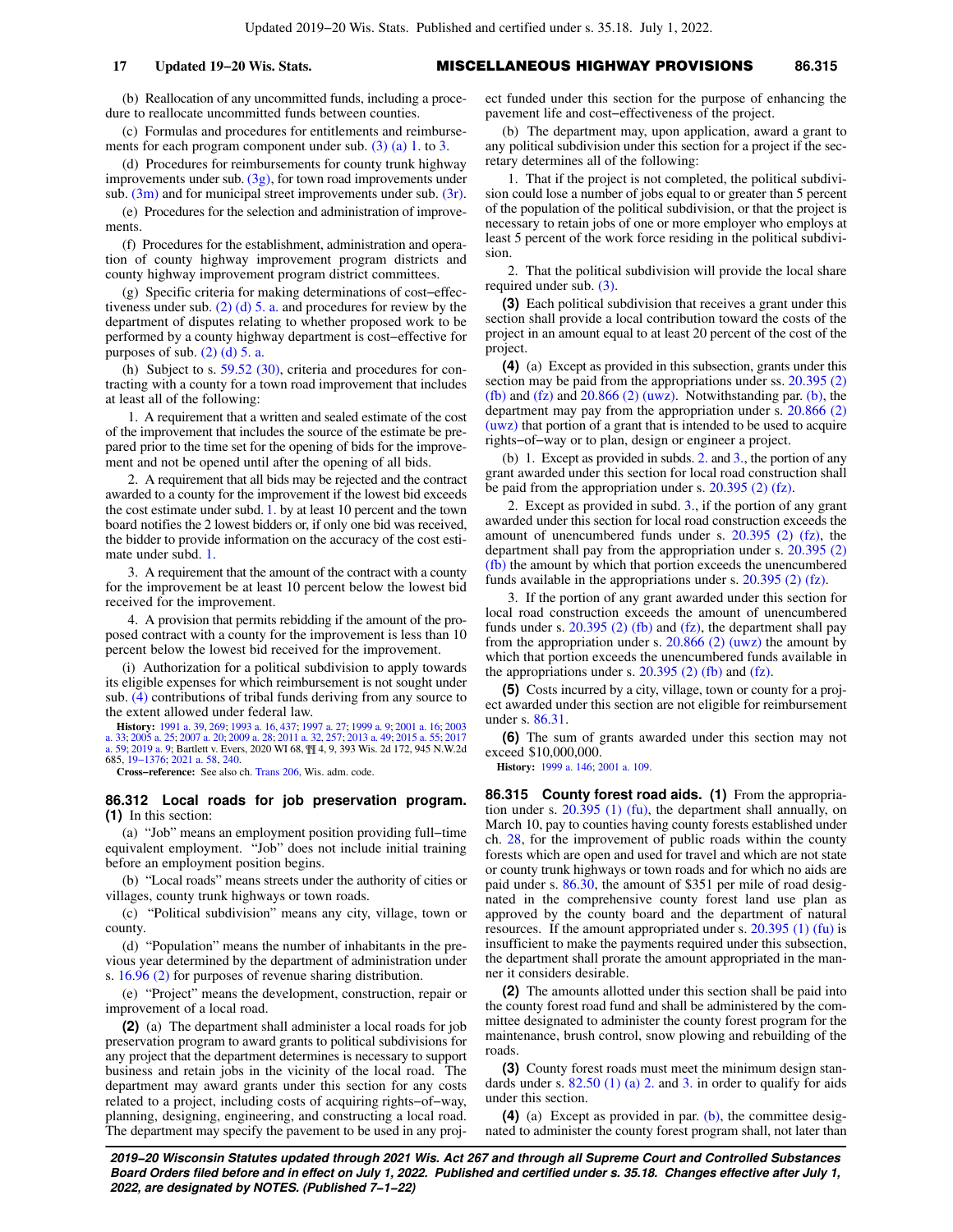# **86.315** MISCELLANEOUS HIGHWAY PROVISIONS **Updated 19−20 Wis. Stats. 18**

September 15 of every odd−numbered year, file with the department and the county clerk a certified plat of the county forests showing the roads to be open and used for travel as of the succeeding January 1. The certified plat shall show the mileage of the roads for use by the department in making computations of road aids under this section.

(b) The committee designated to administer the county forest program need not file a certified plat under par. [\(a\)](https://docs.legis.wisconsin.gov/document/statutes/86.315(4)(a)) if the county has not added or deleted public road mileage within the county forests as specified in sub. [\(1\)](https://docs.legis.wisconsin.gov/document/statutes/86.315(1)) since the committee last filed a certified plat under par. [\(a\)](https://docs.legis.wisconsin.gov/document/statutes/86.315(4)(a)).

**History:** [1987 a. 137](https://docs.legis.wisconsin.gov/document/acts/1987/137); [1989 a. 31;](https://docs.legis.wisconsin.gov/document/acts/1989/31) [1995 a. 113;](https://docs.legis.wisconsin.gov/document/acts/1995/113) [1997 a. 27](https://docs.legis.wisconsin.gov/document/acts/1997/27); [2003 a. 214;](https://docs.legis.wisconsin.gov/document/acts/2003/214) [2019 a.](https://docs.legis.wisconsin.gov/document/acts/2019/9) [9](https://docs.legis.wisconsin.gov/document/acts/2019/9).

**NOTE: [2003 Wis. Act 214](https://docs.legis.wisconsin.gov/document/acts/2003/214), which affected this section, contains extensive explanatory notes.**

**86.32 Connecting highways. (1)** The department may designate, or rescind the designation of, certain marked routes of the state trunk highway system over the streets or highways in any municipality for which the municipality will be responsible for maintenance and traffic control and the maintenance and operation of any swing or lift bridge. Such maintenance, operation and traffic control of the connecting highways and swing and lift bridges shall be subject to review and approval by the department. Those marked routes of the state trunk highway system designated as connecting streets prior to July 1, 1977, shall become the connecting highways in municipalities which are eligible for aids payments under this section. The character of travel service provided by a route, uniformity of maintenance, the effect on the maintaining agency, and the municipality's maintenance capability will be considerations by the secretary, in cooperation with the municipalities and counties in making changes in the connecting highways of the state trunk highway system in municipalities. The decision of the secretary to designate or rescind a designation may be appealed to the division of hearings and appeals, which may affirm, reverse or modify the secretary's decision.

**(2)** (a) Cities, villages and towns shall be reimbursed for actual costs, as approved by the department, incurred in maintaining and operating lift bridges. Documentation of costs shall be submitted by each city, village and town by January 31 and reimbursement shall be made, starting in 1982−83, on the first Monday in July for costs incurred during the prior calendar year. If the amount appropriated under s.  $20.395$  (1) (ft) is insufficient to pay the actual costs approved by the department for the maintenance and operation of lift bridges, the department shall prorate the amount appropriated in the manner it deems desirable.

(am) Reimbursement for maintenance of connecting highways shall be determined using the following rates per lane mile:

7. For 1995,1996 and 1997, \$10,468 per lane mile for municipalities having a population over 500,000; \$9,696 per lane mile for municipalities having a population of 150,001 to 500,000; \$8,641 per lane mile for municipalities having a population of 35,001 to 150,000; \$7,612 per lane mile for municipalities having a population of 10,000 to 35,000; and \$6,558 per lane mile for municipalities having a population under 10,000.

8. For 1998 and thereafter, \$11,724 per lane mile for municipalities having a population over 500,000; \$10,860 per lane mile for municipalities having a population of 150,001 to 500,000; \$9,678 per lane mile for municipalities having a population of 35,001 to 150,000; \$8,525 per lane mile for municipalities having a population of 10,000 to 35,000; and \$7,345 per lane mile for municipalities having a population under 10,000.

(b) 1. For the first 2 lanes of a highway, the applicable rate per lane mile shall be paid in full. For the 2nd 2 lanes of a highway, the payable rate per lane mile shall be 75 percent of the appropriate rate per lane mile prescribed in this section. For the 3rd 2 lanes, and any additional lanes, of highway, the payable rate per lane mile shall be 50 percent of the appropriate rate per lane mile prescribed in this section.

2. For the purpose of this section, the term "lane miles" means miles of through traffic carrying lanes and does not include lanes on which parking is permitted. Lane miles on any section of connecting highway which have been certified by the department for payment purposes under this section shall not be increased unless they are needed for through traffic and approved by the department. The "lane miles" as of January 1, 1977, are the certified lane miles.

3. The amount appropriated under s. [20.395 \(1\) \(fq\)](https://docs.legis.wisconsin.gov/document/statutes/20.395(1)(fq)) shall be distributed according to the per lane mile rate established in this subsection.

4. Annual connecting highway aids shall be paid in 4 installments on the first Monday in July, October, January and April. Unless fiscal year adjustments are necessary, the July and October installments shall equal the January and April installments of the previous fiscal year. If fiscal year adjustments are necessary, the department shall make these fiscal year adjustments in the July installment. If a fiscal year adjustment is made in the July installment, the next subsequent October installment shall equal the average of the most recent January, April and July installments.

5. If the amount appropriated under s. [20.395 \(1\) \(fq\)](https://docs.legis.wisconsin.gov/document/statutes/20.395(1)(fq)) is insufficient to make the payments for lane mile reimbursement under this subsection, the department shall prorate the amount appropriated in the manner it deems desirable.

**(4)** Municipalities may arrange to participate in the cost of improvement projects on connecting highways. When a connecting highway is reconstructed the municipality shall be required to pay to the department the construction cost of that part of the connecting highway on which parking is to be permitted. However, if lanes on which parking is permitted are required for through traffic and parking is no longer allowed, the department shall reimburse the municipality for the remaining life of those lanes based on a pavement life of 25 years and the original municipal cost for the lanes.

**History:** [1973 c. 333](https://docs.legis.wisconsin.gov/document/acts/1973/333) s. [201w](https://docs.legis.wisconsin.gov/document/acts/1973/333,%20s.%20201w); [1975 c. 224](https://docs.legis.wisconsin.gov/document/acts/1975/224) s. [146;](https://docs.legis.wisconsin.gov/document/acts/1975/224,%20s.%20146) [1977 c. 29;](https://docs.legis.wisconsin.gov/document/acts/1977/29) [1979 c. 34,](https://docs.legis.wisconsin.gov/document/acts/1979/34) [221](https://docs.legis.wisconsin.gov/document/acts/1979/221); [1981](https://docs.legis.wisconsin.gov/document/acts/1981/20) [c. 20](https://docs.legis.wisconsin.gov/document/acts/1981/20); [1981 c. 347](https://docs.legis.wisconsin.gov/document/acts/1981/347) s. [80 \(2\)](https://docs.legis.wisconsin.gov/document/acts/1981/347,%20s.%2080); [1983 a. 27;](https://docs.legis.wisconsin.gov/document/acts/1983/27) [1985 a. 29](https://docs.legis.wisconsin.gov/document/acts/1985/29) ss. [1618](https://docs.legis.wisconsin.gov/document/acts/1985/29,%20s.%201618) to [1620](https://docs.legis.wisconsin.gov/document/acts/1985/29,%20s.%201620), [3202 \(51\);](https://docs.legis.wisconsin.gov/document/acts/1985/29,%20s.%203202) [1987](https://docs.legis.wisconsin.gov/document/acts/1987/27) [a. 27;](https://docs.legis.wisconsin.gov/document/acts/1987/27) [1989 a. 31;](https://docs.legis.wisconsin.gov/document/acts/1989/31) [1991 a. 39;](https://docs.legis.wisconsin.gov/document/acts/1991/39) [1993 a. 16](https://docs.legis.wisconsin.gov/document/acts/1993/16), [246](https://docs.legis.wisconsin.gov/document/acts/1993/246); [1995 a. 113;](https://docs.legis.wisconsin.gov/document/acts/1995/113) [1997 a. 27;](https://docs.legis.wisconsin.gov/document/acts/1997/27) [1999 a. 85.](https://docs.legis.wisconsin.gov/document/acts/1999/85)

**86.33 Population estimates.** Population determination for the purpose of calculating aids under ss. [86.30](https://docs.legis.wisconsin.gov/document/statutes/86.30) and [86.32](https://docs.legis.wisconsin.gov/document/statutes/86.32) shall be based on the final population estimates arrived at by the department of administration under s. [16.96](https://docs.legis.wisconsin.gov/document/statutes/16.96) as of November 30 of the preceding year.

**History:** [1973 c. 333](https://docs.legis.wisconsin.gov/document/acts/1973/333) s. [201w](https://docs.legis.wisconsin.gov/document/acts/1973/333,%20s.%20201w); [1977 c. 29](https://docs.legis.wisconsin.gov/document/acts/1977/29).

## **86.34 Disaster damage aids. (1g)** In this section:

(a) "Catastrophic highway failure" means the sudden failure of a major element or segment of the highway system due to a cause that is external to a highway, but does not include any failure primarily attributable to gradual and progressive deterioration or lack of proper maintenance of a highway.

(b) "Disaster" means any of the following:

1. A severe storm, flood, fire, tornado, mudslide, or other natural event external to a highway or a catastrophic highway failure.

2. An event or recurring damage caused by any governmental unit or person acting under the direction or approval of, or permit issued by, any governmental unit and in response to an event described in subd. [1.](https://docs.legis.wisconsin.gov/document/statutes/86.34(1g)(b)1.)

(c) "Governmental unit" means the state or any state agency, as defined in s. [20.001 \(1\);](https://docs.legis.wisconsin.gov/document/statutes/20.001(1)) any county, city, village, town, or other political subdivision of the state; or the federal government or any of its agencies.

(d) "Highway" means a highway, as defined in s. [340.01 \(22\),](https://docs.legis.wisconsin.gov/document/statutes/340.01(22)) that is not on the state trunk highway system.

**(1m)** (a) When any highway is damaged by a disaster, the county highway committee, or the governing body of the municipality having jurisdiction over the maintenance of the highway, may adopt a petition for aid under this section and file a certified copy of the petition with the department. To be eligible for aid the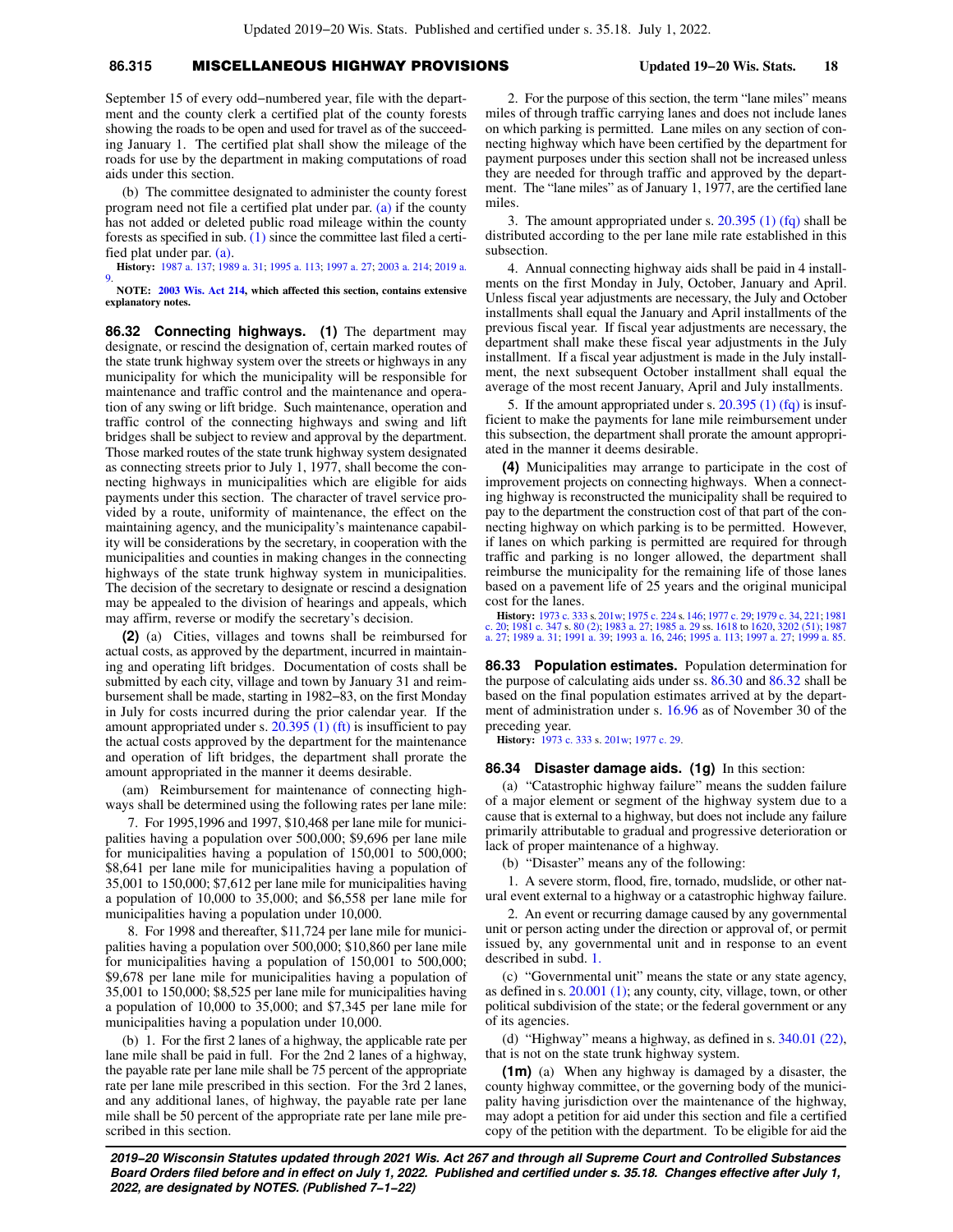petition shall be filed not later than 2 months after the occurrence of the disaster damage, except as provided in par. [\(b\).](https://docs.legis.wisconsin.gov/document/statutes/86.34(1m)(b)) All such petitions shall state the dates on which the disaster damage occurred and as nearly as practical state the location, nature, and extent of the damage.

(b) The department may extend the filing deadline under par. [\(a\)](https://docs.legis.wisconsin.gov/document/statutes/86.34(1m)(a)) if it appears reasonably likely that federal disaster aid may be forthcoming or when widespread or continuous disaster damage makes an evaluation of damage difficult.

(c) A county or municipality having jurisdiction over the facilities damaged may apply for both state and federal aid for damage to the facilities pending a determination of eligibility. If federal aid is granted for damage to a particular facility, the federal aid shall be in lieu of aid otherwise available for such damage under this section.

**(2)** The department shall make such investigation as it deems necessary and within 6 months from the date of filing the petition shall make its determination as to the granting of aid, the amount thereof, and the conditions under which it is granted. In making its determination the department shall cause an estimate to be made of the cost of repairing or replacing the facilities damaged or destroyed to standards and efficiency similar to those existing immediately before the damage or destruction, and also an estimate of the cost of reconstructing the facilities to a higher type or improving any such facilities if determined to be warranted and advisable. Except as provided in subs.  $(2m)$  and  $(6)$ , the amount of aid payable for damage caused by a disaster described in sub. [\(1g\) \(b\) 1.](https://docs.legis.wisconsin.gov/document/statutes/86.34(1g)(b)1.) shall be 75 percent of the cost of repair or replacement to standards similar to those existing immediately before the damage or destruction, plus 50 percent of the increased cost of the reconstruction to a higher type or the improvement of any of the facilities. Except as provided in subs.  $(2m)$  and  $(6)$ , the amount of aid payable for damage caused by a disaster described in sub. [\(1g\) \(b\) 2.](https://docs.legis.wisconsin.gov/document/statutes/86.34(1g)(b)2.) shall be 70 percent of the cost of repair or replacement to standards similar to those existing immediately before the damage or destruction. The department may revise estimates on the basis of additional facts. The county, town, village, or city shall pay the remainder of the cost not allowed as aid, but this shall not invalidate any other provision of the statutes whereby the cost may be shared by the county and the town, village, or city.

**(2m)** Subject to sub. [\(6\),](https://docs.legis.wisconsin.gov/document/statutes/86.34(6)) if the department's estimate under sub. [\(2\)](https://docs.legis.wisconsin.gov/document/statutes/86.34(2)) of the cost of repair or improvement of the facilities determined by the department to be eligible for aid is \$15,000 or less, the department shall offer the petitioner an amount of aid equal to 75 percent of the total amount of the department's estimate for damage caused by a disaster described in sub.  $(1g)$  (b) 1. or 70 percent of the total amount of the department's estimate for damage caused by a disaster described in sub.  $(1g)$  (b) 2. If the petitioner accepts aid under this subsection, the aid shall be paid to the petitioner or, subject to sub.  $(5)$ , the county, and no other form of aid is available under this section for the repair or improvement of such facilities.

**(3)** Aid allotted under sub. [\(2\)](https://docs.legis.wisconsin.gov/document/statutes/86.34(2)) shall be held to the credit of the county, town, city or village for not more than 2 years or for such other period as the department may grant, and, except as otherwise provided in this section, shall be paid to the treasurer thereof upon presentation to and approval by the department of certified statements setting forth the cost of the construction, reconstruction, repair or improvement of the facilities determined by the department to be eligible for aid. The certified statement shall set forth separately the amount expended on each such facility. The aid to be paid shall be the summation of the amounts determined or revised under sub. [\(2\)](https://docs.legis.wisconsin.gov/document/statutes/86.34(2)), as adjusted by the certified statements approved by the department. This subsection does not apply to aid awarded under sub. [\(2m\)](https://docs.legis.wisconsin.gov/document/statutes/86.34(2m)).

**(5)** Any town, city or village may, and at the discretion of the department shall, arrange to have such work for which aid is granted performed by the county, and in such case, on order of the town, city or village, the aid from the state for such work shall be paid to the county.

**(6)** The department may not pay aid under this section in excess of \$1,000,000, in connection with disaster damage resulting from a single disaster, unless the payment of aid is approved by the governor.

**(7)** Beginning in the 2nd fiscal year of the 2013−15 fiscal biennium, and in the 2nd fiscal year of each fiscal biennium thereafter, the department shall calculate the amount of aid paid under this section, during the biennium, in excess of \$1,000,000, in connection with disaster damage resulting from a single disaster. The amount calculated under this subsection shall be transferred under s. [20.855 \(4\) \(fr\)](https://docs.legis.wisconsin.gov/document/statutes/20.855(4)(fr)) from the general fund to the transportation fund in the 2nd fiscal year of each fiscal biennium.

**History:** [1971 c. 125](https://docs.legis.wisconsin.gov/document/acts/1971/125) s. [522 \(1\)](https://docs.legis.wisconsin.gov/document/acts/1971/125,%20s.%20522); [1973 c. 333](https://docs.legis.wisconsin.gov/document/acts/1973/333) s. [201w;](https://docs.legis.wisconsin.gov/document/acts/1973/333,%20s.%20201w) [1977 c. 29](https://docs.legis.wisconsin.gov/document/acts/1977/29) ss. [981](https://docs.legis.wisconsin.gov/document/acts/1977/29,%20s.%20981), [1654 \(8\)](https://docs.legis.wisconsin.gov/document/acts/1977/29,%20s.%201654) [\(c\);](https://docs.legis.wisconsin.gov/document/acts/1977/29,%20s.%201654) [1979 c. 34](https://docs.legis.wisconsin.gov/document/acts/1979/34) s. [2102 \(52\) \(a\);](https://docs.legis.wisconsin.gov/document/acts/1979/34,%20s.%202102) [1979 c. 110](https://docs.legis.wisconsin.gov/document/acts/1979/110) s. [60 \(12\)](https://docs.legis.wisconsin.gov/document/acts/1979/110,%20s.%2060); [1981 c. 20;](https://docs.legis.wisconsin.gov/document/acts/1981/20) [1985 a. 29](https://docs.legis.wisconsin.gov/document/acts/1985/29) s. [3202](https://docs.legis.wisconsin.gov/document/acts/1985/29,%20s.%203202) [\(51\);](https://docs.legis.wisconsin.gov/document/acts/1985/29,%20s.%203202) [1987 a. 137](https://docs.legis.wisconsin.gov/document/acts/1987/137) s. [6;](https://docs.legis.wisconsin.gov/document/acts/1987/137,%20s.%206) [1993 a. 16](https://docs.legis.wisconsin.gov/document/acts/1993/16), [437](https://docs.legis.wisconsin.gov/document/acts/1993/437); [2013 a. 20](https://docs.legis.wisconsin.gov/document/acts/2013/20).

### **86.50 Milwaukee County high–wide route. (1) DEFINI-**TIONS. In this section:

(a) "Affected area" means the entire width of the right−of−way of the route described in sub. [\(2\)](https://docs.legis.wisconsin.gov/document/statutes/86.50(2)) extended to a height of 23 feet above the roadway.

(b) "High−wide load" means a motor vehicle transporting property on any portion of the route described in sub. [\(2\)](https://docs.legis.wisconsin.gov/document/statutes/86.50(2)) if the vehicle exceeds limitations on size imposed by ch. [348](https://docs.legis.wisconsin.gov/document/statutes/ch.%20348) and no portion of the motor vehicle or the transported property has a greater width than 28 feet or a greater height than 23 feet.

(c) "Political subdivision" means a city, village, town, or county.

**(2)** ROUTE. The following route through Milwaukee County is designated as the Milwaukee County high−wide route:

(a) Commencing at the northernmost intersection of South 70th Street and West Washington Street in the city of West Allis and proceeding south on South 70th Street.

(b) At the intersection of South 70th Street and West Greenfield Avenue, proceeding east on West Greenfield Avenue.

(c) At the intersection of South 60th Street and West Greenfield Avenue, proceeding south on South 60th Street.

(d) At the intersection of South 60th Street and West Beloit Road, proceeding west on West Beloit Road.

(e) At the intersection of South 76th Street and West Beloit Road, proceeding south on South 76th Street.

(f) At the intersection of South 76th Street and West Oklahoma Avenue, proceeding east on West Oklahoma Avenue.

(g) At the intersection of South 20th Street and West Oklahoma Avenue, proceeding south on South 20th Street.

(h) At the intersection of South 20th Street and West Howard Avenue, proceeding east on West Howard Avenue.

(i) At the intersection of South 13th Street and West Howard Avenue, proceeding south on South 13th Street.

(j) At the intersection of South 13th Street and West Waterford Avenue, proceeding east on West Waterford Avenue.

(k) At the intersection of South 6th Street and West Waterford Avenue, proceeding north on South 6th Street.

(L) At the intersection of South 6th Street and West Howard Avenue, proceeding east on West Howard Avenue.

(m) At the intersection of South Howell Avenue and West Howard Avenue, proceeding north on South Howell Avenue.

(n) At the intersection of South Howell Avenue and South Kinnickinnic Avenue, proceeding north on South Kinnickinnic Avenue.

(o) At the intersection of South Kinnickinnic Avenue and East Bay Street, proceeding east on East Bay Street.

(p) At the intersection of East Bay Street and the port of Milwaukee's private access road, proceeding east on the private access road.